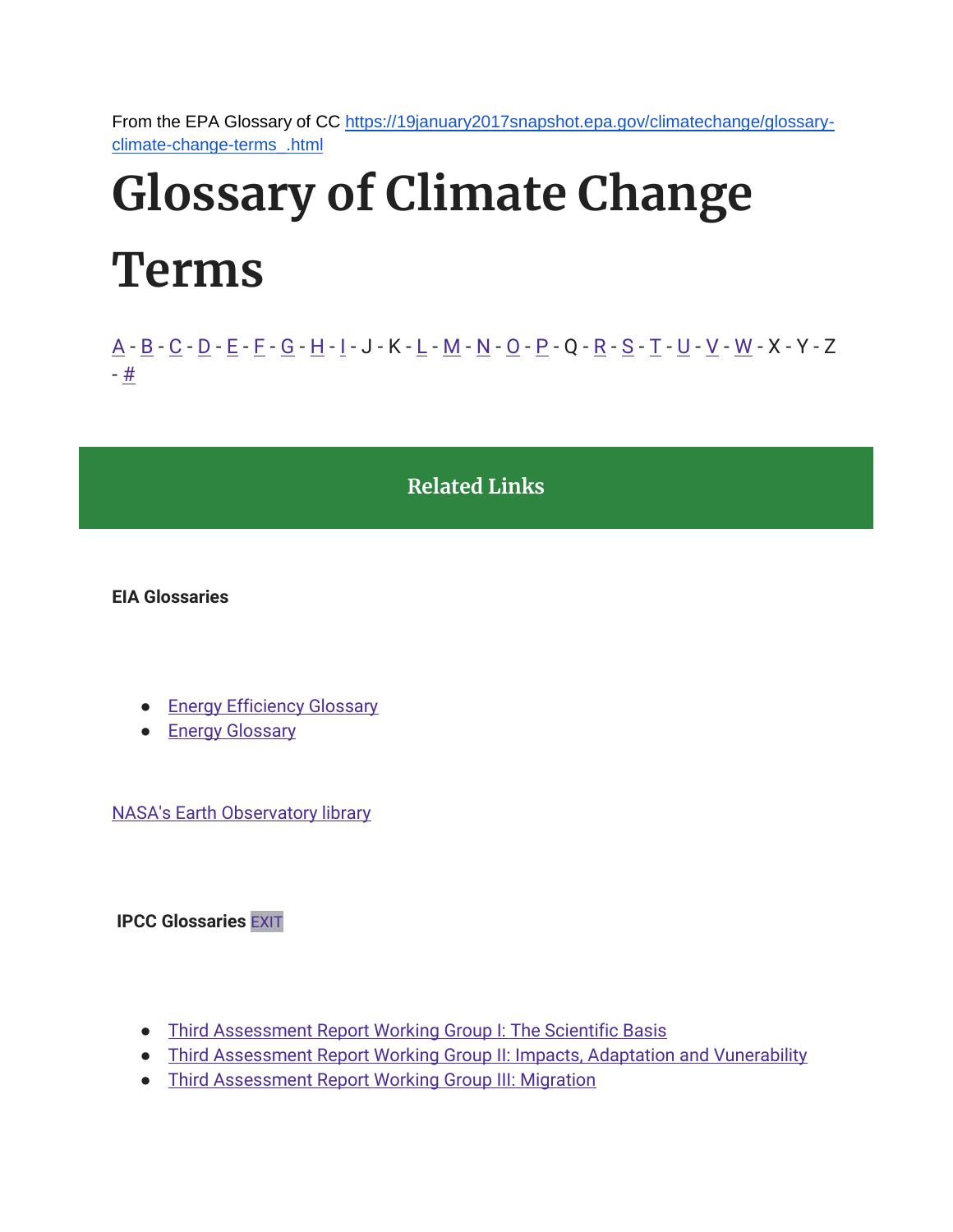#### A

#### Abrupt Climate Change

Sudden (on the order of decades), large changes in some major component of the climate system, with rapid, widespread effects.

#### Adaptation

Adjustment or preparation of natural or human systems to a new or changing environment which moderates harm or exploits beneficial opportunities.

#### Adaptive Capacity

The ability of a system to adjust to climate change (including climate variability and extremes) to moderate potential damages, to take advantage of opportunities, or to cope with the consequences.

#### **Aerosols**

Small particles or liquid droplets in the atmosphere that can absorb or reflect sunlight depending on their composition.

#### Afforestation

Planting of new forests on lands that historically have not contained forests. [\[1\]](https://19january2017snapshot.epa.gov/climatechange/glossary-climate-change-terms_.html#1)

#### Albedo

The amount of solar radiation reflected from an object or surface, often expressed as a percentage.

#### Alternative Energy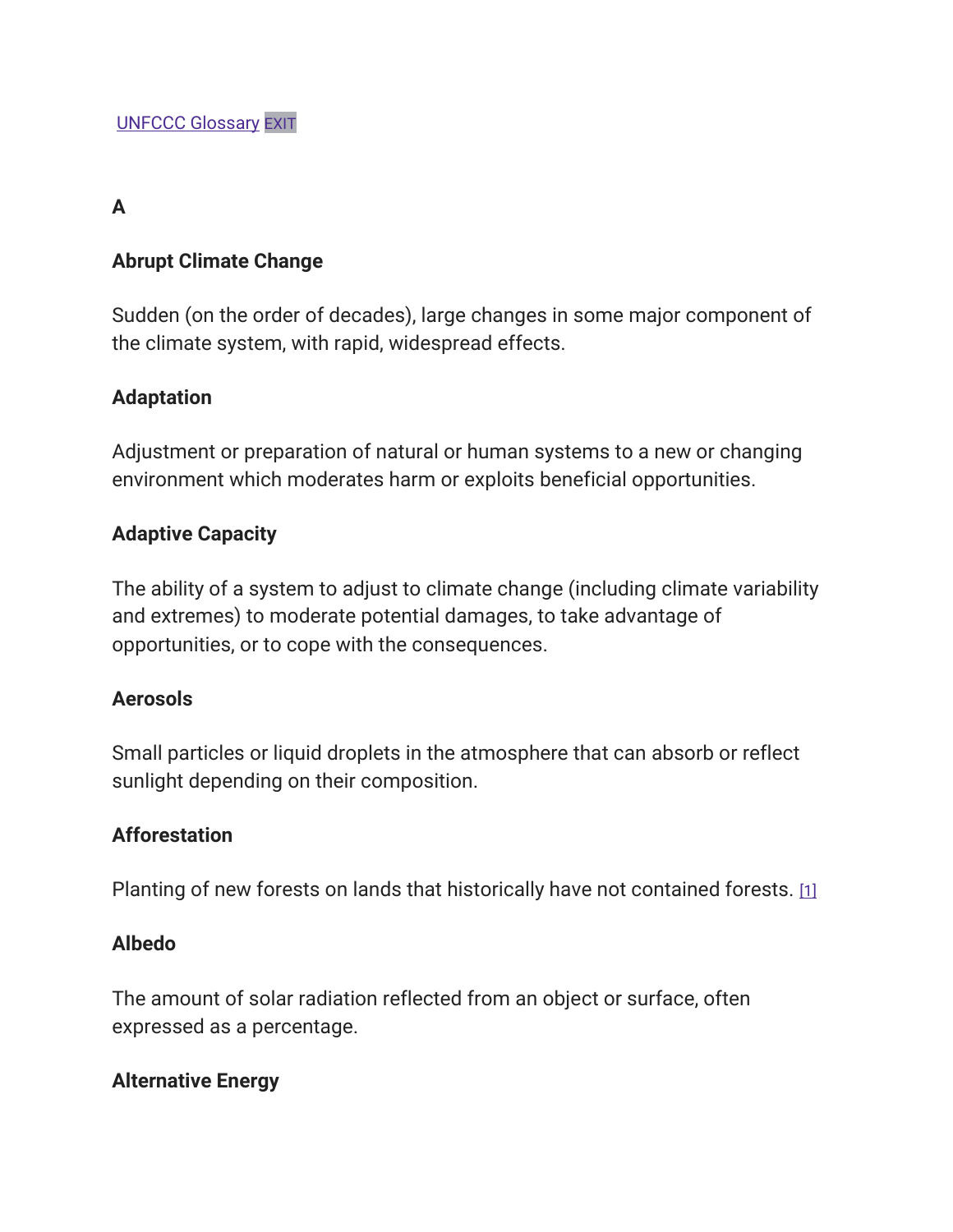Energy derived from nontraditional sources (e.g., compressed natural gas, solar, hydroelectric, wind). [\[2\]](https://19january2017snapshot.epa.gov/climatechange/glossary-climate-change-terms_.html#2)

#### Annex I Countries/Parties

Group of countries included in Annex I (as amended in 1998) to the United Nations Framework Convention on Climate Change, including all the developed countries in the Organization of Economic Co-operation and Development, and economies in transition. By default, the other countries are referred to as Non-Annex I countries. Under Articles 4.2 (a) and 4.2 (b) of the Convention, Annex I countries commit themselves specifically to the aim of returning individually or jointly to their 1990 levels of greenhouse gas emissions by the year 2000. [\[2\]](https://19january2017snapshot.epa.gov/climatechange/glossary-climate-change-terms_.html#2)

## Anthropogenic

Made by people or resulting from human activities. Usually used in the context of emissions that are produced as a result of human activities. [\[3\]](https://19january2017snapshot.epa.gov/climatechange/glossary-climate-change-terms_.html#3)

#### Atmosphere

The gaseous envelope surrounding the Earth. The dry atmosphere consists almost entirely of nitrogen (78.1% volume mixing ratio) and oxygen (20.9% volume mixing ratio), together with a number of trace gases, such as argon (0.93% volume mixing ratio), helium, radiatively active greenhouse gases such as carbon dioxide (0.035% volume mixing ratio), and ozone. In addition the atmosphere contains water vapor, whose amount is highly variable but typically 1% volume mixing ratio. The atmosphere also contains clouds and aerosols. [\[1\]](https://19january2017snapshot.epa.gov/climatechange/glossary-climate-change-terms_.html#1)

# Atmospheric Lifetime

Atmospheric lifetime is the average time that a molecule resides in the atmosphere before it is removed by chemical reaction or deposition. In general, if a quantity of a compound is emitted into the atmosphere at a particular time, about 35 percent of that quantity will remain in the atmosphere at the end of the compound's atmospheric lifetime. This fraction will continue to decrease in an exponential way, so that about 15 percent of the quantity will remain at the end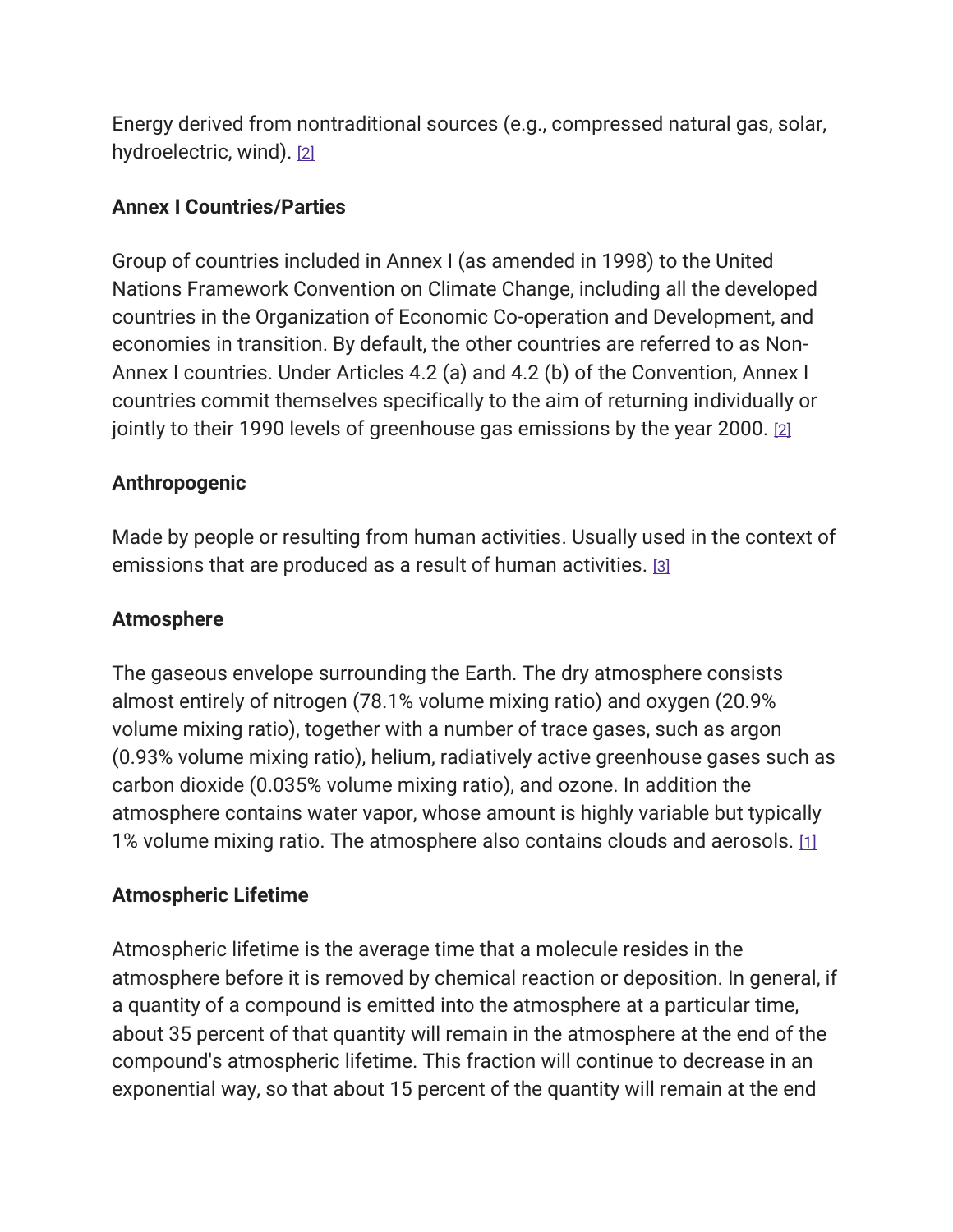of two times the atmospheric lifetime, etc. (Some compounds, most notably carbon dioxide, have more complex lifecycles, and their atmospheric lifetimes are not defined by a simple exponential equation.) Greenhouse gas lifetimes can range from a few years to a few thousand years.

# [A](https://19january2017snapshot.epa.gov/climatechange/glossary-climate-change-terms_.html#A) - [B](https://19january2017snapshot.epa.gov/climatechange/glossary-climate-change-terms_.html#B) - [C](https://19january2017snapshot.epa.gov/climatechange/glossary-climate-change-terms_.html#C) - [D](https://19january2017snapshot.epa.gov/climatechange/glossary-climate-change-terms_.html#D) - [E](https://19january2017snapshot.epa.gov/climatechange/glossary-climate-change-terms_.html#E) - [F](https://19january2017snapshot.epa.gov/climatechange/glossary-climate-change-terms_.html#F) - [G](https://19january2017snapshot.epa.gov/climatechange/glossary-climate-change-terms_.html#G) - [H](https://19january2017snapshot.epa.gov/climatechange/glossary-climate-change-terms_.html#H) - [I](https://19january2017snapshot.epa.gov/climatechange/glossary-climate-change-terms_.html#I) - J - K - [L](https://19january2017snapshot.epa.gov/climatechange/glossary-climate-change-terms_.html#L) - [M](https://19january2017snapshot.epa.gov/climatechange/glossary-climate-change-terms_.html#M) - [N](https://19january2017snapshot.epa.gov/climatechange/glossary-climate-change-terms_.html#N) - [O](https://19january2017snapshot.epa.gov/climatechange/glossary-climate-change-terms_.html#O) - [P](https://19january2017snapshot.epa.gov/climatechange/glossary-climate-change-terms_.html#P) - Q - [R](https://19january2017snapshot.epa.gov/climatechange/glossary-climate-change-terms_.html#R) - [S](https://19january2017snapshot.epa.gov/climatechange/glossary-climate-change-terms_.html#S) - [T](https://19january2017snapshot.epa.gov/climatechange/glossary-climate-change-terms_.html#T) - [U](https://19january2017snapshot.epa.gov/climatechange/glossary-climate-change-terms_.html#U) - [V](https://19january2017snapshot.epa.gov/climatechange/glossary-climate-change-terms_.html#V) - [W](https://19january2017snapshot.epa.gov/climatechange/glossary-climate-change-terms_.html#W) - X - Y - Z - [#](https://19january2017snapshot.epa.gov/climatechange/glossary-climate-change-terms_.html)

# B

#### **Biofuels**

Gas or liquid fuel made from plant material. Includes wood, wood waste, wood liquors, peat, railroad ties, wood sludge, spent sulfite liquors, agricultural waste, straw, tires, fish oils, tall oil, sludge waste, waste alcohol, municipal solid waste, landfill gases, other waste, and ethanol blended into motor gasoline. [\[4\]](https://19january2017snapshot.epa.gov/climatechange/glossary-climate-change-terms_.html#4)

#### Biogeochemical Cycle

Movements through the Earth system of key chemical constituents essential to life, such as carbon, nitrogen, oxygen, and phosphorus. [\[3\]](https://19january2017snapshot.epa.gov/climatechange/glossary-climate-change-terms_.html#3)

#### **Biomass**

Materials that are biological in origin, including organic material (both living and dead) from above and below ground, for example, trees, crops, grasses, tree litter, roots, and animals and animal waste.  $[4]$ 

#### **Biosphere**

The part of the Earth system comprising all ecosystems and living organisms, in the atmosphere, on land (terrestrial biosphere) or in the oceans (marine biosphere), including derived dead organic matter, such as litter, soil organic matter and oceanic detritus. [\[1\]](https://19january2017snapshot.epa.gov/climatechange/glossary-climate-change-terms_.html#1)

#### Black Carbon Aerosol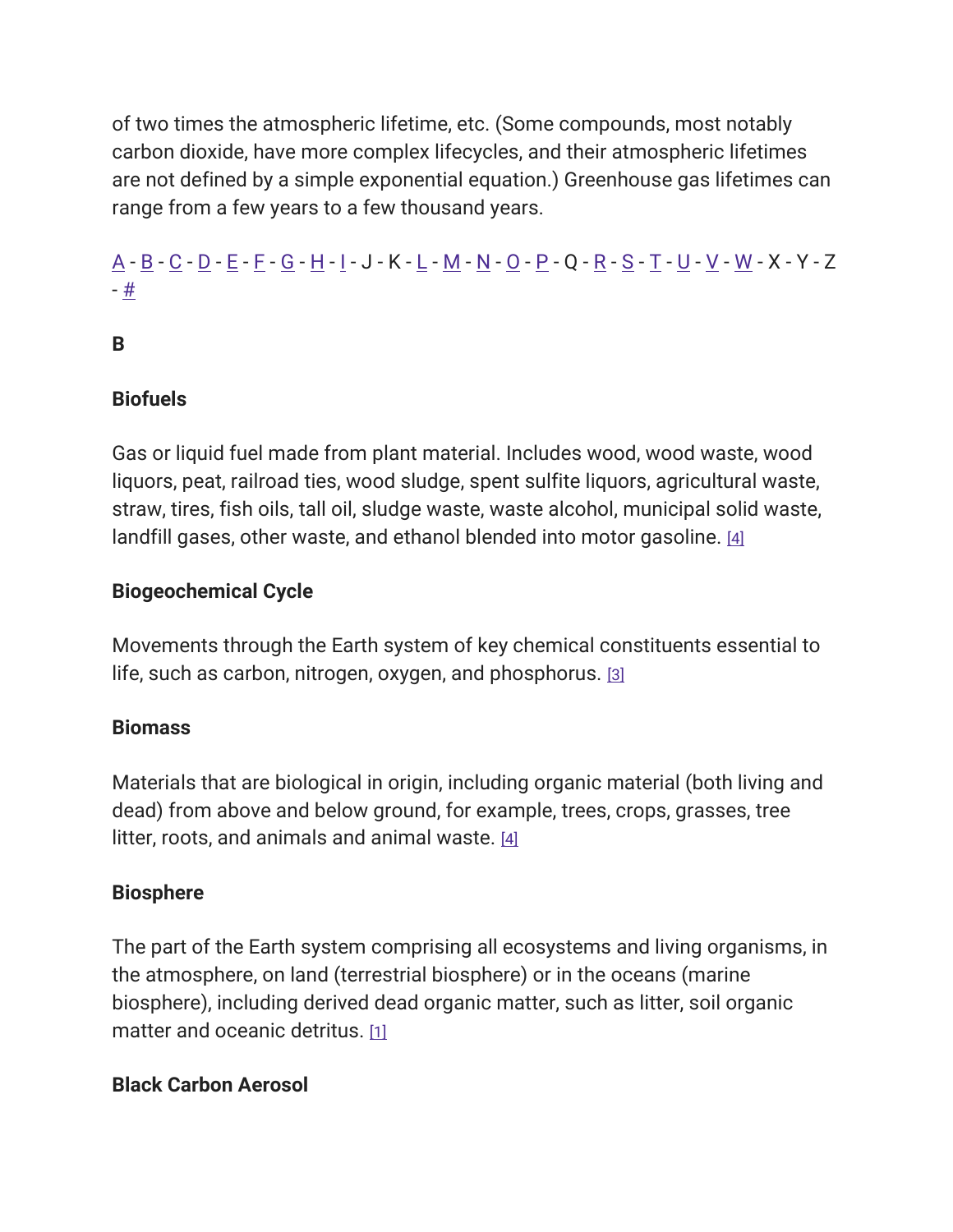Black carbon (BC) is the most strongly light-absorbing component of particulate matter (PM), and is formed by the incomplete combustion of fossil fuels, biofuels, and biomass. It is emitted directly into the atmosphere in the form of fine particles (PM2.5).

# Borehole

Any exploratory hole drilled into the Earth or ice to gather geophysical data. Climate researchers often take ice core samples, a type of borehole, to predict atmospheric composition in earlier years. See [ice core.](https://19january2017snapshot.epa.gov/climatechange/glossary-climate-change-terms_.html#Ice%20Core)

# [A](https://19january2017snapshot.epa.gov/climatechange/glossary-climate-change-terms_.html#A) - [B](https://19january2017snapshot.epa.gov/climatechange/glossary-climate-change-terms_.html#B) - [C](https://19january2017snapshot.epa.gov/climatechange/glossary-climate-change-terms_.html#C) - [D](https://19january2017snapshot.epa.gov/climatechange/glossary-climate-change-terms_.html#D) - [E](https://19january2017snapshot.epa.gov/climatechange/glossary-climate-change-terms_.html#E) - [F](https://19january2017snapshot.epa.gov/climatechange/glossary-climate-change-terms_.html#F) - [G](https://19january2017snapshot.epa.gov/climatechange/glossary-climate-change-terms_.html#G) - [H](https://19january2017snapshot.epa.gov/climatechange/glossary-climate-change-terms_.html#H) - [I](https://19january2017snapshot.epa.gov/climatechange/glossary-climate-change-terms_.html#I) - J - K - [L](https://19january2017snapshot.epa.gov/climatechange/glossary-climate-change-terms_.html#L) - [M](https://19january2017snapshot.epa.gov/climatechange/glossary-climate-change-terms_.html#M) - [N](https://19january2017snapshot.epa.gov/climatechange/glossary-climate-change-terms_.html#N) - [O](https://19january2017snapshot.epa.gov/climatechange/glossary-climate-change-terms_.html#O) - [P](https://19january2017snapshot.epa.gov/climatechange/glossary-climate-change-terms_.html#P) - Q - [R](https://19january2017snapshot.epa.gov/climatechange/glossary-climate-change-terms_.html#R) - [S](https://19january2017snapshot.epa.gov/climatechange/glossary-climate-change-terms_.html#S) - [T](https://19january2017snapshot.epa.gov/climatechange/glossary-climate-change-terms_.html#T) - [U](https://19january2017snapshot.epa.gov/climatechange/glossary-climate-change-terms_.html#U) - [V](https://19january2017snapshot.epa.gov/climatechange/glossary-climate-change-terms_.html#V) - [W](https://19january2017snapshot.epa.gov/climatechange/glossary-climate-change-terms_.html#W) - X - Y - Z - [#](https://19january2017snapshot.epa.gov/climatechange/glossary-climate-change-terms_.html)

## C

## Carbon Cycle

All parts (reservoirs) and fluxes of carbon. The cycle is usually thought of as four main reservoirs of carbon interconnected by pathways of exchange. The reservoirs are the atmosphere, terrestrial biosphere (usually includes freshwater systems), oceans, and sediments (includes fossil fuels). The annual movements of carbon, the carbon exchanges between reservoirs, occur because of various chemical, physical, geological, and biological processes. The ocean contains the largest pool of carbon near the surface of the Earth, but most of that pool is not involved with rapid exchange with the atmosphere. [\[3\]](https://19january2017snapshot.epa.gov/climatechange/glossary-climate-change-terms_.html#3)

#### Carbon Dioxide

A naturally occurring gas, and also a by-product of burning fossil fuels and biomass, as well as land-use changes and other industrial processes. It is the principal human caused greenhouse gas that affects the Earth's radiative balance. It is the reference gas against which other greenhouse gases are measured and therefore has a Global Warming Potential of 1. See climate [change](https://19january2017snapshot.epa.gov/climatechange/glossary-climate-change-terms_.html#Climate%20Change) and [global warming.](https://19january2017snapshot.epa.gov/climatechange/glossary-climate-change-terms_.html#Global%20Warming) [\[5\]](https://19january2017snapshot.epa.gov/climatechange/glossary-climate-change-terms_.html#5)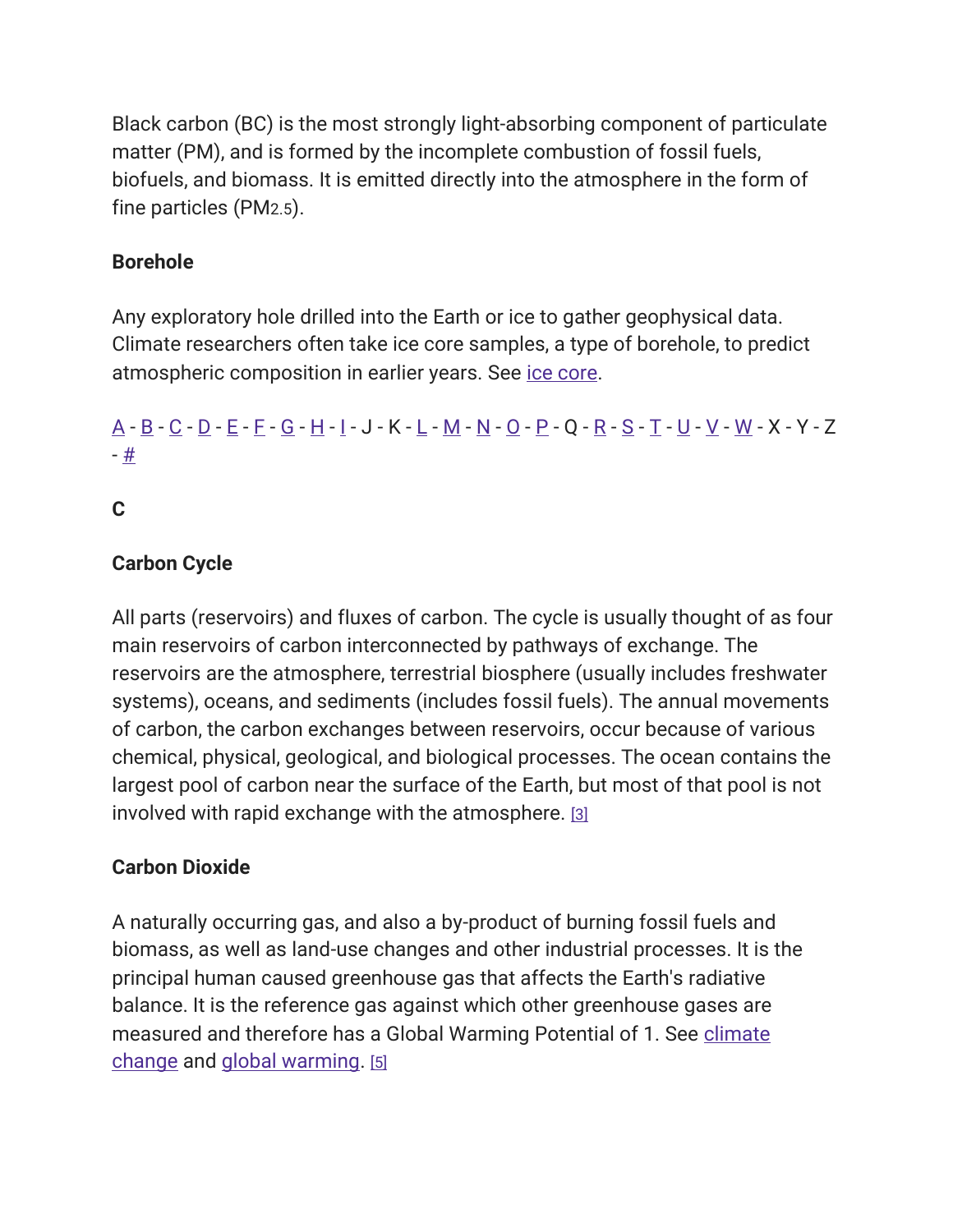## Carbon Dioxide Equivalent

A metric measure used to compare the emissions from various greenhouse gases based upon their global warming potential (GWP). Carbon dioxide equivalents are commonly expressed as "million metric tons of carbon dioxide equivalents (MMTCO2Eq)." The carbon dioxide equivalent for a gas is derived by multiplying the tons of the gas by the associated GWP.

MMTCO2Eq = (million metric tons of a gas) \* (GWP of the gas)

See [greenhouse gas,](https://19january2017snapshot.epa.gov/climatechange/glossary-climate-change-terms_.html#Greenhouse%20Gas%20(GHG)) [global warming potential,](https://19january2017snapshot.epa.gov/climatechange/glossary-climate-change-terms_.html#Global%20Warming%20Potential) [metric ton.](https://19january2017snapshot.epa.gov/climatechange/glossary-climate-change-terms_.html#Metric%20Ton)

# Carbon Dioxide Fertilization

The enhancement of the growth of plants as a result of increased atmospheric CO2 concentration. Depending on their mechanism of photosynthesis, certain types of plants are more sensitive to changes in atmospheric CO2 concentration.  $[1]$ 

#### Carbon Footprint

The total amount of greenhouse gases that are emitted into the atmosphere each year by a person, family, building, organization, or company. A persons carbon footprint includes greenhouse gas emissions from fuel that an individual burns directly, such as by heating a home or riding in a car. It also includes greenhouse gases that come from producing the goods or services that the individual uses, including emissions from power plants that make electricity, factories that make products, and landfills where trash gets sent.

#### Carbon Sequestration

Terrestrial, or biologic, carbon sequestration is the process by which trees and plants absorb carbon dioxide, release the oxygen, and store the carbon. Geologic sequestration is one step in the process of carbon capture and sequestration (CCS), and involves injecting carbon dioxide deep underground where it stays permanently.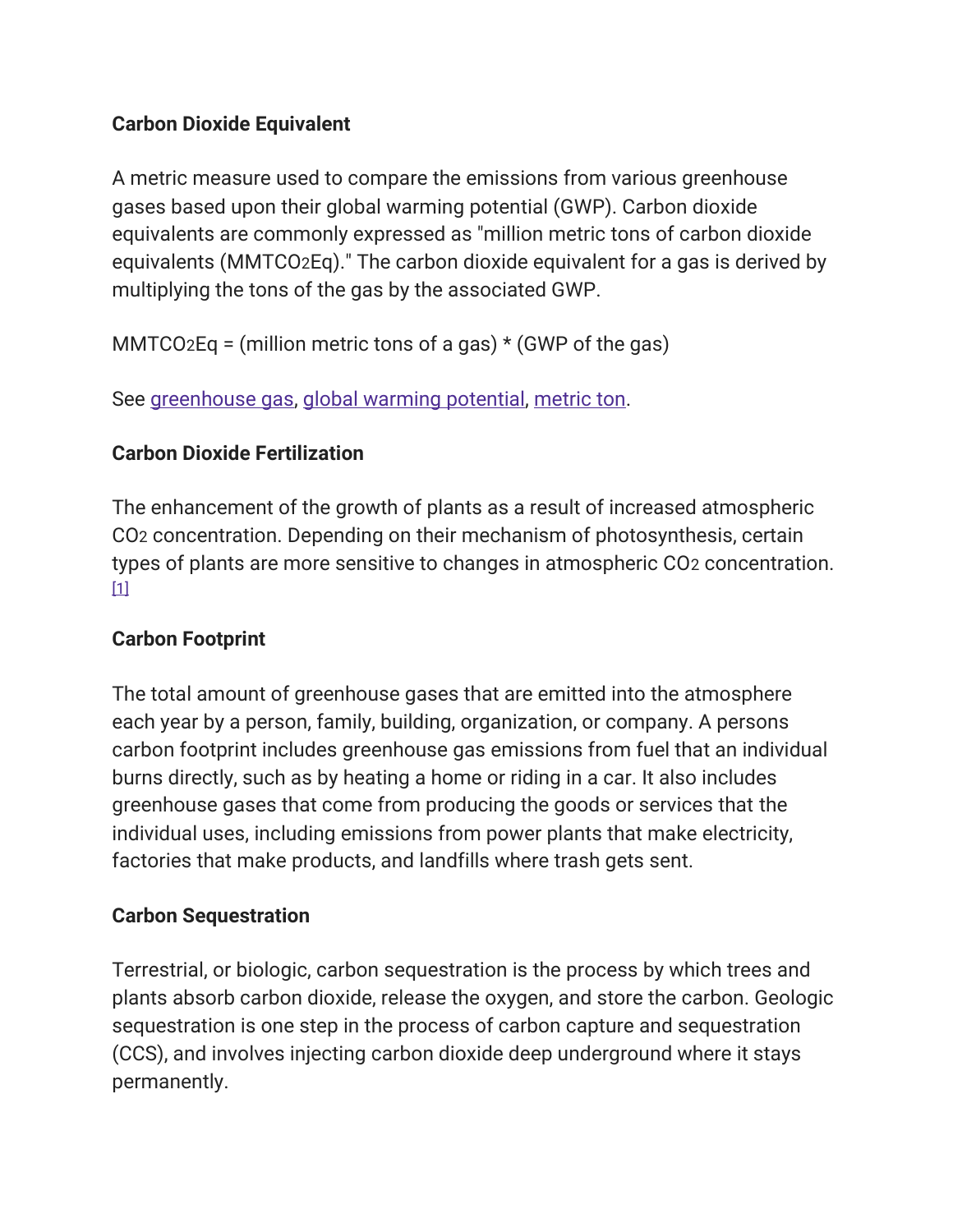#### Carbon Capture and Sequestration

Carbon capture and sequestration (CCS) is a set of technologies that can greatly reduce carbon dioxide emissions from new and existing coal- and gas-fired power plants, industrial processes, and other stationary sources of carbon dioxide. It is a three-step process that includes capture of carbon dioxide from power plants or industrial sources; transport of the captured and compressed carbon dioxide (usually in pipelines); and underground injection and geologic sequestration, or permanent storage, of that carbon dioxide in rock formations that contain tiny openings or pores that trap and hold the carbon dioxide.

#### Chlorofluorocarbons

Gases covered under the 1987 Montreal Protocol and used for refrigeration, air conditioning, packaging, insulation, solvents, or aerosol propellants. Since they are not destroyed in the lower atmosphere, CFCs drift into the upper atmosphere where, given suitable conditions, they break down ozone. These gases are being replaced by other compounds: hydrochlorofluorocarbons, an interim replacement for CFCs that are also covered under the Montreal Protocol, and hydrofluorocarbons, which are covered under the Kyoto Protocol. All these substances are also greenhouse gases. See [hydrochlorofluorocarbons,](https://19january2017snapshot.epa.gov/climatechange/glossary-climate-change-terms_.html#Hydrochlorofluorocarbons%20(HCFCs)) [hydrofluorocarbons,](https://19january2017snapshot.epa.gov/climatechange/glossary-climate-change-terms_.html#Hydrofluorocarbons%20(HFCs)) [perfluorocarbons,](https://19january2017snapshot.epa.gov/climatechange/glossary-climate-change-terms_.html#Perfluorocarbons%20(PFCs)) [ozone depleting substance.](https://19january2017snapshot.epa.gov/climatechange/glossary-climate-change-terms_.html#Ozone%20Depleting%20Substance%20(ODS)) [\[2\]](https://19january2017snapshot.epa.gov/climatechange/glossary-climate-change-terms_.html#2)

#### Climate

Climate in a narrow sense is usually defined as the "average weather," or more rigorously, as the statistical description in terms of the mean and variability of relevant quantities over a period of time ranging from months to thousands of years. The classical period is 3 decades, as defined by the World Meteorological Organization (WMO). These quantities are most often surface variables such as temperature, precipitation, and wind. Climate in a wider sense is the state, including a statistical description, of the climate system. See [weather.](https://19january2017snapshot.epa.gov/climatechange/glossary-climate-change-terms_.html#Weather) [\[1\]](https://19january2017snapshot.epa.gov/climatechange/glossary-climate-change-terms_.html#1)

#### Climate Change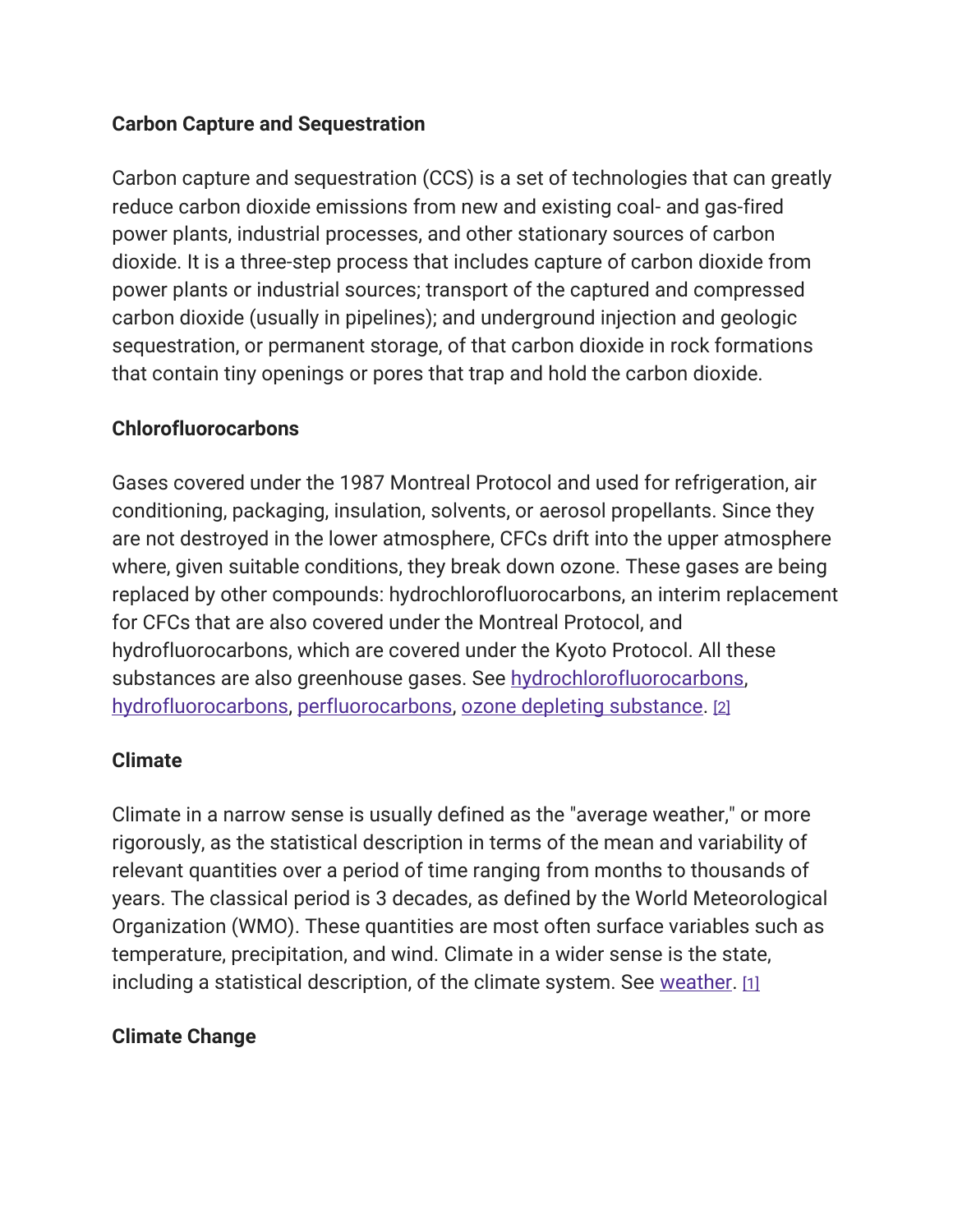Climate change refers to any significant change in the measures of climate lasting for an extended period of time. In other words, climate change includes major changes in temperature, precipitation, or wind patterns, among others, that occur over several decades or longer.

## Climate Feedback

A process that acts to amplify or reduce direct warming or cooling effects.

# Climate Lag

The delay that occurs in climate change as a result of some factor that changes only very slowly. For example, the effects of releasing more carbon dioxide into the atmosphere occur gradually over time because the ocean takes a long time to warm up in response to a change in radiation. See [climate,](https://19january2017snapshot.epa.gov/climatechange/glossary-climate-change-terms_.html#Climate) [climate change.](https://19january2017snapshot.epa.gov/climatechange/glossary-climate-change-terms_.html#Climate%20Change)

# Climate Model

A quantitative way of representing the interactions of the atmosphere, oceans, land surface, and ice. Models can range from relatively simple to quite comprehensive. See [General Circulation Model.](https://19january2017snapshot.epa.gov/climatechange/glossary-climate-change-terms_.html#General%20Circulation%20Model%20(GCM)) [\[3\]](https://19january2017snapshot.epa.gov/climatechange/glossary-climate-change-terms_.html#3)

# Climate Sensitivity

In Intergovernmental Panel on Climate Change (IPCC) reports, equilibrium climate sensitivity refers to the equilibrium change in global mean surface temperature following a doubling of the atmospheric (equivalent) CO2 concentration. More generally, equilibrium climate sensitivity refers to the equilibrium change in surface air temperature following a unit change in radiative forcing (degrees Celsius, per watts per square meter, (C/Wm-2). One method of evaluating the equilibrium climate sensitivity requires very long simulations with Coupled General Circulation Models (Climate model). The effective climate sensitivity is a related measure that circumvents this requirement. It is evaluated from model output for evolving non-equilibrium conditions. It is a measure of the strengths of the feedbacks at a particular time and may vary with forcing history and climate state. See [climate,](https://19january2017snapshot.epa.gov/climatechange/glossary-climate-change-terms_.html#Climate) [radiative forcing.](https://19january2017snapshot.epa.gov/climatechange/glossary-climate-change-terms_.html#Radiative%20Forcing) [\[1\]](https://19january2017snapshot.epa.gov/climatechange/glossary-climate-change-terms_.html#1)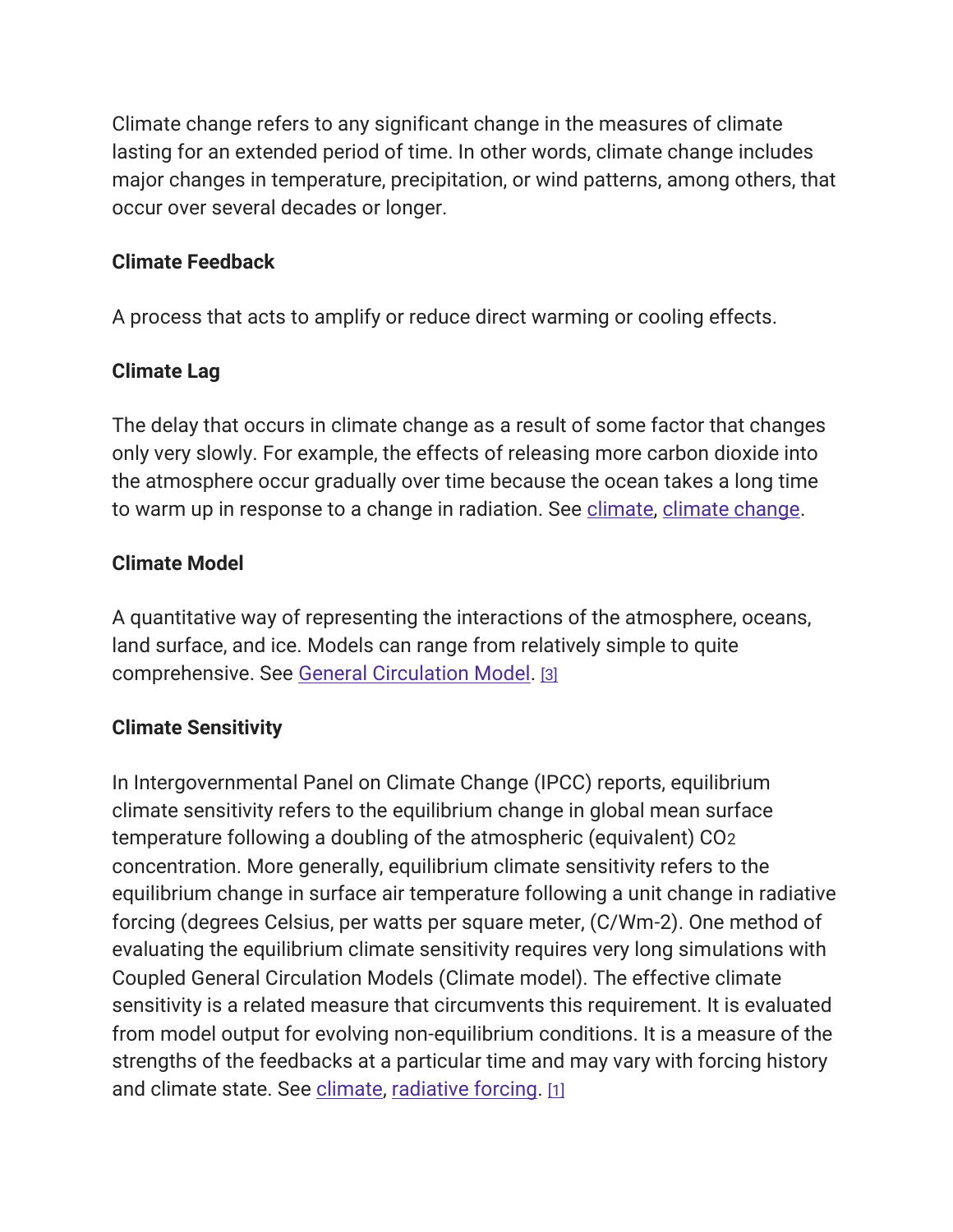#### Climate System (or Earth System)

The five physical components (atmosphere, hydrosphere, cryosphere, lithosphere, and biosphere) that are responsible for the climate and its variations. [\[3\]](https://19january2017snapshot.epa.gov/climatechange/glossary-climate-change-terms_.html#3)

#### Coal Mine Methane

Coal mine methane is the subset of coalbed methane that is released from the coal seams during the process of coal mining. For more information, visit the [Coalbed Methane Outreach program site.](https://19january2017snapshot.epa.gov/cmop)

#### Coalbed Methane

Coalbed methane is methane contained in coal seams, and is often referred to as virgin coalbed methane, or coal seam gas. For more information, visit the [Coalbed Methane Outreach program site.](https://19january2017snapshot.epa.gov/cmop)

#### Co-Benefit

The benefits of policies that are implemented for various reasons at the same time including climate change mitigation acknowledging that most policies designed to address greenhouse gas mitigation also have other, often at least equally important, rationales (e.g., related to objectives of development, sustainability, and equity).

#### **Concentration**

Amount of a chemical in a particular volume or weight of air, water, soil, or other medium. See [parts per billion,](https://19january2017snapshot.epa.gov/climatechange/glossary-climate-change-terms_.html#Parts%20Per%20Billion%20(ppb)) [parts per million.](https://19january2017snapshot.epa.gov/climatechange/glossary-climate-change-terms_.html#Parts%20Per%20Million%20by%20Volume%20(ppmv)) [\[4\]](https://19january2017snapshot.epa.gov/climatechange/glossary-climate-change-terms_.html#4)

#### Conference of the Parties

The supreme body of the United Nations Framework Convention on Climate Change (UNFCCC). It comprises more than 180 nations that have ratified the Convention. Its first session was held in Berlin, Germany, in 1995 and it is expected to continue meeting on a yearly basis. The COP's role is to promote and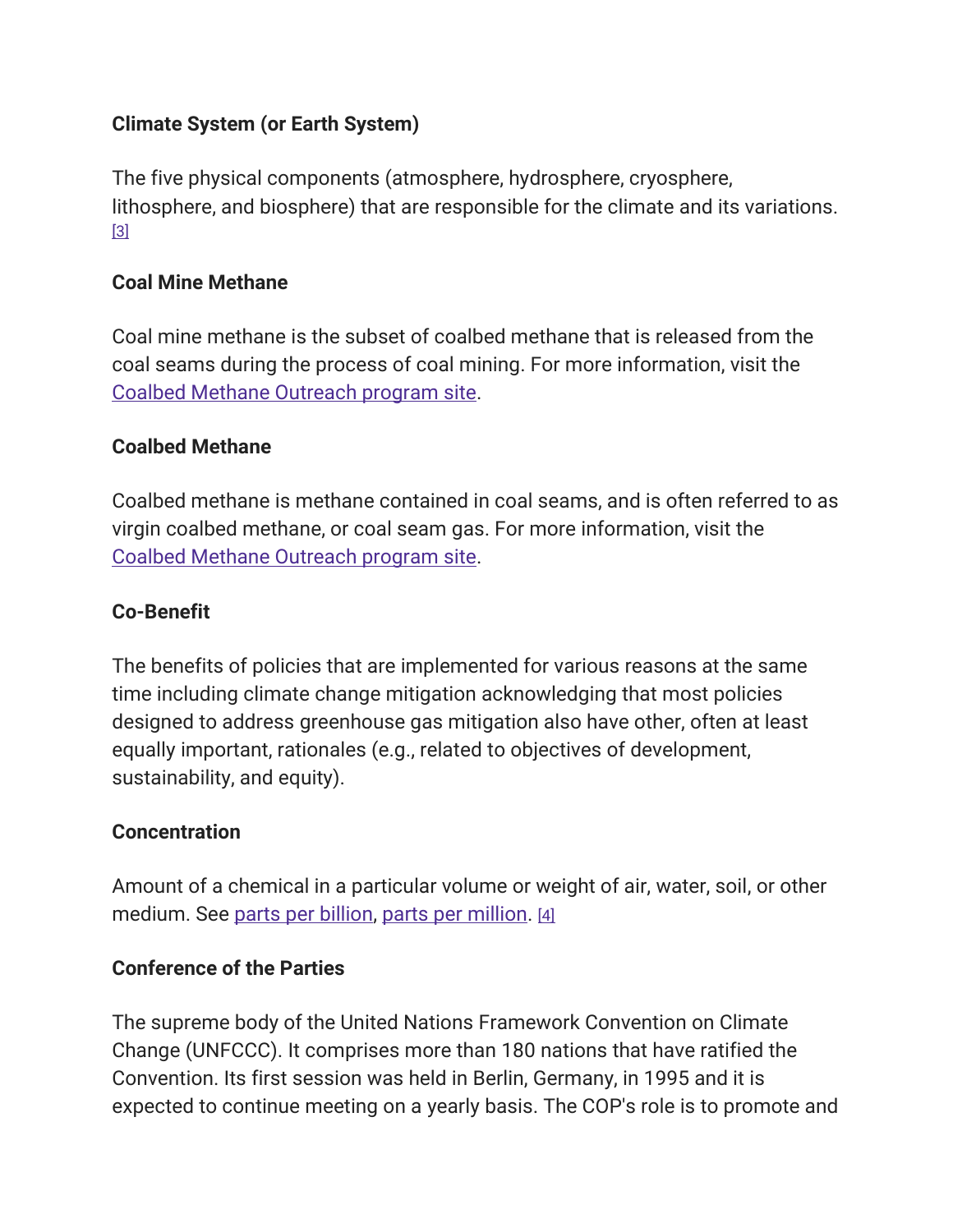review the implementation of the Convention. It will periodically review existing commitments in light of the Convention's objective, new scientific findings, and the effectiveness of national climate change programs. See [United Nations](https://19january2017snapshot.epa.gov/climatechange/glossary-climate-change-terms_.html#United%20Nations%20Framework%20Convention%20on%20Climate%20Change%20(UNFCCC))  [Framework Convention on Climate Change.](https://19january2017snapshot.epa.gov/climatechange/glossary-climate-change-terms_.html#United%20Nations%20Framework%20Convention%20on%20Climate%20Change%20(UNFCCC))

# Coral Bleaching

The process in which a coral colony, under environmental stress expels the microscopic algae (zooxanthellae) that live in symbiosis with their host organisms (polyps). The affected coral colony appears whitened.

# **Cryosphere**

One of the interrelated components of the Earth's system, the cryosphere is frozen water in the form of snow, permanently frozen ground (permafrost), floating ice, and glaciers. Fluctuations in the volume of the cryosphere cause changes in ocean sea level, which directly impact the atmosphere and biosphere. [\[3\]](https://19january2017snapshot.epa.gov/climatechange/glossary-climate-change-terms_.html#3)

# [A](https://19january2017snapshot.epa.gov/climatechange/glossary-climate-change-terms_.html#A) - [B](https://19january2017snapshot.epa.gov/climatechange/glossary-climate-change-terms_.html#B) - [C](https://19january2017snapshot.epa.gov/climatechange/glossary-climate-change-terms_.html#C) - [D](https://19january2017snapshot.epa.gov/climatechange/glossary-climate-change-terms_.html#D) - [E](https://19january2017snapshot.epa.gov/climatechange/glossary-climate-change-terms_.html#E) - [F](https://19january2017snapshot.epa.gov/climatechange/glossary-climate-change-terms_.html#F) - [G](https://19january2017snapshot.epa.gov/climatechange/glossary-climate-change-terms_.html#G) - [H](https://19january2017snapshot.epa.gov/climatechange/glossary-climate-change-terms_.html#H) - [I](https://19january2017snapshot.epa.gov/climatechange/glossary-climate-change-terms_.html#I) - J - K - [L](https://19january2017snapshot.epa.gov/climatechange/glossary-climate-change-terms_.html#L) - [M](https://19january2017snapshot.epa.gov/climatechange/glossary-climate-change-terms_.html#M) - [N](https://19january2017snapshot.epa.gov/climatechange/glossary-climate-change-terms_.html#N) - [O](https://19january2017snapshot.epa.gov/climatechange/glossary-climate-change-terms_.html#O) - [P](https://19january2017snapshot.epa.gov/climatechange/glossary-climate-change-terms_.html#P) - Q - [R](https://19january2017snapshot.epa.gov/climatechange/glossary-climate-change-terms_.html#R) - [S](https://19january2017snapshot.epa.gov/climatechange/glossary-climate-change-terms_.html#S) - [T](https://19january2017snapshot.epa.gov/climatechange/glossary-climate-change-terms_.html#T) - [U](https://19january2017snapshot.epa.gov/climatechange/glossary-climate-change-terms_.html#U) - [V](https://19january2017snapshot.epa.gov/climatechange/glossary-climate-change-terms_.html#V) - [W](https://19january2017snapshot.epa.gov/climatechange/glossary-climate-change-terms_.html#W) - X - Y - Z - [#](https://19january2017snapshot.epa.gov/climatechange/glossary-climate-change-terms_.html)

# D

# **Deforestation**

Those practices or processes that result in the conversion of forested lands for non-forest uses. Deforestation contributes to increasing carbon dioxide concentrations for two reasons: 1) the burning or decomposition of the wood releases carbon dioxide; and 2) trees that once removed carbon dioxide from the atmosphere in the process of photosynthesis are no longer present. [\[4\]](https://19january2017snapshot.epa.gov/climatechange/glossary-climate-change-terms_.html#4)

# **Desertification**

Land degradation in arid, semi-arid, and dry sub-humid areas resulting from various factors, including climatic variations and human activities. Further, the UNCCD (The United Nations Convention to Combat Desertification) defines land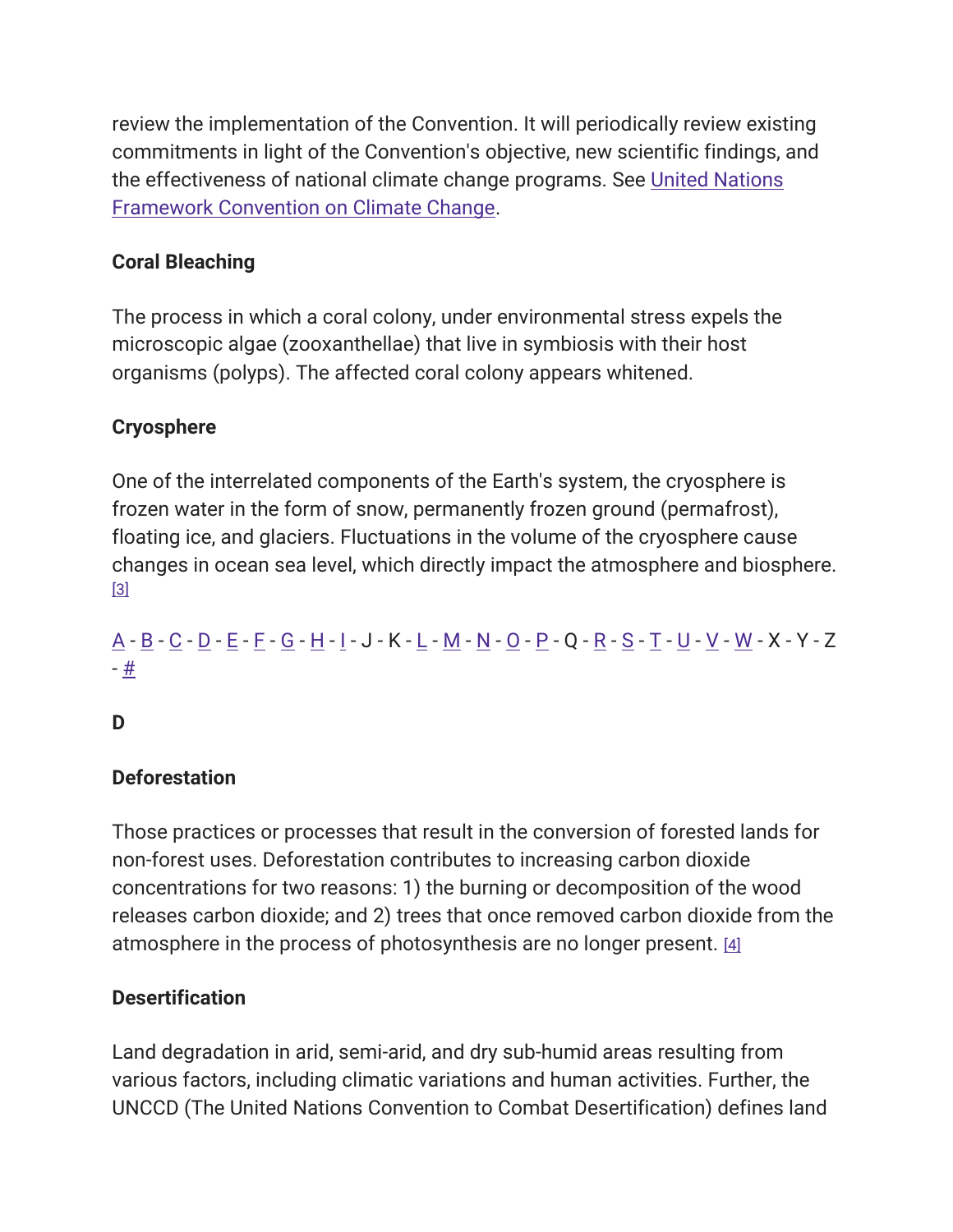degradation as a reduction or loss, in arid, semi-arid, and dry sub-humid areas, of the biological or economic productivity and complexity of rain-fed cropland, irrigated cropland, or range, pasture, forest, and woodlands resulting from land uses or from a process or combination of processes, including processes arising from human activities and habitation patterns, such as: (i) soil erosion caused by wind and/or water; (ii) deterioration of the physical, chemical and biological or economic properties of soil; and (iii) long-term loss of natural vegetation. Conversion of forest to non-forest.

# Dryland Farming

A technique that uses soil moisture conservation and seed selection to optimize production under dry conditions.

# [A](https://19january2017snapshot.epa.gov/climatechange/glossary-climate-change-terms_.html#A) - [B](https://19january2017snapshot.epa.gov/climatechange/glossary-climate-change-terms_.html#B) - [C](https://19january2017snapshot.epa.gov/climatechange/glossary-climate-change-terms_.html#C) - [D](https://19january2017snapshot.epa.gov/climatechange/glossary-climate-change-terms_.html#D) - [E](https://19january2017snapshot.epa.gov/climatechange/glossary-climate-change-terms_.html#E) - [F](https://19january2017snapshot.epa.gov/climatechange/glossary-climate-change-terms_.html#F) - [G](https://19january2017snapshot.epa.gov/climatechange/glossary-climate-change-terms_.html#G) - [H](https://19january2017snapshot.epa.gov/climatechange/glossary-climate-change-terms_.html#H) - [I](https://19january2017snapshot.epa.gov/climatechange/glossary-climate-change-terms_.html#I) - J - K - [L](https://19january2017snapshot.epa.gov/climatechange/glossary-climate-change-terms_.html#L) - [M](https://19january2017snapshot.epa.gov/climatechange/glossary-climate-change-terms_.html#M) - [N](https://19january2017snapshot.epa.gov/climatechange/glossary-climate-change-terms_.html#N) - [O](https://19january2017snapshot.epa.gov/climatechange/glossary-climate-change-terms_.html#O) - [P](https://19january2017snapshot.epa.gov/climatechange/glossary-climate-change-terms_.html#P) - Q - [R](https://19january2017snapshot.epa.gov/climatechange/glossary-climate-change-terms_.html#R) - [S](https://19january2017snapshot.epa.gov/climatechange/glossary-climate-change-terms_.html#S) - [T](https://19january2017snapshot.epa.gov/climatechange/glossary-climate-change-terms_.html#T) - [U](https://19january2017snapshot.epa.gov/climatechange/glossary-climate-change-terms_.html#U) - [V](https://19january2017snapshot.epa.gov/climatechange/glossary-climate-change-terms_.html#V) - [W](https://19january2017snapshot.epa.gov/climatechange/glossary-climate-change-terms_.html#W) - X - Y - Z - [#](https://19january2017snapshot.epa.gov/climatechange/glossary-climate-change-terms_.html)

#### E

#### **Eccentricity**

The extent to which the Earth's orbit around the Sun departs from a perfect circle.

#### Ecosystem

Any natural unit or entity including living and non-living parts that interact to produce a stable system through cyclic exchange of materials. [\[3\]](https://19january2017snapshot.epa.gov/climatechange/glossary-climate-change-terms_.html#3)

#### El Niño - Southern Oscillation (ENSO)

El Niño in its original sense, is a warm water current that periodically flows along the coast of Ecuador and Peru, disrupting the local fishery. This oceanic event is associated with a fluctuation of the intertropical surface pressure pattern and circulation in the Indian and Pacific Oceans, called the Southern Oscillation. This coupled atmosphere-ocean phenomenon is collectively known as El Niño-Southern Oscillation. During an El Niño event, the prevailing trade winds weaken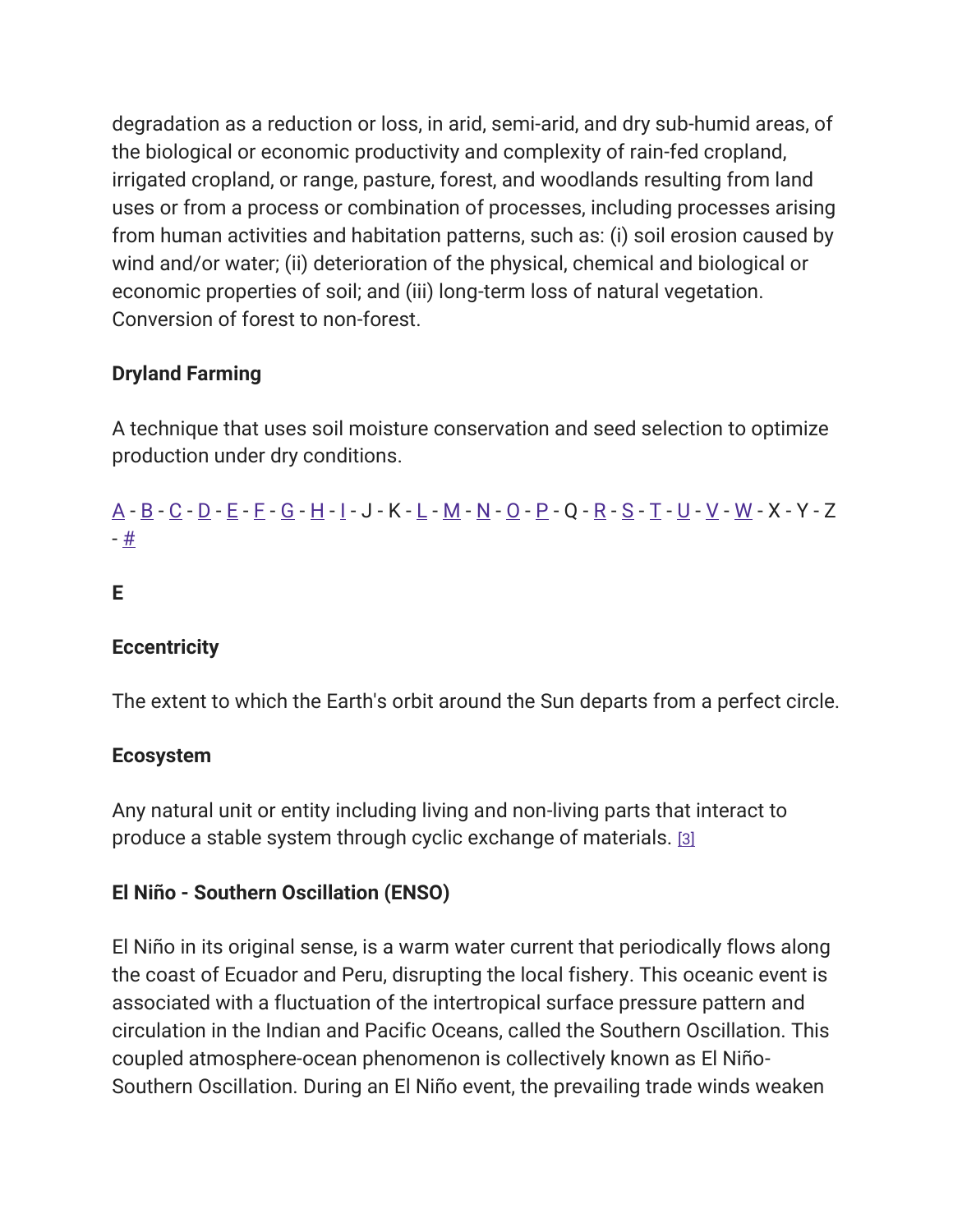and the equatorial countercurrent strengthens, causing warm surface waters in the Indonesian area to flow eastward to overlie the cold waters of the Peru current. This event has great impact on the wind, sea surface temperature, and precipitation patterns in the tropical Pacific. It has climatic effects throughout the Pacific region and in many other parts of the world. The opposite of an El Niño event is called La Niña. [\[6\]](https://19january2017snapshot.epa.gov/climatechange/glossary-climate-change-terms_.html#6)

## Emissions

The release of a substance (usually a gas when referring to the subject of climate change) into the atmosphere.

## Emissions Factor

A unique value for scaling emissions to activity data in terms of a standard rate of emissions per unit of activity (e.g., grams of carbon dioxide emitted per barrel of fossil fuel consumed, or per pound of product produced). [\[4\]](https://19january2017snapshot.epa.gov/climatechange/glossary-climate-change-terms_.html#4)

## Energy Efficiency

Using less energy to provide the same service. [\[7\]](https://19january2017snapshot.epa.gov/climatechange/glossary-climate-change-terms_.html#7)

#### ENERGY STAR

A U.S. Environmental Protection Agency voluntary program that helps businesses and individuals save money and protect our climate through superior energy efficiency. [Learn more about ENERGY STAR.](https://www.energystar.gov/about/)

#### Enhanced Greenhouse Effect

The concept that the natural greenhouse effect has been enhanced by increased atmospheric concentrations of greenhouse gases (such as CO2 and methane) emitted as a result of human activities. These added greenhouse gases cause the earth to warm. See [greenhouse effect.](https://19january2017snapshot.epa.gov/climatechange/glossary-climate-change-terms_.html#Greenhouse%20Effect)

#### Enteric Fermentation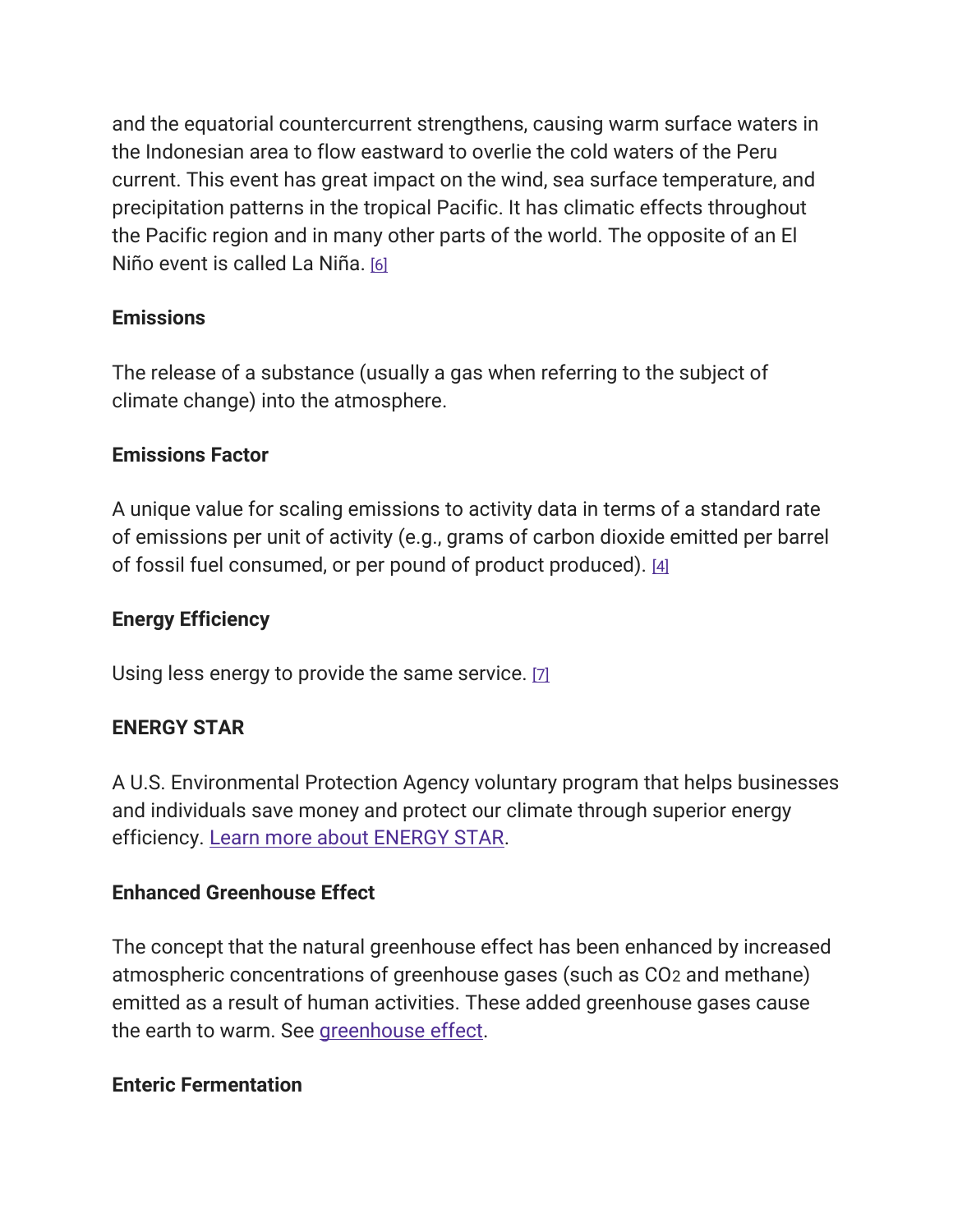Livestock, especially cattle, produce methane as part of their digestion. This process is called enteric fermentation, and it represents one third of the emissions from the agriculture sector.

#### Evaporation

The process by which water changes from a liquid to a gas or vapor. [\[8\]](https://19january2017snapshot.epa.gov/climatechange/glossary-climate-change-terms_.html#8)

#### Evapotranspiration

The combined process of evaporation from the Earth's surface and transpiration from vegetation.  $[1]$ 

# [A](https://19january2017snapshot.epa.gov/climatechange/glossary-climate-change-terms_.html#A) - [B](https://19january2017snapshot.epa.gov/climatechange/glossary-climate-change-terms_.html#B) - [C](https://19january2017snapshot.epa.gov/climatechange/glossary-climate-change-terms_.html#C) - [D](https://19january2017snapshot.epa.gov/climatechange/glossary-climate-change-terms_.html#D) - [E](https://19january2017snapshot.epa.gov/climatechange/glossary-climate-change-terms_.html#E) - [F](https://19january2017snapshot.epa.gov/climatechange/glossary-climate-change-terms_.html#F) - [G](https://19january2017snapshot.epa.gov/climatechange/glossary-climate-change-terms_.html#G) - [H](https://19january2017snapshot.epa.gov/climatechange/glossary-climate-change-terms_.html#H) - [I](https://19january2017snapshot.epa.gov/climatechange/glossary-climate-change-terms_.html#I) - J - K - [L](https://19january2017snapshot.epa.gov/climatechange/glossary-climate-change-terms_.html#L) - [M](https://19january2017snapshot.epa.gov/climatechange/glossary-climate-change-terms_.html#M) - [N](https://19january2017snapshot.epa.gov/climatechange/glossary-climate-change-terms_.html#N) - [O](https://19january2017snapshot.epa.gov/climatechange/glossary-climate-change-terms_.html#O) - [P](https://19january2017snapshot.epa.gov/climatechange/glossary-climate-change-terms_.html#P) - Q - [R](https://19january2017snapshot.epa.gov/climatechange/glossary-climate-change-terms_.html#R) - [S](https://19january2017snapshot.epa.gov/climatechange/glossary-climate-change-terms_.html#S) - [T](https://19january2017snapshot.epa.gov/climatechange/glossary-climate-change-terms_.html#T) - [U](https://19january2017snapshot.epa.gov/climatechange/glossary-climate-change-terms_.html#U) - [V](https://19january2017snapshot.epa.gov/climatechange/glossary-climate-change-terms_.html#V) - [W](https://19january2017snapshot.epa.gov/climatechange/glossary-climate-change-terms_.html#W) - X - Y - Z - [#](https://19january2017snapshot.epa.gov/climatechange/glossary-climate-change-terms_.html)

#### F

#### Feedback Mechanisms

Factors which increase or amplify (positive feedback) or decrease (negative feedback) the rate of a process. An example of positive climatic feedback is the ice-albedo feedback. See [climate feedback.](https://19january2017snapshot.epa.gov/climatechange/glossary-climate-change-terms_.html#Climate%20Feedback) [\[3\]](https://19january2017snapshot.epa.gov/climatechange/glossary-climate-change-terms_.html#3)

#### Fluorinated Gases

Powerful synthetic greenhouse gases such as hydrofluorocarbons, perfluorocarbons, and sulfur hexafluoride that are emitted from a variety of industrial processes. Fluorinated gases are sometimes used as substitutes for stratospheric ozone-depleting substances (e.g., chlorofluorocarbons, hydrochlorofluorocarbons, and halons) and are often used in coolants, foaming agents, fire extinguishers, solvents, pesticides, and aerosol propellants. These gases are emitted in small quantities compared to carbon dioxide (CO2), methane (CH4), or nitrous oxide (N2O), but because they are potent greenhouse gases, they are sometimes referred to as High Global Warming Potential gases (High GWP gases).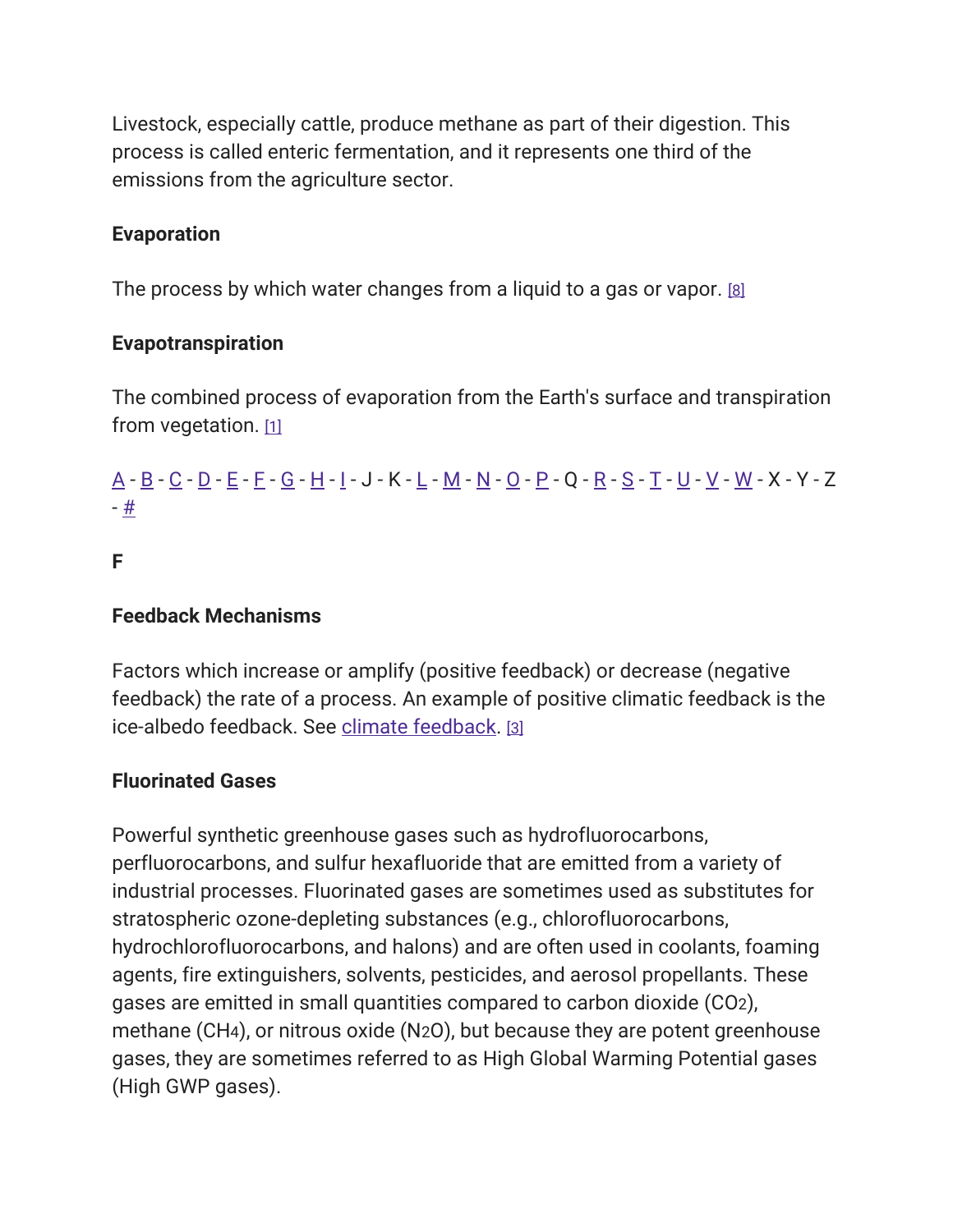## **Fluorocarbons**

Carbon-fluorine compounds that often contain other elements such as hydrogen, chlorine, or bromine. Common fluorocarbons include chlorofluorocarbons (CFCs), hydrochlorofluorocarbons (HCFCs), hydrofluorocarbons (HFCs), and perfluorocarbons (PFCs). See [chlorofluorocarbons,](https://19january2017snapshot.epa.gov/climatechange/glossary-climate-change-terms_.html#Chlorofluorocarbons) [hydrochlorofluorocarbons,](https://19january2017snapshot.epa.gov/climatechange/glossary-climate-change-terms_.html#Hydrochlorofluorocarbons%20(HCFCs)) [hydrofluorocarbons,](https://19january2017snapshot.epa.gov/climatechange/glossary-climate-change-terms_.html#Hydrofluorocarbons%20(HFCs)) [perfluorocarbons,](https://19january2017snapshot.epa.gov/climatechange/glossary-climate-change-terms_.html#Perfluorocarbons%20(PFCs)) [ozone depleting substance.](https://19january2017snapshot.epa.gov/climatechange/glossary-climate-change-terms_.html#Ozone%20Depleting%20Substance%20(ODS)) [\[3\]](https://19january2017snapshot.epa.gov/climatechange/glossary-climate-change-terms_.html#3)

# Forcing Mechanism

A process that alters the energy balance of the climate system, i.e. changes the relative balance between incoming solar radiation and outgoing infrared radiation from Earth. Such mechanisms include changes in solar irradiance, volcanic eruptions, and enhancement of the natural greenhouse effect by emissions of greenhouse gases. See [radiation,](https://19january2017snapshot.epa.gov/climatechange/glossary-climate-change-terms_.html#Radiation) [infrared radiation,](https://19january2017snapshot.epa.gov/climatechange/glossary-climate-change-terms_.html#Infrared%20Radiation) [radiative forcing.](https://19january2017snapshot.epa.gov/climatechange/glossary-climate-change-terms_.html#Radiative%20Forcing)

# Fossil Fuel

A general term for organic materials formed from decayed plants and animals that have been converted to crude oil, coal, natural gas, or heavy oils by exposure to heat and pressure in the earth's crust over hundreds of millions of years. [\[4\]](https://19january2017snapshot.epa.gov/climatechange/glossary-climate-change-terms_.html#4)

# Fuel Switching

In general, this is substituting one type of fuel for another. In the climate-change discussion it is implicit that the substituted fuel produces lower carbon emissions per unit energy produced than the original fuel, e.g., natural gas for coal.

# [A](https://19january2017snapshot.epa.gov/climatechange/glossary-climate-change-terms_.html#A) - [B](https://19january2017snapshot.epa.gov/climatechange/glossary-climate-change-terms_.html#B) - [C](https://19january2017snapshot.epa.gov/climatechange/glossary-climate-change-terms_.html#C) - [D](https://19january2017snapshot.epa.gov/climatechange/glossary-climate-change-terms_.html#D) - [E](https://19january2017snapshot.epa.gov/climatechange/glossary-climate-change-terms_.html#E) - [F](https://19january2017snapshot.epa.gov/climatechange/glossary-climate-change-terms_.html#F) - [G](https://19january2017snapshot.epa.gov/climatechange/glossary-climate-change-terms_.html#G) - [H](https://19january2017snapshot.epa.gov/climatechange/glossary-climate-change-terms_.html#H) - [I](https://19january2017snapshot.epa.gov/climatechange/glossary-climate-change-terms_.html#I) - J - K - [L](https://19january2017snapshot.epa.gov/climatechange/glossary-climate-change-terms_.html#L) - [M](https://19january2017snapshot.epa.gov/climatechange/glossary-climate-change-terms_.html#M) - [N](https://19january2017snapshot.epa.gov/climatechange/glossary-climate-change-terms_.html#N) - [O](https://19january2017snapshot.epa.gov/climatechange/glossary-climate-change-terms_.html#O) - [P](https://19january2017snapshot.epa.gov/climatechange/glossary-climate-change-terms_.html#P) - Q - [R](https://19january2017snapshot.epa.gov/climatechange/glossary-climate-change-terms_.html#R) - [S](https://19january2017snapshot.epa.gov/climatechange/glossary-climate-change-terms_.html#S) - [T](https://19january2017snapshot.epa.gov/climatechange/glossary-climate-change-terms_.html#T) - [U](https://19january2017snapshot.epa.gov/climatechange/glossary-climate-change-terms_.html#U) - [V](https://19january2017snapshot.epa.gov/climatechange/glossary-climate-change-terms_.html#V) - [W](https://19january2017snapshot.epa.gov/climatechange/glossary-climate-change-terms_.html#W) - X - Y - Z - [#](https://19january2017snapshot.epa.gov/climatechange/glossary-climate-change-terms_.html)

#### G

General Circulation Model (GCM)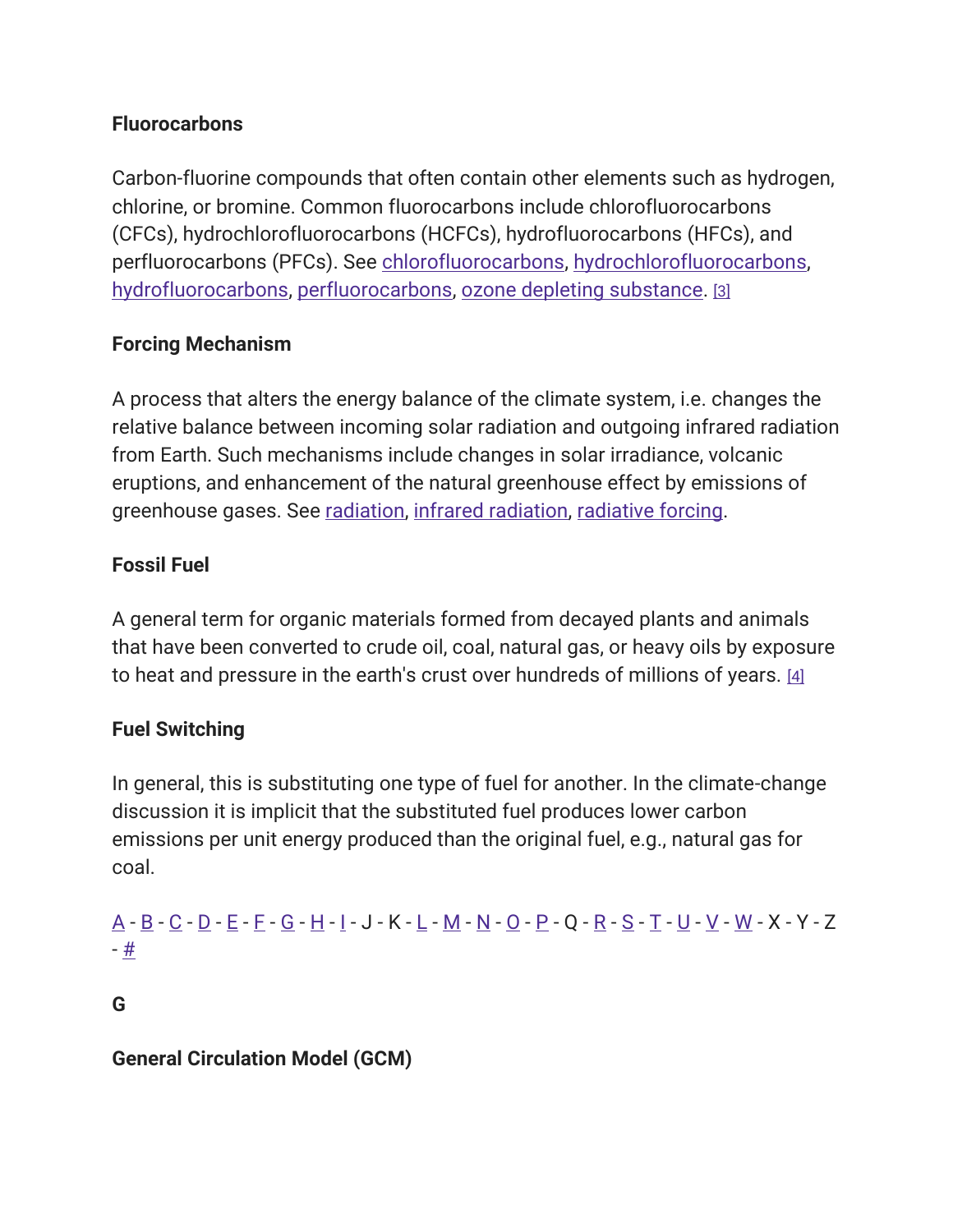A global, three-dimensional computer model of the climate system which can be used to simulate human-induced climate change. GCMs are highly complex and they represent the effects of such factors as reflective and absorptive properties of atmospheric water vapor, greenhouse gas concentrations, clouds, annual and daily solar heating, ocean temperatures and ice boundaries. The most recent GCMs include global representations of the atmosphere, oceans, and land surface. See [climate modeling.](https://19january2017snapshot.epa.gov/climatechange/glossary-climate-change-terms_.html#Climate%20Model) [\[3\]](https://19january2017snapshot.epa.gov/climatechange/glossary-climate-change-terms_.html#3)

## Geosphere

The soils, sediments, and rock layers of the Earth's crust, both continental and beneath the ocean floors.

## Glacier

A multi-year surplus accumulation of snowfall in excess of snowmelt on land and resulting in a mass of ice at least 0.1 km2 in area that shows some evidence of movement in response to gravity. A glacier may terminate on land or in water. Glacier ice is the largest reservoir of fresh water on Earth, and second only to the oceans as the largest reservoir of total water. Glaciers are found on every continent except Australia. [\[3\]](https://19january2017snapshot.epa.gov/climatechange/glossary-climate-change-terms_.html#3)

# Global Average Temperature

An estimate of Earths mean surface air temperature averaged over the entire planet.

# Global Warming

The recent and ongoing global average increase in temperature near the Earths surface.

# Global Warming Potential

A measure of the total energy that a gas absorbs over a particular period of time (usually 100 years), compared to carbon dioxide.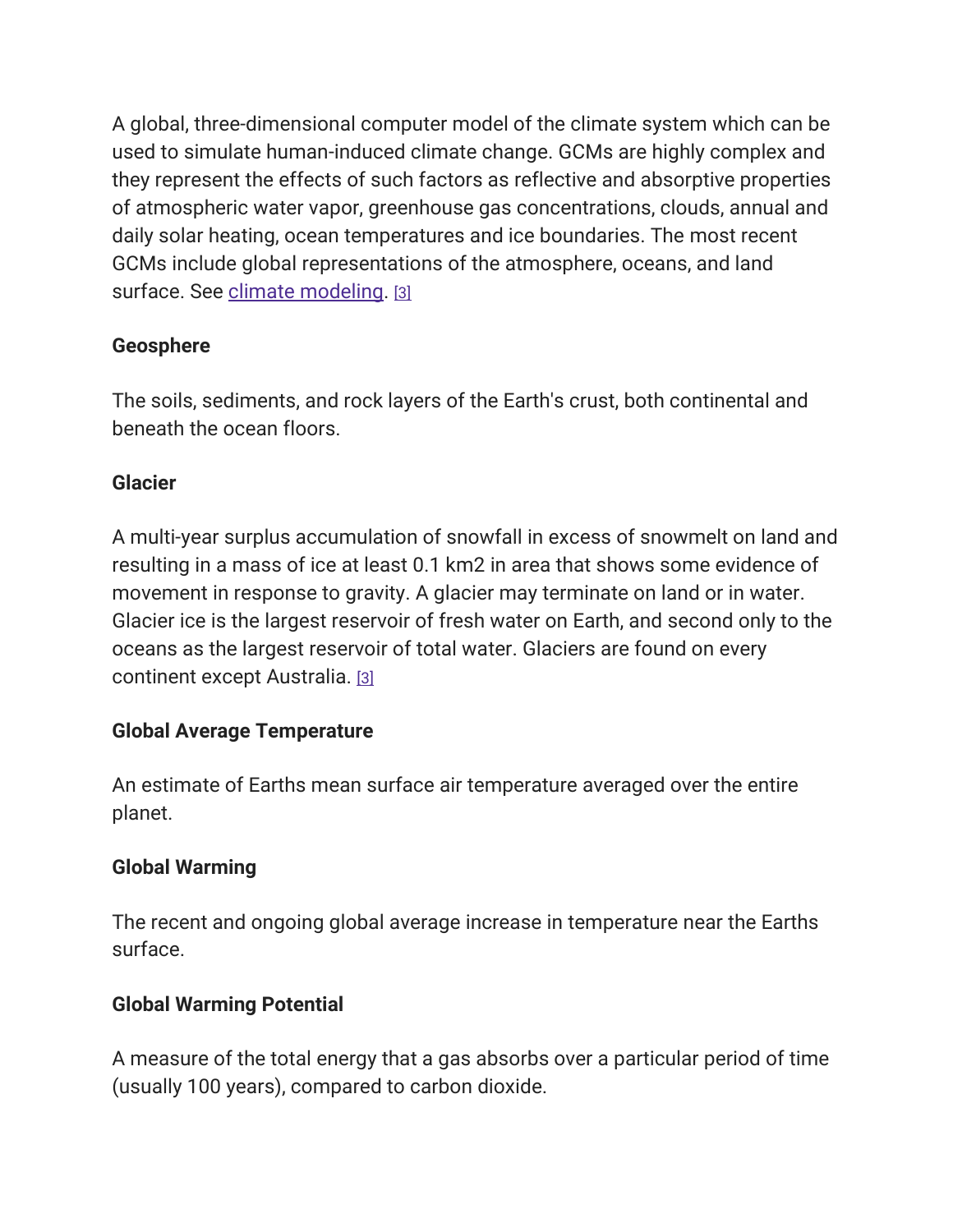## Greenhouse Effect

Trapping and build-up of heat in the atmosphere (troposphere) near the Earths surface. Some of the heat flowing back toward space from the Earth's surface is absorbed by water vapor, carbon dioxide, ozone, and several other gases in the atmosphere and then reradiated back toward the Earths surface. If the atmospheric concentrations of these greenhouse gases rise, the average temperature of the lower atmosphere will gradually increase. See greenhouse [gas,](https://19january2017snapshot.epa.gov/climatechange/glossary-climate-change-terms_.html#Greenhouse%20Gas%20(GHG)) [anthropogenic,](https://19january2017snapshot.epa.gov/climatechange/glossary-climate-change-terms_.html#Anthropogenic) [climate,](https://19january2017snapshot.epa.gov/climatechange/glossary-climate-change-terms_.html#Climate) [global warming.](https://19january2017snapshot.epa.gov/climatechange/glossary-climate-change-terms_.html#Global%20Warming) [\[4\]](https://19january2017snapshot.epa.gov/climatechange/glossary-climate-change-terms_.html#4)

# Greenhouse Gas (GHG)

Any gas that absorbs infrared radiation in the atmosphere. Greenhouse gases include, [carbon dioxide,](https://19january2017snapshot.epa.gov/climatechange/glossary-climate-change-terms_.html#Carbon%20Dioxide) [methane,](https://19january2017snapshot.epa.gov/climatechange/glossary-climate-change-terms_.html#Methane%20(CH4)) [nitrous oxide,](https://19january2017snapshot.epa.gov/climatechange/glossary-climate-change-terms_.html#Nitrous%20Oxide%20(N2O)) [ozone,](https://19january2017snapshot.epa.gov/climatechange/glossary-climate-change-terms_.html#Ozone) [chlorofluorocarbons,](https://19january2017snapshot.epa.gov/climatechange/glossary-climate-change-terms_.html#Chlorofluorocarbons) [hydrochlorofluorocarbons,](https://19january2017snapshot.epa.gov/climatechange/glossary-climate-change-terms_.html#Hydrochlorofluorocarbons%20(HCFCs)) [hydrofluorocarbons,](https://19january2017snapshot.epa.gov/climatechange/glossary-climate-change-terms_.html#Hydrofluorocarbons%20(HFCs)) [perfluorocarbons,](https://19january2017snapshot.epa.gov/climatechange/glossary-climate-change-terms_.html#Perfluorocarbons%20(PFCs)) [sulfur](https://19january2017snapshot.epa.gov/climatechange/glossary-climate-change-terms_.html#Sulfur%20Hexafluoride%20(SF6))  [hexafluoride.](https://19january2017snapshot.epa.gov/climatechange/glossary-climate-change-terms_.html#Sulfur%20Hexafluoride%20(SF6)) [\[4\]](https://19january2017snapshot.epa.gov/climatechange/glossary-climate-change-terms_.html#4)

[A](https://19january2017snapshot.epa.gov/climatechange/glossary-climate-change-terms_.html#A) - [B](https://19january2017snapshot.epa.gov/climatechange/glossary-climate-change-terms_.html#B) - [C](https://19january2017snapshot.epa.gov/climatechange/glossary-climate-change-terms_.html#C) - [D](https://19january2017snapshot.epa.gov/climatechange/glossary-climate-change-terms_.html#D) - [E](https://19january2017snapshot.epa.gov/climatechange/glossary-climate-change-terms_.html#E) - [F](https://19january2017snapshot.epa.gov/climatechange/glossary-climate-change-terms_.html#F) - [G](https://19january2017snapshot.epa.gov/climatechange/glossary-climate-change-terms_.html#G) - [H](https://19january2017snapshot.epa.gov/climatechange/glossary-climate-change-terms_.html#H) - [I](https://19january2017snapshot.epa.gov/climatechange/glossary-climate-change-terms_.html#I) - J - K - [L](https://19january2017snapshot.epa.gov/climatechange/glossary-climate-change-terms_.html#L) - [M](https://19january2017snapshot.epa.gov/climatechange/glossary-climate-change-terms_.html#M) - [N](https://19january2017snapshot.epa.gov/climatechange/glossary-climate-change-terms_.html#N) - [O](https://19january2017snapshot.epa.gov/climatechange/glossary-climate-change-terms_.html#O) - [P](https://19january2017snapshot.epa.gov/climatechange/glossary-climate-change-terms_.html#P) - Q - [R](https://19january2017snapshot.epa.gov/climatechange/glossary-climate-change-terms_.html#R) - [S](https://19january2017snapshot.epa.gov/climatechange/glossary-climate-change-terms_.html#S) - [T](https://19january2017snapshot.epa.gov/climatechange/glossary-climate-change-terms_.html#T) - [U](https://19january2017snapshot.epa.gov/climatechange/glossary-climate-change-terms_.html#U) - [V](https://19january2017snapshot.epa.gov/climatechange/glossary-climate-change-terms_.html#V) - [W](https://19january2017snapshot.epa.gov/climatechange/glossary-climate-change-terms_.html#W) - X - Y - Z - [#](https://19january2017snapshot.epa.gov/climatechange/glossary-climate-change-terms_.html)

H

#### Habitat Fragmentation

A process during which larger areas of habitat are broken into a number of smaller patches of smaller total area, isolated from each other by a matrix of habitats unlike the original habitat. (**Fahrig 2003**)

#### **Halocarbons**

Compounds containing either chlorine, bromine or fluorine and carbon. Such compounds can act as powerful greenhouse gases in the atmosphere. The chlorine and bromine containing halocarbons are also involved in the depletion of the ozone layer.  $[1]$ 

#### Heat Island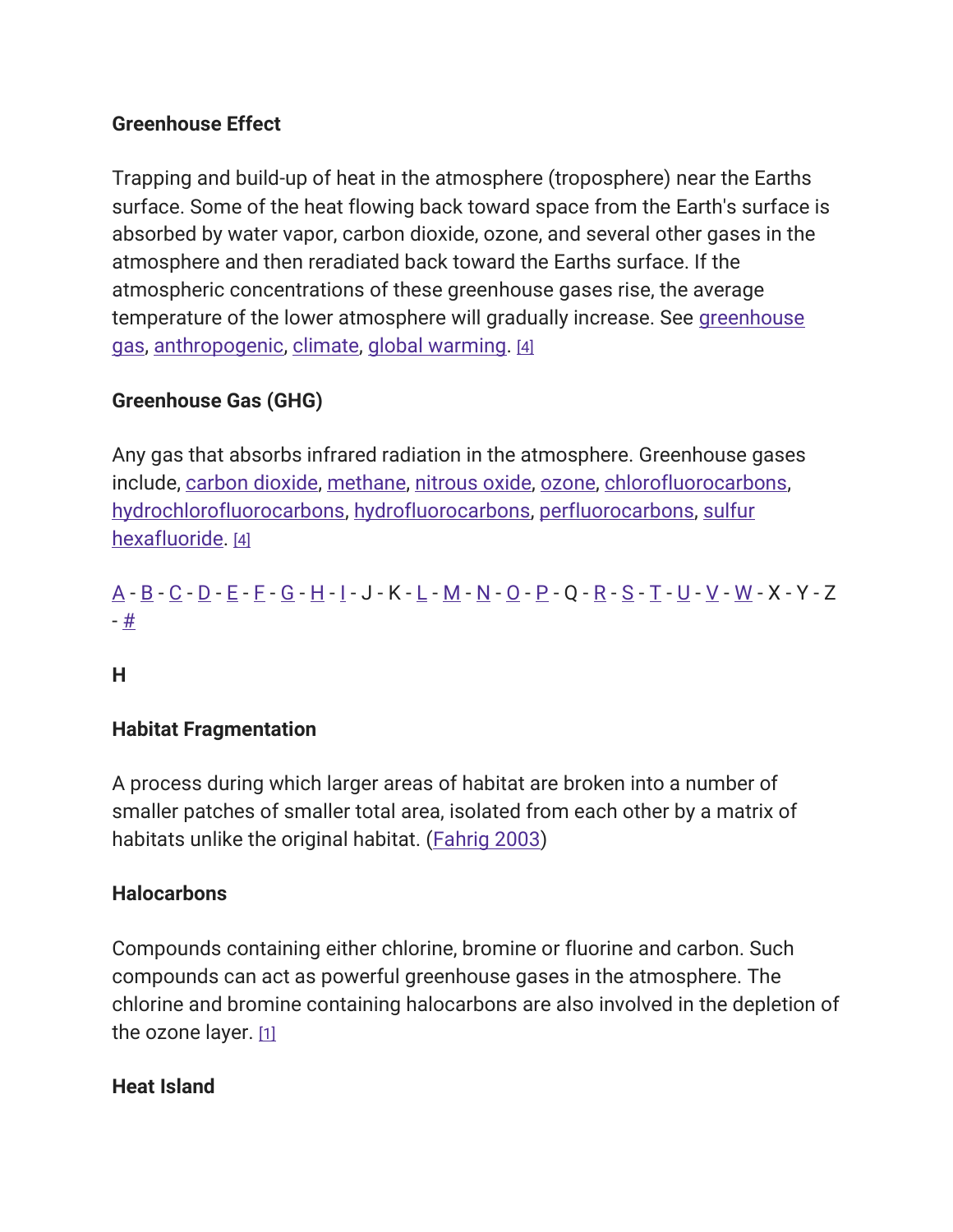An urban area characterized by temperatures higher than those of the surrounding non-urban area. As urban areas develop, buildings, roads, and other infrastructure replace open land and vegetation. These surfaces absorb more solar energy, which can create higher temperatures in urban areas. [\[8\]](https://19january2017snapshot.epa.gov/climatechange/glossary-climate-change-terms_.html#8)

## Heat Waves

A prolonged period of excessive heat, often combined with excessive humidity. [\[9\]](https://19january2017snapshot.epa.gov/climatechange/glossary-climate-change-terms_.html#9)

# **Hydrocarbons**

Substances containing only hydrogen and carbon. Fossil fuels are made up of hydrocarbons.

# Hydrochlorofluorocarbons (HCFCs)

Compounds containing hydrogen, fluorine, chlorine, and carbon atoms. Although ozone depleting substances, they are less potent at destroying stratospheric ozone than chlorofluorocarbons (CFCs). They have been introduced as temporary replacements for CFCs and are also greenhouse gases. See [ozone](https://19january2017snapshot.epa.gov/climatechange/glossary-climate-change-terms_.html#Ozone%20Depleting%20Substance%20(ODS))  [depleting substance.](https://19january2017snapshot.epa.gov/climatechange/glossary-climate-change-terms_.html#Ozone%20Depleting%20Substance%20(ODS))

# Hydrofluorocarbons (HFCs)

Compounds containing only hydrogen, fluorine, and carbon atoms. They were introduced as alternatives to ozone depleting substances in serving many industrial, commercial, and personal needs. HFCs are emitted as by-products of industrial processes and are also used in manufacturing. They do not significantly deplete the stratospheric ozone layer, but they are powerful greenhouse gases with global warming potentials ranging from 140 (HFC-152a) to 11,700 (HFC-23).

# Hydrologic Cycle

The process of evaporation, vertical and horizontal transport of vapor, condensation, precipitation, and the flow of water from continents to oceans. It is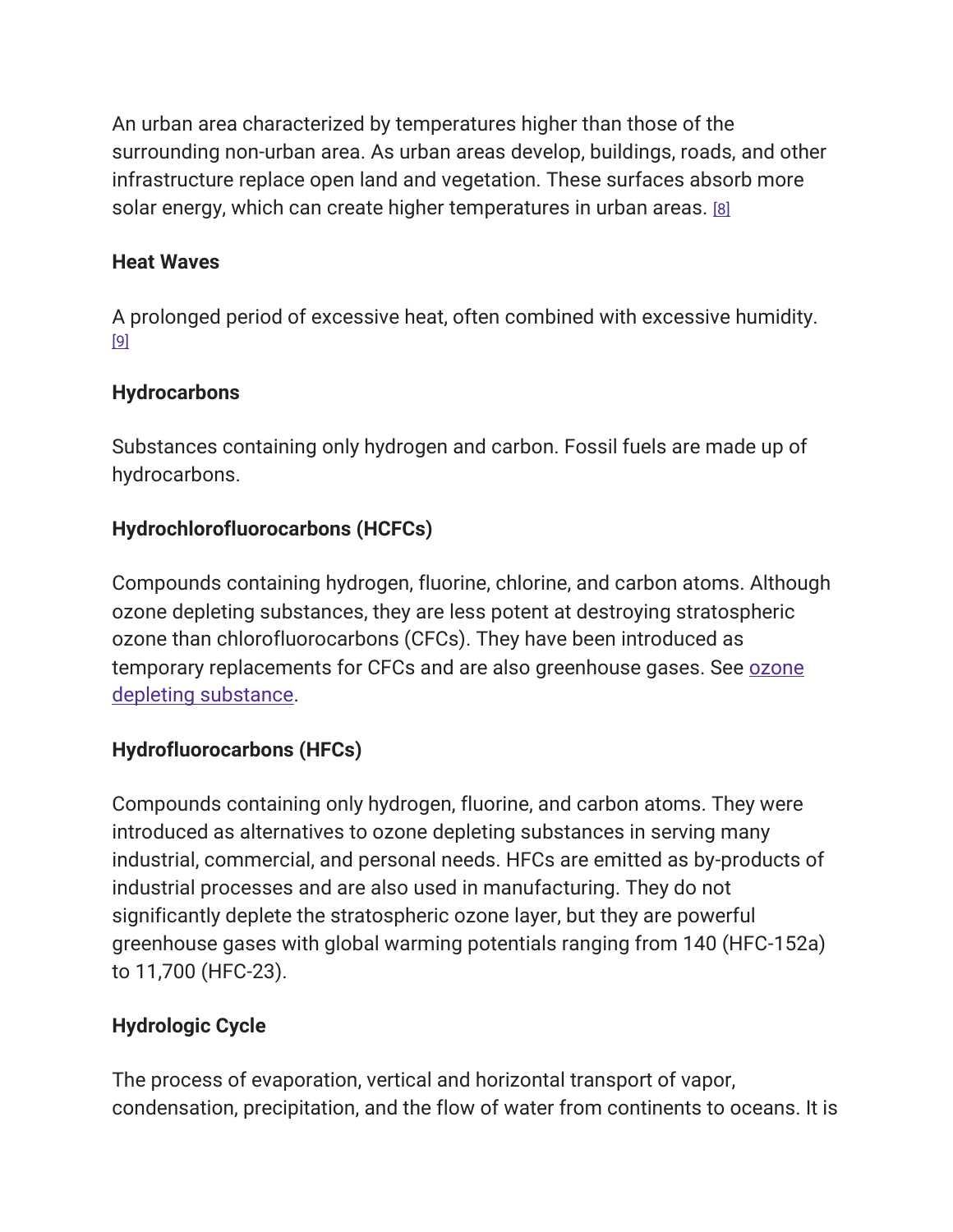a major factor in determining climate through its influence on surface vegetation, the clouds, snow and ice, and soil moisture. The hydrologic cycle is responsible for 25 to 30 percent of the mid-latitudes' heat transport from the equatorial to polar regions. [\[3\]](https://19january2017snapshot.epa.gov/climatechange/glossary-climate-change-terms_.html#3)

# Hydrosphere

The component of the climate system comprising liquid surface and subterranean water, such as: oceans, seas, rivers, fresh water lakes, underground water etc. [\[1\]](https://19january2017snapshot.epa.gov/climatechange/glossary-climate-change-terms_.html#1)

# <u>[A](https://19january2017snapshot.epa.gov/climatechange/glossary-climate-change-terms_.html#A) - [B](https://19january2017snapshot.epa.gov/climatechange/glossary-climate-change-terms_.html#B) - [C](https://19january2017snapshot.epa.gov/climatechange/glossary-climate-change-terms_.html#C) - [D](https://19january2017snapshot.epa.gov/climatechange/glossary-climate-change-terms_.html#D) - [E](https://19january2017snapshot.epa.gov/climatechange/glossary-climate-change-terms_.html#E) - [F](https://19january2017snapshot.epa.gov/climatechange/glossary-climate-change-terms_.html#F) - [G](https://19january2017snapshot.epa.gov/climatechange/glossary-climate-change-terms_.html#G) - [H](https://19january2017snapshot.epa.gov/climatechange/glossary-climate-change-terms_.html#H) - [I](https://19january2017snapshot.epa.gov/climatechange/glossary-climate-change-terms_.html#I)</u> - J - K - <u>[L](https://19january2017snapshot.epa.gov/climatechange/glossary-climate-change-terms_.html#L) - [M](https://19january2017snapshot.epa.gov/climatechange/glossary-climate-change-terms_.html#M) - [N](https://19january2017snapshot.epa.gov/climatechange/glossary-climate-change-terms_.html#N) - [O](https://19january2017snapshot.epa.gov/climatechange/glossary-climate-change-terms_.html#O) - [P](https://19january2017snapshot.epa.gov/climatechange/glossary-climate-change-terms_.html#P) - Q - [R](https://19january2017snapshot.epa.gov/climatechange/glossary-climate-change-terms_.html#R) - [S](https://19january2017snapshot.epa.gov/climatechange/glossary-climate-change-terms_.html#S) - [T](https://19january2017snapshot.epa.gov/climatechange/glossary-climate-change-terms_.html#T) - [U](https://19january2017snapshot.epa.gov/climatechange/glossary-climate-change-terms_.html#U) - [V](https://19january2017snapshot.epa.gov/climatechange/glossary-climate-change-terms_.html#V) - [W](https://19january2017snapshot.epa.gov/climatechange/glossary-climate-change-terms_.html#W)</u> - X - Y - Z - [#](https://19january2017snapshot.epa.gov/climatechange/glossary-climate-change-terms_.html)

I

# Ice Core

A cylindrical section of ice removed from a glacier or an ice sheet in order to study climate patterns of the past. By performing chemical analyses on the air trapped in the ice, scientists can estimate the percentage of carbon dioxide and other trace gases in the atmosphere at a given time. Analysis of the ice itself can give some indication of historic temperatures.

# Indirect Emissions

Indirect emissions from a building, home or business are those emissions of greenhouse gases that occur as a result of the generation of electricity used in that building. These emissions are called "indirect" because the actual emissions occur at the power plant which generates the electricity, not at the building using the electricity.

#### Industrial Revolution

A period of rapid industrial growth with far-reaching social and economic consequences, beginning in England during the second half of the 18th century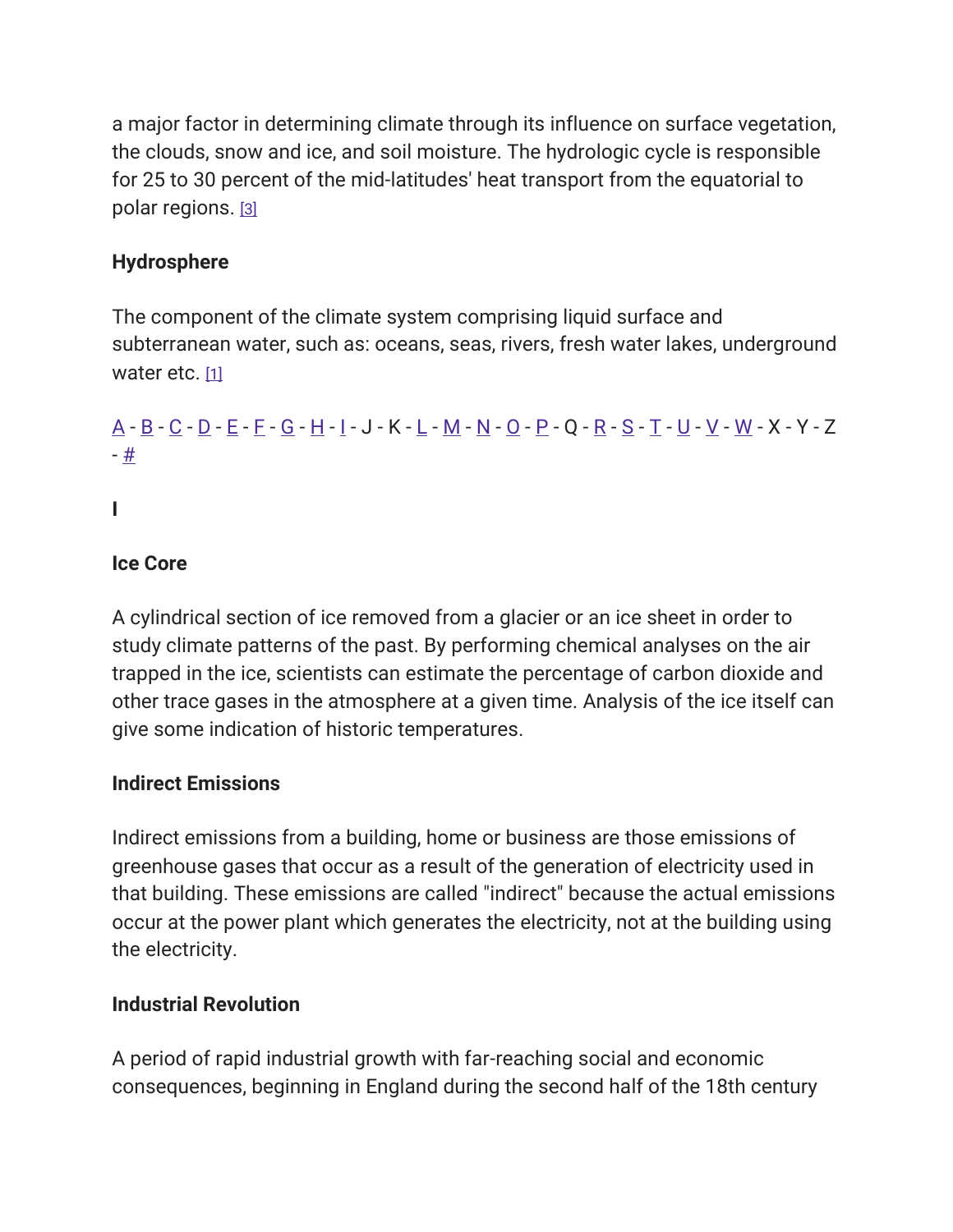and spreading to Europe and later to other countries including the United States. The industrial revolution marks the beginning of a strong increase in combustion of fossil fuels and related emissions of carbon dioxide. [\[8\]](https://19january2017snapshot.epa.gov/climatechange/glossary-climate-change-terms_.html#8)

#### Infrared Radiation

Infrared radiation consists of light whose wavelength is longer than the red color in the visible part of the spectrum, but shorter than microwave radiation. Infrared radiation can be perceived as heat. The Earths surface, the atmosphere, and clouds all emit infrared radiation, which is also known as terrestrial or long-wave radiation. In contrast, solar radiation is mainly short-wave radiation because of the temperature of the Sun. See [radiation,](https://19january2017snapshot.epa.gov/climatechange/glossary-climate-change-terms_.html#Radiation) [greenhouse effect,](https://19january2017snapshot.epa.gov/climatechange/glossary-climate-change-terms_.html#Greenhouse%20Effect) [enhanced](https://19january2017snapshot.epa.gov/climatechange/glossary-climate-change-terms_.html#Enhanced%20Greenhouse%20Effect)  [greenhouse effect,](https://19january2017snapshot.epa.gov/climatechange/glossary-climate-change-terms_.html#Enhanced%20Greenhouse%20Effect) [global warming.](https://19january2017snapshot.epa.gov/climatechange/glossary-climate-change-terms_.html#Global%20Warming) [\[1\]](https://19january2017snapshot.epa.gov/climatechange/glossary-climate-change-terms_.html#1)

#### Intergovernmental Panel on climate Change (IPCC)

The IPCC was established jointly by the United Nations Environment Programme and the World Meteorological Organization in 1988. The purpose of the IPCC is to assess information in the scientific and technical literature related to all significant components of the issue of climate change. The IPCC draws upon hundreds of the world's expert scientists as authors and thousands as expert reviewers. Leading experts on climate change and environmental, social, and economic sciences from some 60 nations have helped the IPCC to prepare periodic assessments of the scientific underpinnings for understanding global climate change and its consequences. With its capacity for reporting on climate change, its consequences, and the viability of adaptation and mitigation measures, the IPCC is also looked to as the official advisory body to the world's governments on the state of the science of the climate change issue. For example, the IPCC organized the development of internationally accepted methods for conducting national greenhouse gas emission inventories.

#### Inundation

The submergence of land by water, particularly in a coastal setting. [\[10\]](https://19january2017snapshot.epa.gov/climatechange/glossary-climate-change-terms_.html#10)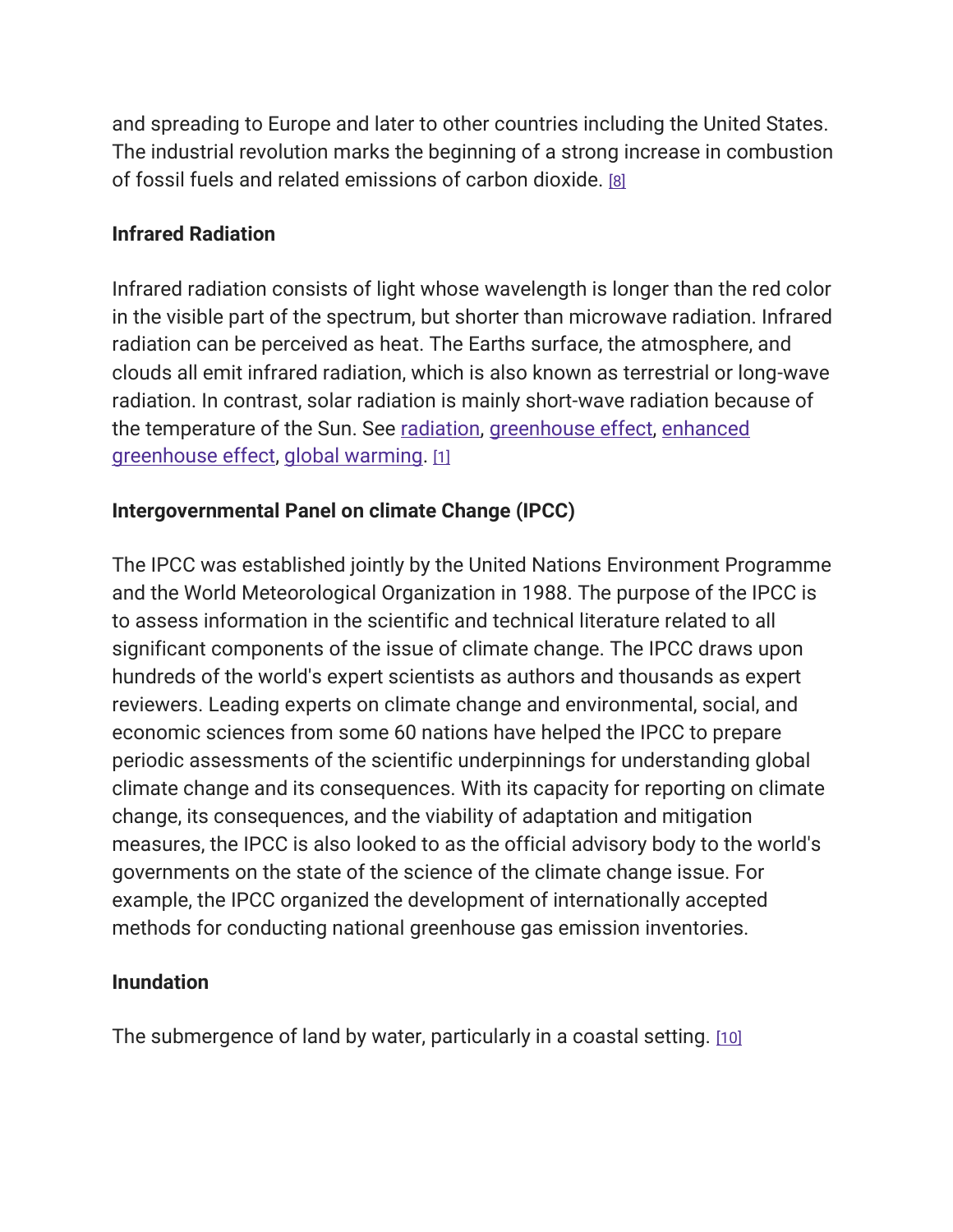# [A](https://19january2017snapshot.epa.gov/climatechange/glossary-climate-change-terms_.html#A) - [B](https://19january2017snapshot.epa.gov/climatechange/glossary-climate-change-terms_.html#B) - [C](https://19january2017snapshot.epa.gov/climatechange/glossary-climate-change-terms_.html#C) - [D](https://19january2017snapshot.epa.gov/climatechange/glossary-climate-change-terms_.html#D) - [E](https://19january2017snapshot.epa.gov/climatechange/glossary-climate-change-terms_.html#E) - [F](https://19january2017snapshot.epa.gov/climatechange/glossary-climate-change-terms_.html#F) - [G](https://19january2017snapshot.epa.gov/climatechange/glossary-climate-change-terms_.html#G) - [H](https://19january2017snapshot.epa.gov/climatechange/glossary-climate-change-terms_.html#H) - [I](https://19january2017snapshot.epa.gov/climatechange/glossary-climate-change-terms_.html#I) - J - K - [L](https://19january2017snapshot.epa.gov/climatechange/glossary-climate-change-terms_.html#L) - [M](https://19january2017snapshot.epa.gov/climatechange/glossary-climate-change-terms_.html#M) - [N](https://19january2017snapshot.epa.gov/climatechange/glossary-climate-change-terms_.html#N) - [O](https://19january2017snapshot.epa.gov/climatechange/glossary-climate-change-terms_.html#O) - [P](https://19january2017snapshot.epa.gov/climatechange/glossary-climate-change-terms_.html#P) - Q - [R](https://19january2017snapshot.epa.gov/climatechange/glossary-climate-change-terms_.html#R) - [S](https://19january2017snapshot.epa.gov/climatechange/glossary-climate-change-terms_.html#S) - [T](https://19january2017snapshot.epa.gov/climatechange/glossary-climate-change-terms_.html#T) - [U](https://19january2017snapshot.epa.gov/climatechange/glossary-climate-change-terms_.html#U) - [V](https://19january2017snapshot.epa.gov/climatechange/glossary-climate-change-terms_.html#V) - [W](https://19january2017snapshot.epa.gov/climatechange/glossary-climate-change-terms_.html#W) - X - Y - Z - [#](https://19january2017snapshot.epa.gov/climatechange/glossary-climate-change-terms_.html)

# L

#### Landfill

Land waste disposal site in which waste is generally spread in thin layers, compacted, and covered with a fresh layer of soil each day. [\[4\]](https://19january2017snapshot.epa.gov/climatechange/glossary-climate-change-terms_.html#4)

#### Latitude

The location north or south in reference to the equator, which is designated at zero (0) degrees. Lines of latitude are parallel to the equator and circle the globe. The North and South poles are at 90 degrees North and South latitude. [\[11\]](https://19january2017snapshot.epa.gov/climatechange/glossary-climate-change-terms_.html#11)

#### Least Developed Country

A country with low indicators of socioeconomic development and human resources, as well as economic vulnerability, as determined by the United Nations. [\[12\]](https://19january2017snapshot.epa.gov/climatechange/glossary-climate-change-terms_.html#12)

#### Longwave Radiation

Radiation emitted in the spectral wavelength greater than about 4 micrometers, corresponding to the radiation emitted from the Earth and atmosphere. It is sometimes referred to as 'terrestrial radiation' or 'infrared radiation,' although somewhat imprecisely. See [infrared radiation.](https://19january2017snapshot.epa.gov/climatechange/glossary-climate-change-terms_.html#Infrared%20Radiation) [3]

# [A](https://19january2017snapshot.epa.gov/climatechange/glossary-climate-change-terms_.html#A) - [B](https://19january2017snapshot.epa.gov/climatechange/glossary-climate-change-terms_.html#B) - [C](https://19january2017snapshot.epa.gov/climatechange/glossary-climate-change-terms_.html#C) - [D](https://19january2017snapshot.epa.gov/climatechange/glossary-climate-change-terms_.html#D) - [E](https://19january2017snapshot.epa.gov/climatechange/glossary-climate-change-terms_.html#E) - [F](https://19january2017snapshot.epa.gov/climatechange/glossary-climate-change-terms_.html#F) - [G](https://19january2017snapshot.epa.gov/climatechange/glossary-climate-change-terms_.html#G) - [H](https://19january2017snapshot.epa.gov/climatechange/glossary-climate-change-terms_.html#H) - [I](https://19january2017snapshot.epa.gov/climatechange/glossary-climate-change-terms_.html#I) - J - K - [L](https://19january2017snapshot.epa.gov/climatechange/glossary-climate-change-terms_.html#L) - [M](https://19january2017snapshot.epa.gov/climatechange/glossary-climate-change-terms_.html#M) - [N](https://19january2017snapshot.epa.gov/climatechange/glossary-climate-change-terms_.html#N) - [O](https://19january2017snapshot.epa.gov/climatechange/glossary-climate-change-terms_.html#O) - [P](https://19january2017snapshot.epa.gov/climatechange/glossary-climate-change-terms_.html#P) - Q - [R](https://19january2017snapshot.epa.gov/climatechange/glossary-climate-change-terms_.html#R) - [S](https://19january2017snapshot.epa.gov/climatechange/glossary-climate-change-terms_.html#S) - [T](https://19january2017snapshot.epa.gov/climatechange/glossary-climate-change-terms_.html#T) - [U](https://19january2017snapshot.epa.gov/climatechange/glossary-climate-change-terms_.html#U) - [V](https://19january2017snapshot.epa.gov/climatechange/glossary-climate-change-terms_.html#V) - [W](https://19january2017snapshot.epa.gov/climatechange/glossary-climate-change-terms_.html#W) - X - Y - Z - [#](https://19january2017snapshot.epa.gov/climatechange/glossary-climate-change-terms_.html)

M

#### **Megacities**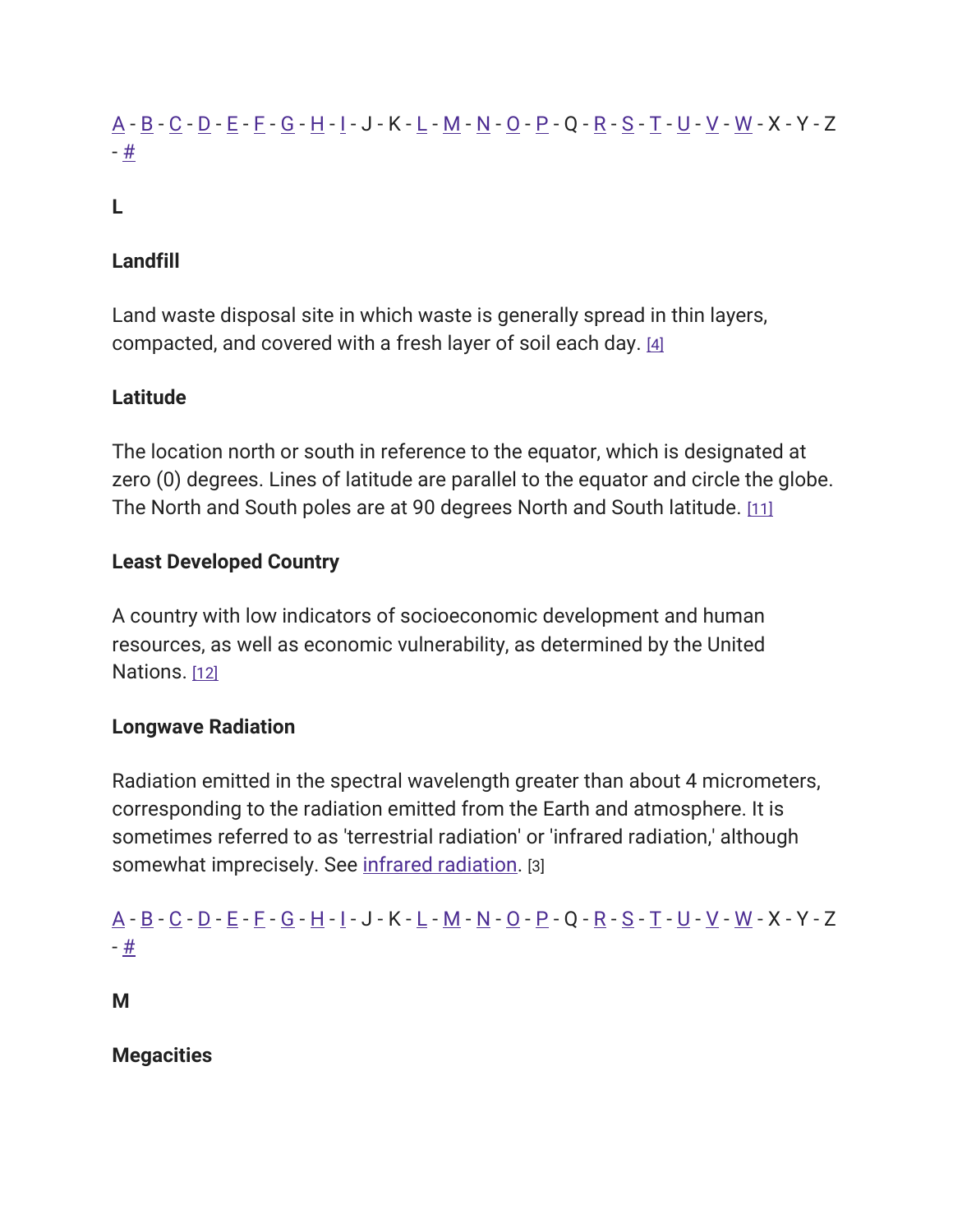Cities with populations over 10 million.

# Methane (CH4)

A hydrocarbon that is a greenhouse gas with a global warming potential most recently estimated at 25 times that of carbon dioxide (CO2). Methane is produced through anaerobic (without oxygen) decomposition of waste in landfills, animal digestion, decomposition of animal wastes, production and distribution of natural gas and petroleum, coal production, and incomplete fossil fuel combustion. The GWP is from the IPCC's Fourth Assessment Report (AR4). For more information visit [EPA's Methane page.](https://19january2017snapshot.epa.gov/ghgemissions/overview-greenhouse-gases)

## Metric Ton

Common international measurement for the quantity of greenhouse gas emissions. A metric ton is equal to 2205 lbs or 1.1 short tons. See [short ton.](https://19january2017snapshot.epa.gov/climatechange/glossary-climate-change-terms_.html#Short%20Ton) [\[4\]](https://19january2017snapshot.epa.gov/climatechange/glossary-climate-change-terms_.html#4)

#### **Mitigation**

A human intervention to reduce the human impact on the climate system; it includes strategies to reduce greenhouse gas sources and emissions and enhancing greenhouse gas sinks. [\[8\]](https://19january2017snapshot.epa.gov/climatechange/glossary-climate-change-terms_.html#8)

#### Mount Pinatubo

A volcano in the Philippine Islands that erupted in 1991. The eruption of Mount Pinatubo ejected enough particulate and sulfate aerosol matter into the atmosphere to block some of the incoming solar radiation from reaching Earth's atmosphere. This effectively cooled the planet from 1992 to 1994, masking the warming that had been occurring for most of the 1980s and 1990s. [\[3\]](https://19january2017snapshot.epa.gov/climatechange/glossary-climate-change-terms_.html#3)

#### Municipal Solid Waste (MSW)

Residential solid waste and some non-hazardous commercial, institutional, and industrial wastes. This material is generally sent to municipal landfills for disposal. See [landfill.](https://19january2017snapshot.epa.gov/climatechange/glossary-climate-change-terms_.html#Landfill)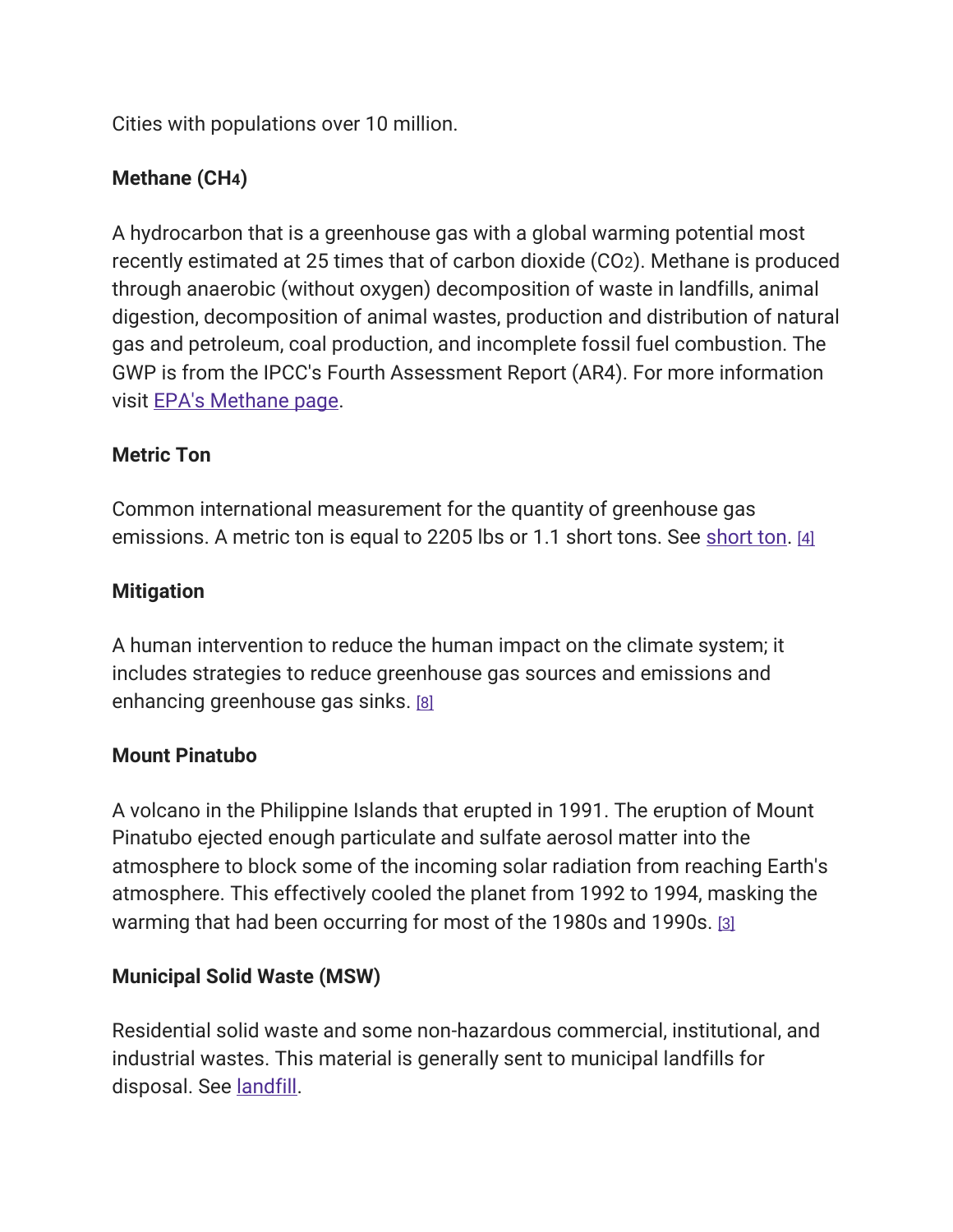# [A](https://19january2017snapshot.epa.gov/climatechange/glossary-climate-change-terms_.html#A) - [B](https://19january2017snapshot.epa.gov/climatechange/glossary-climate-change-terms_.html#B) - [C](https://19january2017snapshot.epa.gov/climatechange/glossary-climate-change-terms_.html#C) - [D](https://19january2017snapshot.epa.gov/climatechange/glossary-climate-change-terms_.html#D) - [E](https://19january2017snapshot.epa.gov/climatechange/glossary-climate-change-terms_.html#E) - [F](https://19january2017snapshot.epa.gov/climatechange/glossary-climate-change-terms_.html#F) - [G](https://19january2017snapshot.epa.gov/climatechange/glossary-climate-change-terms_.html#G) - [H](https://19january2017snapshot.epa.gov/climatechange/glossary-climate-change-terms_.html#H) - [I](https://19january2017snapshot.epa.gov/climatechange/glossary-climate-change-terms_.html#I) - J - K - [L](https://19january2017snapshot.epa.gov/climatechange/glossary-climate-change-terms_.html#L) - [M](https://19january2017snapshot.epa.gov/climatechange/glossary-climate-change-terms_.html#M) - [N](https://19january2017snapshot.epa.gov/climatechange/glossary-climate-change-terms_.html#N) - [O](https://19january2017snapshot.epa.gov/climatechange/glossary-climate-change-terms_.html#O) - [P](https://19january2017snapshot.epa.gov/climatechange/glossary-climate-change-terms_.html#P) - Q - [R](https://19january2017snapshot.epa.gov/climatechange/glossary-climate-change-terms_.html#R) - [S](https://19january2017snapshot.epa.gov/climatechange/glossary-climate-change-terms_.html#S) - [T](https://19january2017snapshot.epa.gov/climatechange/glossary-climate-change-terms_.html#T) - [U](https://19january2017snapshot.epa.gov/climatechange/glossary-climate-change-terms_.html#U) - [V](https://19january2017snapshot.epa.gov/climatechange/glossary-climate-change-terms_.html#V) - [W](https://19january2017snapshot.epa.gov/climatechange/glossary-climate-change-terms_.html#W) - X - Y - Z - [#](https://19january2017snapshot.epa.gov/climatechange/glossary-climate-change-terms_.html)

#### N

#### Natural Gas

Underground deposits of gases consisting of 50 to 90 percent methane (CH4) and small amounts of heavier gaseous hydrocarbon compounds such as propane (C3H8) and butane (C4H10).

#### Natural Variability

Variations in the mean state and other statistics (such as standard deviations or statistics of extremes) of the climate on all time and space scales beyond that of individual weather events. Natural variations in climate over time are caused by internal processes of the climate system, such as El Niño as well as changes in external influences, such as volcanic activity and variations in the output of the sun. [\[8\]](https://19january2017snapshot.epa.gov/climatechange/glossary-climate-change-terms_.html#8) [\[13\]](https://19january2017snapshot.epa.gov/climatechange/glossary-climate-change-terms_.html#13)

#### Nitrogen Cycle

The natural circulation of nitrogen among the atmosphere, plants, animals, and microorganisms that live in soil and water. Nitrogen takes on a variety of chemical forms throughout the nitrogen cycle, including nitrous oxide (N2O) and nitrogen oxides (NOx).

#### Nitrogen Oxides (NOx)

Gases consisting of one molecule of nitrogen and varying numbers of oxygen molecules. Nitrogen oxides are produced in the emissions of vehicle exhausts and from power stations. In the atmosphere, nitrogen oxides can contribute to formation of photochemical ozone (smog), can impair visibility, and have health consequences; they are thus considered pollutants. [\[3\]](https://19january2017snapshot.epa.gov/climatechange/glossary-climate-change-terms_.html#3)

#### Nitrous Oxide (N2O)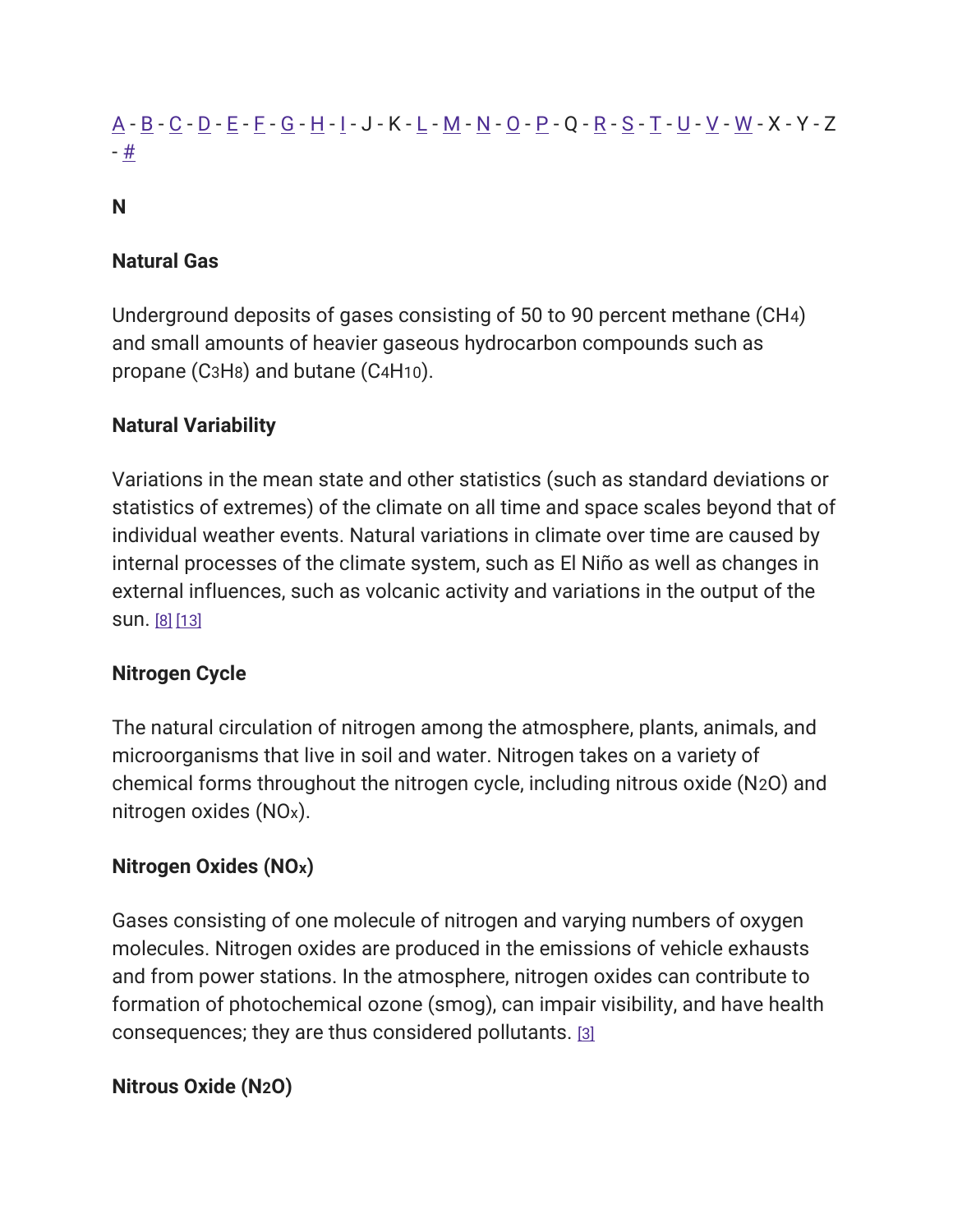A powerful greenhouse gas with a global warming potential of 298 times that of carbon dioxide (CO2). Major sources of nitrous oxide include soil cultivation practices, especially the use of commercial and organic fertilizers, fossil fuel combustion, nitric acid production, and biomass burning. The GWP is from the IPCC's Fourth Assessment Report (AR4). [\[3\]](https://19january2017snapshot.epa.gov/climatechange/glossary-climate-change-terms_.html#3)

Natural emissions of N2O are mainly from bacteria breaking down nitrogen in soils and the oceans. Nitrous oxide is mainly removed from the atmosphere through destruction in the stratosphere by ultraviolet radiation and associated chemical reactions, but it can also be consumed by certain types of bacteria in soils.

# Non-Methane Volatile Organic Compounds (NMVOCs)

Organic compounds, other than methane, that participate in atmospheric photochemical reactions.

# [A](https://19january2017snapshot.epa.gov/climatechange/glossary-climate-change-terms_.html#A) - [B](https://19january2017snapshot.epa.gov/climatechange/glossary-climate-change-terms_.html#B) - [C](https://19january2017snapshot.epa.gov/climatechange/glossary-climate-change-terms_.html#C) - [D](https://19january2017snapshot.epa.gov/climatechange/glossary-climate-change-terms_.html#D) - [E](https://19january2017snapshot.epa.gov/climatechange/glossary-climate-change-terms_.html#E) - [F](https://19january2017snapshot.epa.gov/climatechange/glossary-climate-change-terms_.html#F) - [G](https://19january2017snapshot.epa.gov/climatechange/glossary-climate-change-terms_.html#G) - [H](https://19january2017snapshot.epa.gov/climatechange/glossary-climate-change-terms_.html#H) - [I](https://19january2017snapshot.epa.gov/climatechange/glossary-climate-change-terms_.html#I) - J - K - [L](https://19january2017snapshot.epa.gov/climatechange/glossary-climate-change-terms_.html#L) - [M](https://19january2017snapshot.epa.gov/climatechange/glossary-climate-change-terms_.html#M) - [N](https://19january2017snapshot.epa.gov/climatechange/glossary-climate-change-terms_.html#N) - [O](https://19january2017snapshot.epa.gov/climatechange/glossary-climate-change-terms_.html#O) - [P](https://19january2017snapshot.epa.gov/climatechange/glossary-climate-change-terms_.html#P) - Q - [R](https://19january2017snapshot.epa.gov/climatechange/glossary-climate-change-terms_.html#R) - [S](https://19january2017snapshot.epa.gov/climatechange/glossary-climate-change-terms_.html#S) - [T](https://19january2017snapshot.epa.gov/climatechange/glossary-climate-change-terms_.html#T) - [U](https://19january2017snapshot.epa.gov/climatechange/glossary-climate-change-terms_.html#U) - [V](https://19january2017snapshot.epa.gov/climatechange/glossary-climate-change-terms_.html#V) - [W](https://19january2017snapshot.epa.gov/climatechange/glossary-climate-change-terms_.html#W) - X - Y - Z - [#](https://19january2017snapshot.epa.gov/climatechange/glossary-climate-change-terms_.html)

#### O

#### Ocean Acidification

Increased concentrations of carbon dioxide in sea water causing a measurable increase in acidity (i.e., a reduction in ocean pH). This may lead to reduced calcification rates of calcifying organisms such as corals, mollusks, algae and crustaceans. [\[8\]](https://19january2017snapshot.epa.gov/climatechange/glossary-climate-change-terms_.html#8)

#### **Oxidize**

To chemically transform a substance by combining it with oxygen. [\[4\]](https://19january2017snapshot.epa.gov/climatechange/glossary-climate-change-terms_.html#4)

#### Ozone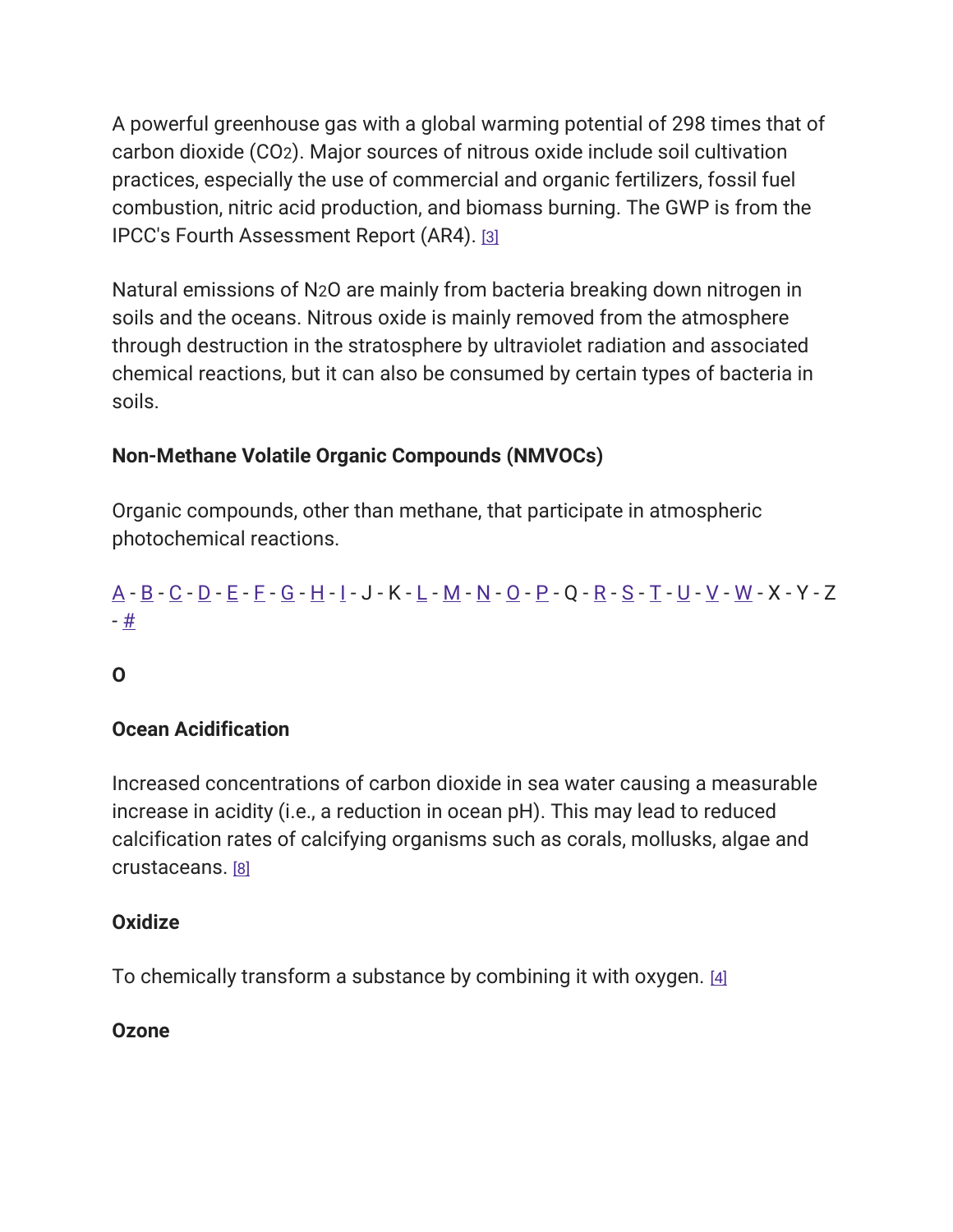Ozone, the triatomic form of oxygen (O3), is a gaseous atmospheric constituent. In the troposphere, it is created by photochemical reactions involving gases resulting both from natural sources and from human activities (photochemical smog). In high concentrations, tropospheric ozone can be harmful to a wide range of living organisms. Tropospheric ozone acts as a greenhouse gas. In the stratosphere, ozone is created by the interaction between solar ultraviolet radiation and molecular oxygen (O2). Stratospheric ozone plays a decisive role in the stratospheric radiative balance. Depletion of stratospheric ozone, due to chemical reactions that may be enhanced by climate change, results in an increased ground-level flux of ultraviolet (UV-) B radiation. See atmosphere, [ultraviolet radiation.](https://19january2017snapshot.epa.gov/climatechange/glossary-climate-change-terms_.html#Ultraviolet%20Radiation%20(UV)) [\[6\]](https://19january2017snapshot.epa.gov/climatechange/glossary-climate-change-terms_.html#6)

# Ozone Depleting Substance (ODS)

A family of man-made compounds that includes, but are not limited to, chlorofluorocarbons (CFCs), bromofluorocarbons (halons), methyl chloroform, carbon tetrachloride, methyl bromide, and hydrochlorofluorocarbons (HCFCs). These compounds have been shown to deplete stratospheric ozone, and therefore are typically referred to as ODSs. See [ozone.](https://19january2017snapshot.epa.gov/climatechange/glossary-climate-change-terms_.html#Ozone) [\[4\]](https://19january2017snapshot.epa.gov/climatechange/glossary-climate-change-terms_.html#4)

# Ozone Layer

The layer of ozone that begins approximately 15 km above Earth and thins to an almost negligible amount at about 50 km, shields the Earth from harmful ultraviolet radiation from the sun. The highest natural concentration of ozone (approximately 10 parts per million by volume) occurs in the stratosphere at approximately 25 km above Earth. The stratospheric ozone concentration changes throughout the year as stratospheric circulation changes with the seasons. Natural events such as volcanoes and solar flares can produce changes in ozone concentration, but man-made changes are of the greatest concern. See [stratosphere,](https://19january2017snapshot.epa.gov/climatechange/glossary-climate-change-terms_.html#Stratosphere) [ultraviolet radiation.](https://19january2017snapshot.epa.gov/climatechange/glossary-climate-change-terms_.html#Ultraviolet%20Radiation%20(UV)) [\[3\]](https://19january2017snapshot.epa.gov/climatechange/glossary-climate-change-terms_.html#3)

# Ozone Precursors

Chemical compounds, such as carbon monoxide, methane, non-methane hydrocarbons, and nitrogen oxides, which in the presence of solar radiation react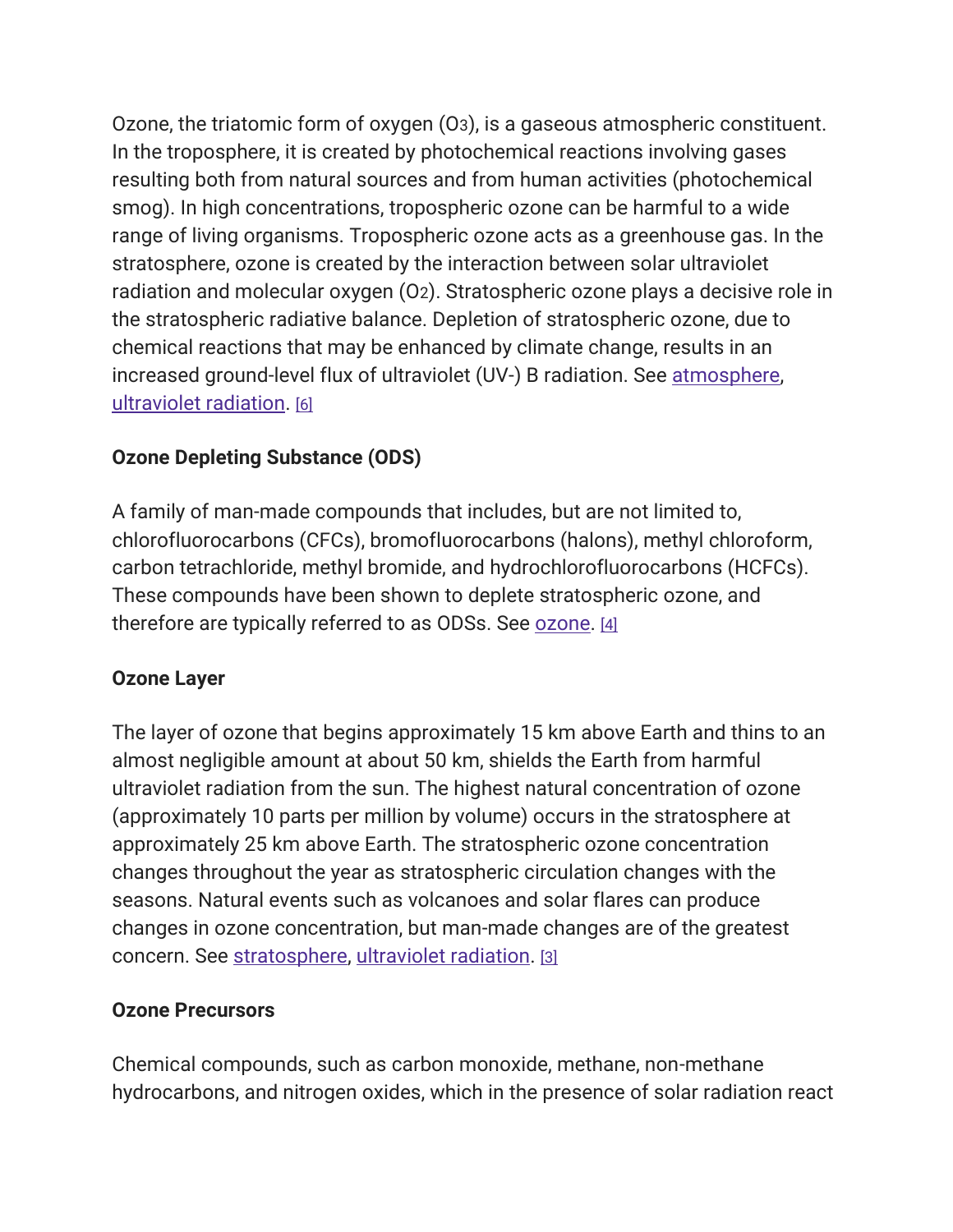with other chemical compounds to form ozone, mainly in the troposphere. See [troposphere.](https://19january2017snapshot.epa.gov/climatechange/glossary-climate-change-terms_.html#Troposphere) [\[4\]](https://19january2017snapshot.epa.gov/climatechange/glossary-climate-change-terms_.html#4)

# [A](https://19january2017snapshot.epa.gov/climatechange/glossary-climate-change-terms_.html#A) - [B](https://19january2017snapshot.epa.gov/climatechange/glossary-climate-change-terms_.html#B) - [C](https://19january2017snapshot.epa.gov/climatechange/glossary-climate-change-terms_.html#C) - [D](https://19january2017snapshot.epa.gov/climatechange/glossary-climate-change-terms_.html#D) - [E](https://19january2017snapshot.epa.gov/climatechange/glossary-climate-change-terms_.html#E) - [F](https://19january2017snapshot.epa.gov/climatechange/glossary-climate-change-terms_.html#F) - [G](https://19january2017snapshot.epa.gov/climatechange/glossary-climate-change-terms_.html#G) - [H](https://19january2017snapshot.epa.gov/climatechange/glossary-climate-change-terms_.html#H) - [I](https://19january2017snapshot.epa.gov/climatechange/glossary-climate-change-terms_.html#I) - J - K - [L](https://19january2017snapshot.epa.gov/climatechange/glossary-climate-change-terms_.html#L) - [M](https://19january2017snapshot.epa.gov/climatechange/glossary-climate-change-terms_.html#M) - [N](https://19january2017snapshot.epa.gov/climatechange/glossary-climate-change-terms_.html#N) - [O](https://19january2017snapshot.epa.gov/climatechange/glossary-climate-change-terms_.html#O) - [P](https://19january2017snapshot.epa.gov/climatechange/glossary-climate-change-terms_.html#P) - Q - [R](https://19january2017snapshot.epa.gov/climatechange/glossary-climate-change-terms_.html#R) - [S](https://19january2017snapshot.epa.gov/climatechange/glossary-climate-change-terms_.html#S) - [T](https://19january2017snapshot.epa.gov/climatechange/glossary-climate-change-terms_.html#T) - [U](https://19january2017snapshot.epa.gov/climatechange/glossary-climate-change-terms_.html#U) - [V](https://19january2017snapshot.epa.gov/climatechange/glossary-climate-change-terms_.html#V) - [W](https://19january2017snapshot.epa.gov/climatechange/glossary-climate-change-terms_.html#W) - X - Y - Z - [#](https://19january2017snapshot.epa.gov/climatechange/glossary-climate-change-terms_.html)

#### P

#### Particulate matter (PM)

Very small pieces of solid or liquid matter such as particles of soot, dust, fumes, mists or aerosols. The physical characteristics of particles, and how they combine with other particles, are part of the feedback mechanisms of the atmosphere. See [aerosol,](https://19january2017snapshot.epa.gov/climatechange/glossary-climate-change-terms_.html#Aerosols) [sulfate aerosols.](https://19january2017snapshot.epa.gov/climatechange/glossary-climate-change-terms_.html#Sulfate%20Aerosols) [\[3\]](https://19january2017snapshot.epa.gov/climatechange/glossary-climate-change-terms_.html#3)

## Parts Per Billion (ppb)

Number of parts of a chemical found in one billion parts of a particular gas, liquid, or solid mixture. See [concentration.](https://19january2017snapshot.epa.gov/climatechange/glossary-climate-change-terms_.html#Concentration)

#### Parts Per Million by Volume (ppmv)

Number of parts of a chemical found in one million parts of a particular gas, liquid, or solid. See [concentration.](https://19january2017snapshot.epa.gov/climatechange/glossary-climate-change-terms_.html#Concentration)

#### Parts Per Trillion (ppt)

Number of parts of a chemical found in one trillion parts of a particular gas, liquid or solid. See [concentration.](https://19january2017snapshot.epa.gov/climatechange/glossary-climate-change-terms_.html#Concentration)

#### Perfluorocarbons (PFCs)

A group of chemicals composed of carbon and fluorine only. These chemicals (predominantly CF4 and C2F6) were introduced as alternatives, along with hydrofluorocarbons, to the ozone depleting substances. In addition, PFCs are emitted as by-products of industrial processes and are also used in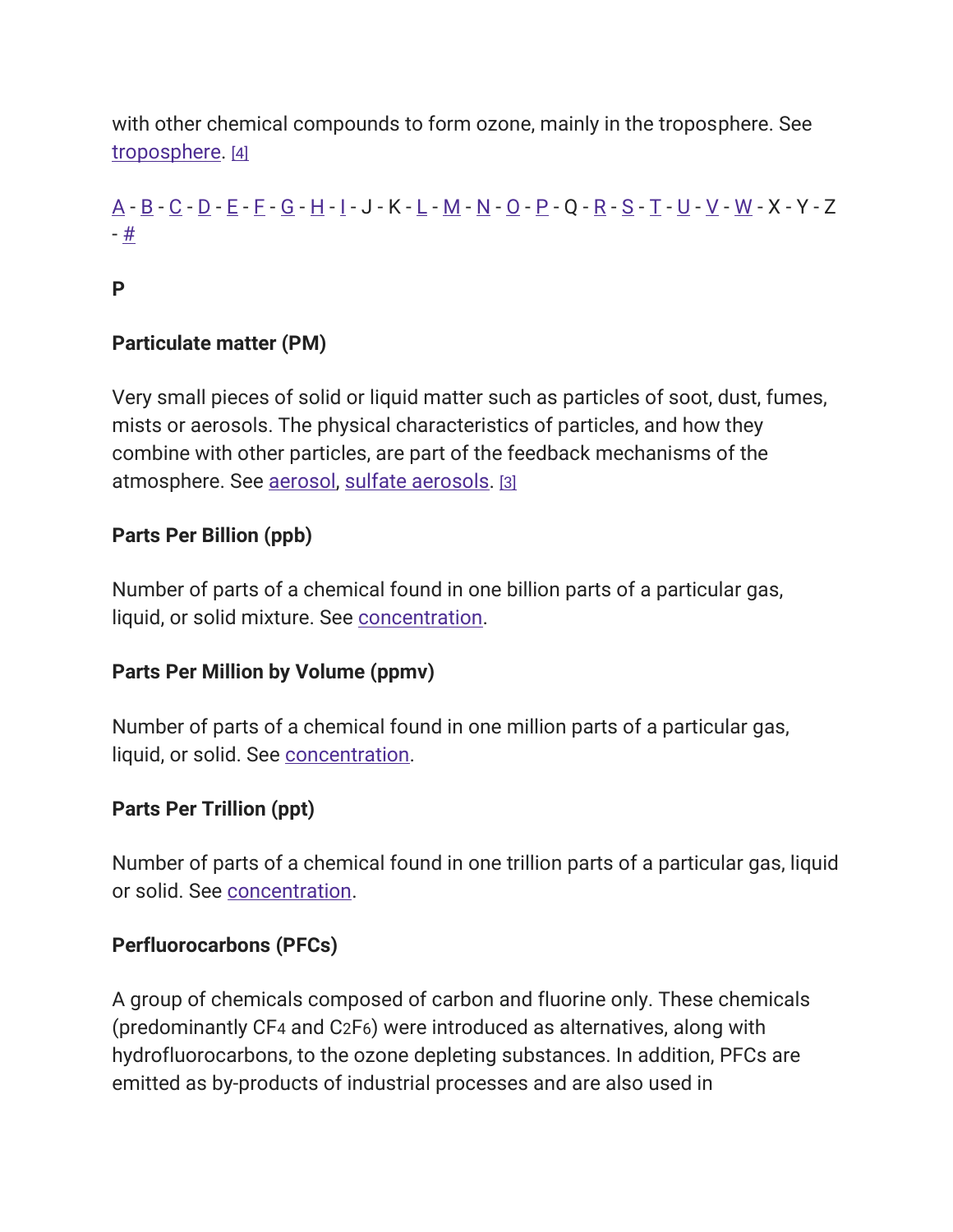manufacturing. PFCs do not harm the stratospheric ozone layer, but they are powerful greenhouse gases: CF4 has a global warming potential (GWP) of 7,390 and C2F6 has a GWP of 12,200. The GWP is from the IPCC's Fourth Assessment Report (AR4). These chemicals are predominantly human-made, though there is a small natural source of CF4. See [ozone depleting substance.](https://19january2017snapshot.epa.gov/climatechange/glossary-climate-change-terms_.html#Ozone%20Depleting%20Substance%20(ODS))

## **Permafrost**

Perennially (continually) frozen ground that occurs where the temperature remains below 0ºC for several years. [\[8\]](https://19january2017snapshot.epa.gov/climatechange/glossary-climate-change-terms_.html#8)

## Phenology

The timing of natural events, such as flower blooms and animal migration, which is influenced by changes in climate. Phenology is the study of such important seasonal events. Phenological events are influenced by a combination of climate factors, including light, temperature, rainfall, and humidity.

#### Photosynthesis

The process by which plants take CO2 from the air (or bicarbonate in water) to build carbohydrates, releasing O2 in the process. There are several pathways of photosynthesis with different responses to atmospheric CO2 concentrations. See [carbon sequestration,](https://19january2017snapshot.epa.gov/climatechange/glossary-climate-change-terms_.html#Carbon%20Sequestration) [carbon dioxide fertilization.](https://19january2017snapshot.epa.gov/climatechange/glossary-climate-change-terms_.html#Carbon%20Dioxide%20Fertilization) [\[1\]](https://19january2017snapshot.epa.gov/climatechange/glossary-climate-change-terms_.html#1)

#### **Precession**

The wobble over thousands of years of the tilt of the Earths axis with respect to the plane of the solar system. [\[3\]](https://19january2017snapshot.epa.gov/climatechange/glossary-climate-change-terms_.html#3)

```
A - B - C - D - E - F - G - H - I - J - K - L - M - N - O - P - Q - R - S - T - U - V - W - X - Y - Z 
- #
```
R

Radiation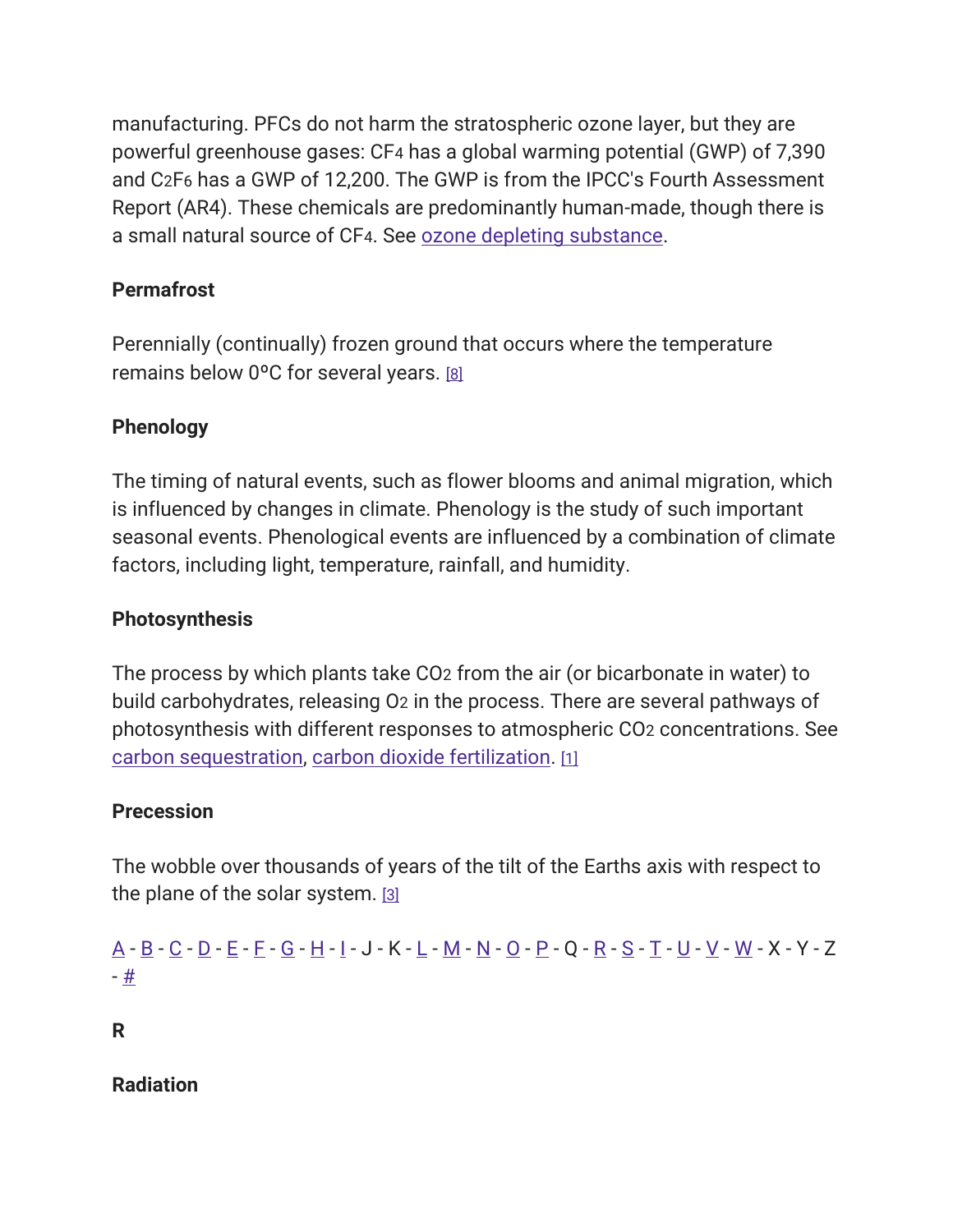Energy transfer in the form of electromagnetic waves or particles that release energy when absorbed by an object. See [ultraviolet radiation,](https://19january2017snapshot.epa.gov/climatechange/glossary-climate-change-terms_.html#Ultraviolet%20Radiation%20(UV)) [infrared radiation,](https://19january2017snapshot.epa.gov/climatechange/glossary-climate-change-terms_.html#Infrared%20Radiation) [solar radiation,](https://19january2017snapshot.epa.gov/climatechange/glossary-climate-change-terms_.html#Solar%20Radiation) [longwave radiation.](https://19january2017snapshot.epa.gov/climatechange/glossary-climate-change-terms_.html#Longwave%20Radiation) [\[3\]](https://19january2017snapshot.epa.gov/climatechange/glossary-climate-change-terms_.html#3)

#### Radiative Forcing

A measure of the influence of a particular factor (e.g. greenhouse gas (GHG), aerosol, or land use change) on the net change in the Earths energy balance.

#### Recycling

Collecting and reprocessing a resource so it can be used again. An example is collecting aluminum cans, melting them down, and using the aluminum to make new cans or other aluminum products. [\[4\]](https://19january2017snapshot.epa.gov/climatechange/glossary-climate-change-terms_.html#4)

#### **Reflectivity**

The ability of a surface material to reflect sunlight including the visible, infrared, and ultraviolet wavelengths. [\[14\]](https://19january2017snapshot.epa.gov/climatechange/glossary-climate-change-terms_.html#14)

#### Reforestation

Planting of forests on lands that have previously contained forests but that have been converted to some other use.[\[1\]](https://19january2017snapshot.epa.gov/climatechange/glossary-climate-change-terms_.html#1)

#### Relative Sea Level Rise

The increase in ocean water levels at a specific location, taking into account both global sea level rise and local factors, such as local subsidence and uplift. Relative sea level rise is measured with respect to a specified vertical datum relative to the land, which may also be changing elevation over time. [\[10\]](https://19january2017snapshot.epa.gov/climatechange/glossary-climate-change-terms_.html#10)

#### Renewable Energy

Energy resources that are naturally replenishing such as biomass, hydro, geothermal, solar, wind, ocean thermal, wave action, and tidal action. [\[5\]](https://19january2017snapshot.epa.gov/climatechange/glossary-climate-change-terms_.html#5)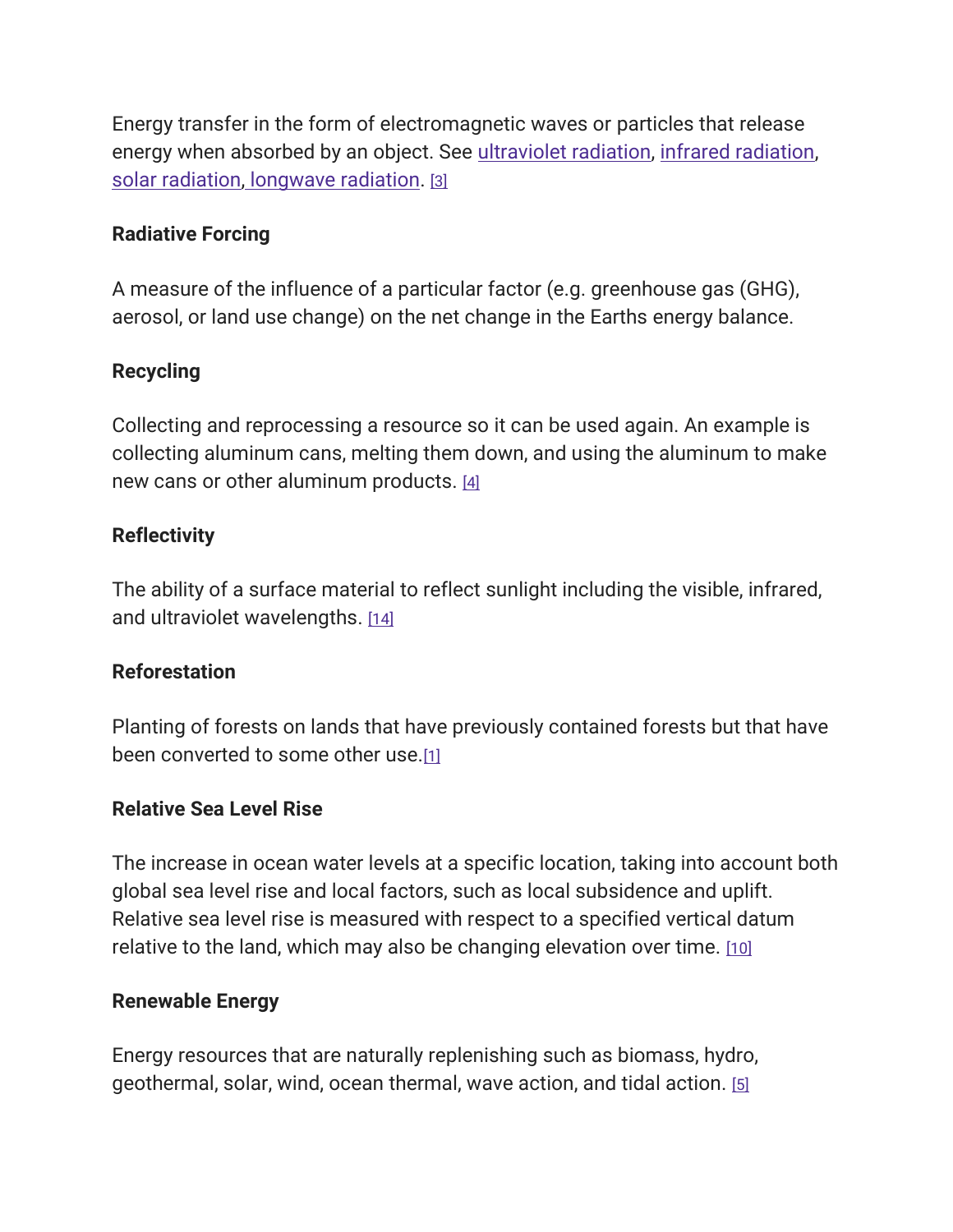#### Residence Time

The average time spent in a reservoir by an individual atom or molecule. With respect to greenhouse gases, residence time refers to how long on average a particular molecule remains in the atmosphere. For most gases other than methane and carbon dioxide, the residence time is approximately equal to the [atmospheric lifetime.](https://19january2017snapshot.epa.gov/climatechange/glossary-climate-change-terms_.html#Atmospheric%20Lifetime) [\[4\]](https://19january2017snapshot.epa.gov/climatechange/glossary-climate-change-terms_.html#4)

#### **Resilience**

A capability to anticipate, prepare for, respond to, and recover from significant multi-hazard threats with minimum damage to social well-being, the economy, and the environment.

#### Respiration

The process whereby living organisms convert organic matter to CO2, releasing energy and consuming O<sub>2</sub>. [\[1\]](https://19january2017snapshot.epa.gov/climatechange/glossary-climate-change-terms_.html#1)

# [A](https://19january2017snapshot.epa.gov/climatechange/glossary-climate-change-terms_.html#A) - [B](https://19january2017snapshot.epa.gov/climatechange/glossary-climate-change-terms_.html#B) - [C](https://19january2017snapshot.epa.gov/climatechange/glossary-climate-change-terms_.html#C) - [D](https://19january2017snapshot.epa.gov/climatechange/glossary-climate-change-terms_.html#D) - [E](https://19january2017snapshot.epa.gov/climatechange/glossary-climate-change-terms_.html#E) - [F](https://19january2017snapshot.epa.gov/climatechange/glossary-climate-change-terms_.html#F) - [G](https://19january2017snapshot.epa.gov/climatechange/glossary-climate-change-terms_.html#G) - [H](https://19january2017snapshot.epa.gov/climatechange/glossary-climate-change-terms_.html#H) - [I](https://19january2017snapshot.epa.gov/climatechange/glossary-climate-change-terms_.html#I) - J - K - [L](https://19january2017snapshot.epa.gov/climatechange/glossary-climate-change-terms_.html#L) - [M](https://19january2017snapshot.epa.gov/climatechange/glossary-climate-change-terms_.html#M) - [N](https://19january2017snapshot.epa.gov/climatechange/glossary-climate-change-terms_.html#N) - [O](https://19january2017snapshot.epa.gov/climatechange/glossary-climate-change-terms_.html#O) - [P](https://19january2017snapshot.epa.gov/climatechange/glossary-climate-change-terms_.html#P) - Q - [R](https://19january2017snapshot.epa.gov/climatechange/glossary-climate-change-terms_.html#R) - [S](https://19january2017snapshot.epa.gov/climatechange/glossary-climate-change-terms_.html#S) - [T](https://19january2017snapshot.epa.gov/climatechange/glossary-climate-change-terms_.html#T) - [U](https://19january2017snapshot.epa.gov/climatechange/glossary-climate-change-terms_.html#U) - [V](https://19january2017snapshot.epa.gov/climatechange/glossary-climate-change-terms_.html#V) - [W](https://19january2017snapshot.epa.gov/climatechange/glossary-climate-change-terms_.html#W) - X - Y - Z - [#](https://19january2017snapshot.epa.gov/climatechange/glossary-climate-change-terms_.html)

#### S

#### Salt Water Intrusion

Displacement of fresh or ground water by the advance of salt water due to its greater density, usually in coastal and estuarine areas. [\[10\]](https://19january2017snapshot.epa.gov/climatechange/glossary-climate-change-terms_.html#10)

#### **Scenarios**

A plausible and often simplified description of how the future may develop based on a coherent and internally consistent set of assumptions about driving forces and key relationships.

#### Sea Surface Temperature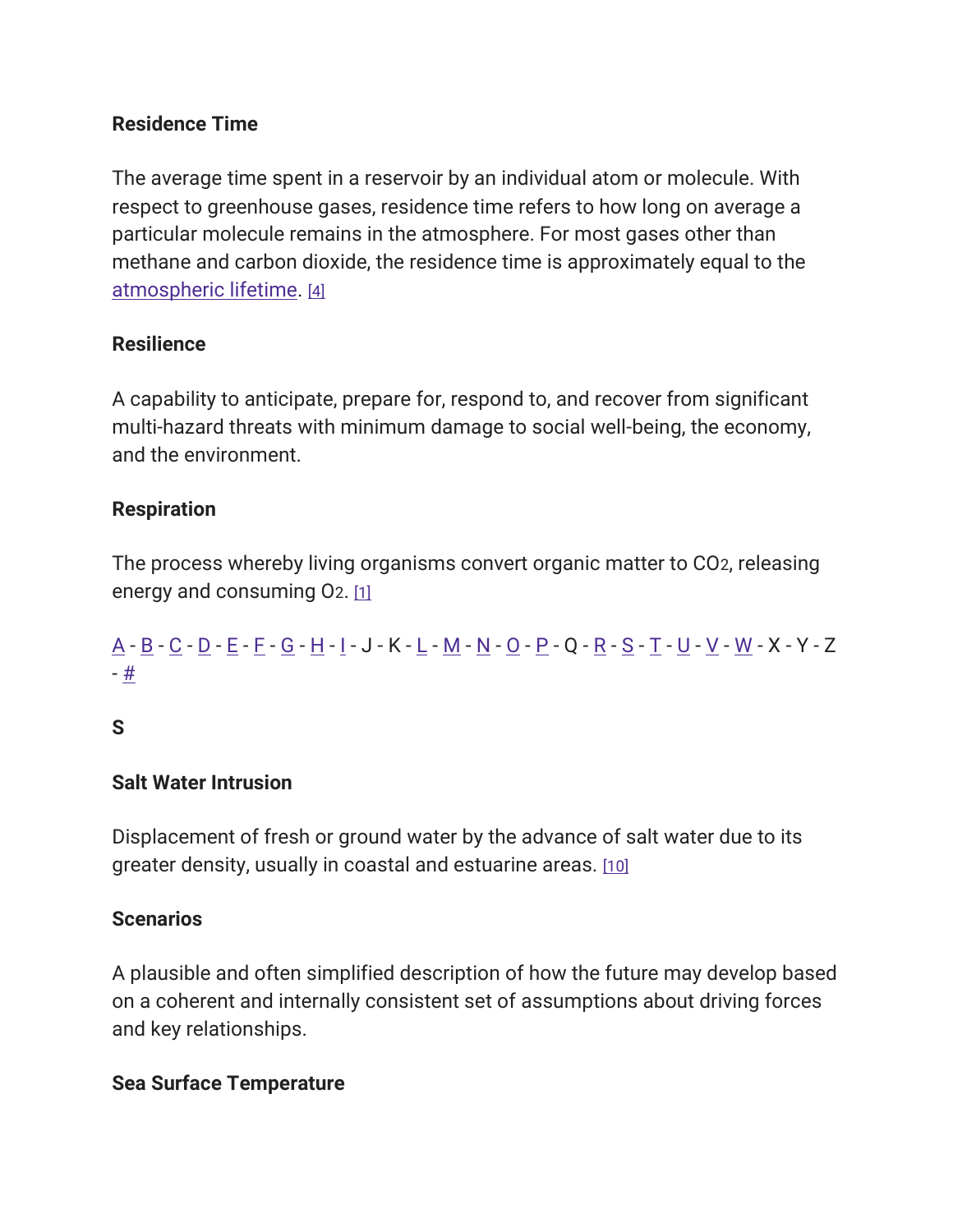The temperature in the top several feet of the ocean, measured by ships, buoys and drifters. [\[13\]](https://19january2017snapshot.epa.gov/climatechange/glossary-climate-change-terms_.html#13)

#### **Sensitivity**

The degree to which a system is affected, either adversely or beneficially, by climate variability or change. The effect may be direct (e.g., a change in crop yield in response to a change in the mean, range or variability of temperature) or indirect (e.g., damages caused by an increase in the frequency of coastal flooding due to sea level rise). [\[8\]](https://19january2017snapshot.epa.gov/climatechange/glossary-climate-change-terms_.html#8)

#### Short Ton

Common measurement for a ton in the United States. A short ton is equal to 2,000 lbs or 0.907 metric tons. See [metric](https://19january2017snapshot.epa.gov/climatechange/glossary-climate-change-terms_.html#Metric%20Ton) ton.

#### Sink

Any process, activity or mechanism which removes a greenhouse gas, an aerosol or a precursor of a greenhouse gas or aerosol from the atmosphere. [\[1\]](https://19january2017snapshot.epa.gov/climatechange/glossary-climate-change-terms_.html#1)

#### Snowpack

A seasonal accumulation of slow-melting snow. [\[8\]](https://19january2017snapshot.epa.gov/climatechange/glossary-climate-change-terms_.html#8)

#### Soil Carbon

A major component of the terrestrial biosphere pool in the carbon cycle. The amount of carbon in the soil is a function of the historical vegetative cover and productivity, which in turn is dependent in part upon climatic variables. [\[4\]](https://19january2017snapshot.epa.gov/climatechange/glossary-climate-change-terms_.html#4)

#### Solar Radiation

Radiation emitted by the Sun. It is also referred to as short-wave radiation. Solar radiation has a distinctive range of wavelengths (spectrum) determined by the temperature of the Sun. See [ultraviolet radiation,](https://19january2017snapshot.epa.gov/climatechange/glossary-climate-change-terms_.html#Ultraviolet%20Radiation%20(UV)) [infrared radiation,](https://19january2017snapshot.epa.gov/climatechange/glossary-climate-change-terms_.html#Infrared%20Radiation) [radiation.](https://19january2017snapshot.epa.gov/climatechange/glossary-climate-change-terms_.html#Radiation) [\[1\]](https://19january2017snapshot.epa.gov/climatechange/glossary-climate-change-terms_.html#1)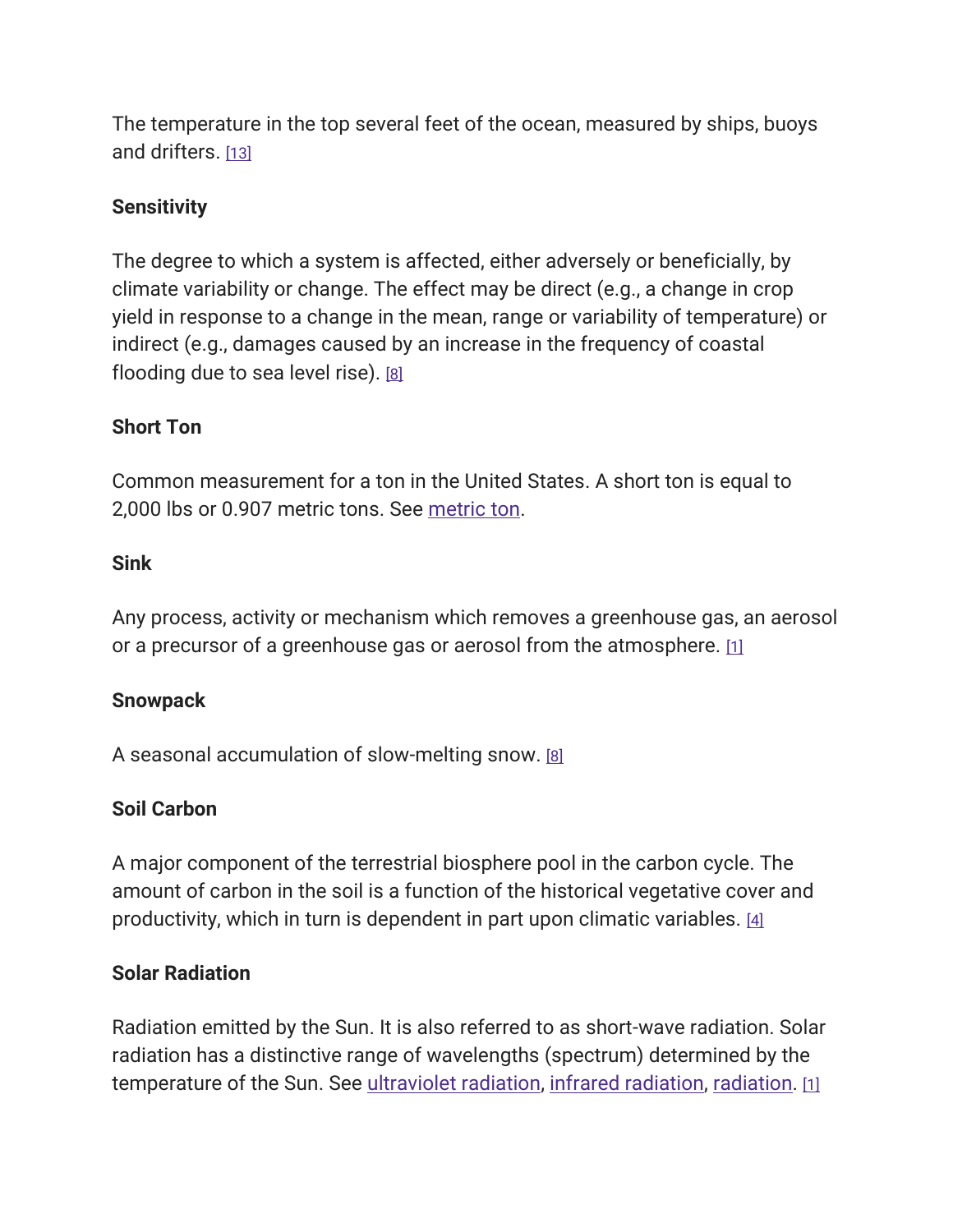#### Storm Surge

An abnormal rise in sea level accompanying a hurricane or other intense storm, whose height is the difference between the observed level of the sea surface and the level that would have occurred in the absence of the cyclone. [\[10\]](https://19january2017snapshot.epa.gov/climatechange/glossary-climate-change-terms_.html#10)

#### **Stratosphere**

Region of the atmosphere between the troposphere and mesosphere, having a lower boundary of approximately 8 km at the poles to 15 km at the equator and an upper boundary of approximately 50 km. Depending upon latitude and season, the temperature in the lower stratosphere can increase, be isothermal, or even decrease with altitude, but the temperature in the upper stratosphere generally increases with height due to absorption of solar radiation by ozone. [\[3\]](https://19january2017snapshot.epa.gov/climatechange/glossary-climate-change-terms_.html#3)

#### Stratospheric Ozone

#### See [ozone layer.](https://19january2017snapshot.epa.gov/climatechange/glossary-climate-change-terms_.html#Ozone%20Layer)

#### **Streamflow**

The volume of water that moves over a designated point over a fixed period of time. It is often expressed as cubic feet per second (ft3/sec). [\[6\]](https://19january2017snapshot.epa.gov/climatechange/glossary-climate-change-terms_.html#6)

#### Subsiding/Subsidence

The downward settling of the Earth's crust relative to its surroundings. [\[10\]](https://19january2017snapshot.epa.gov/climatechange/glossary-climate-change-terms_.html#10)

#### Sulfate Aerosols

Particulate matter that consists of compounds of sulfur formed by the interaction of sulfur dioxide and sulfur trioxide with other compounds in the atmosphere. Sulfate aerosols are injected into the atmosphere from the combustion of fossil fuels and the eruption of volcanoes like Mt. Pinatubo. Sulfate aerosols can lower the Earth's temperature by reflecting away solar radiation (negative radiative forcing). General Circulation Models which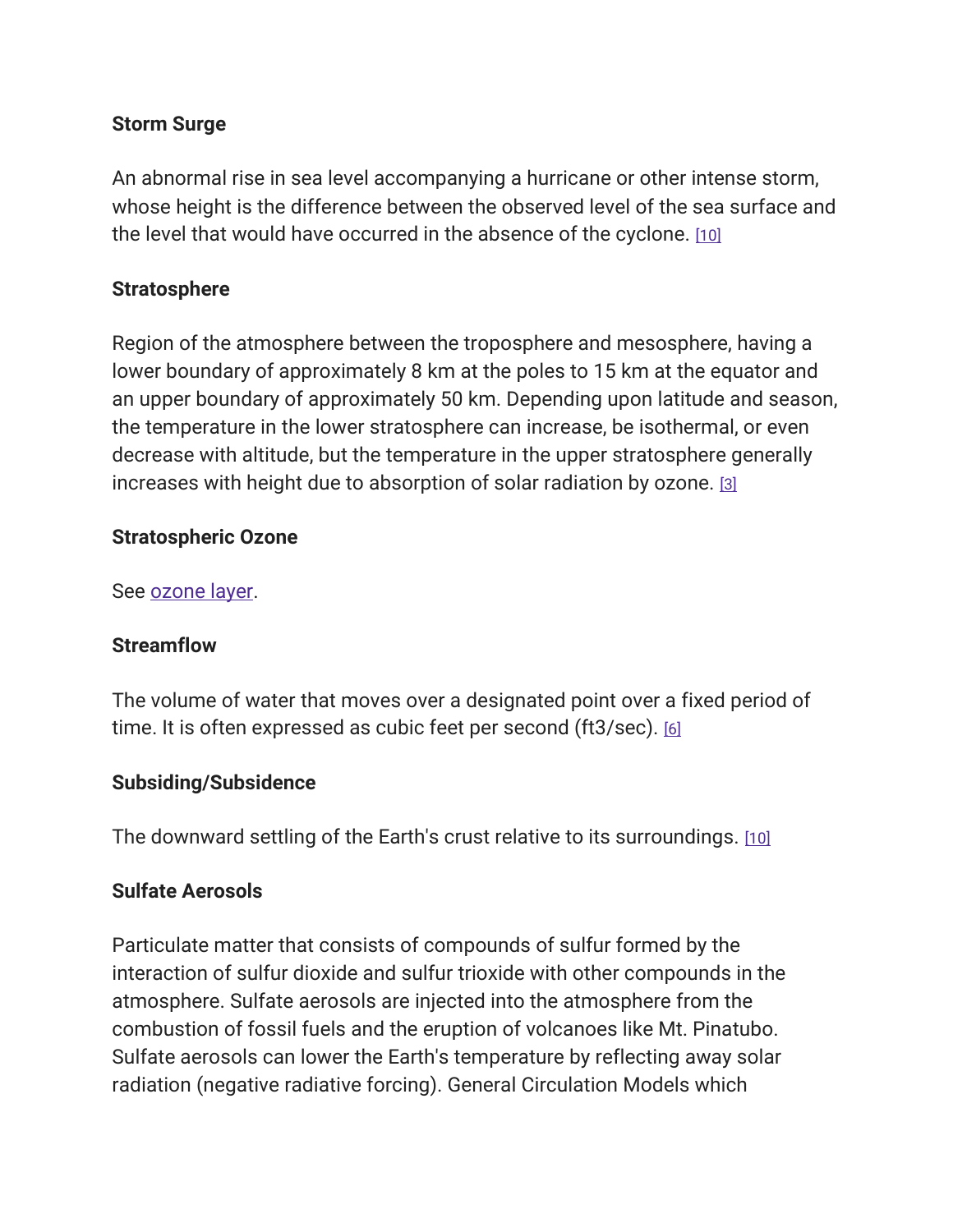incorporate the effects of sulfate aerosols more accurately predict global temperature variations. See [particulate matter,](https://19january2017snapshot.epa.gov/climatechange/glossary-climate-change-terms_.html#Particulate%20matter%20(PM)) [aerosol,](https://19january2017snapshot.epa.gov/climatechange/glossary-climate-change-terms_.html#Aerosols) [General Circulation](https://19january2017snapshot.epa.gov/climatechange/glossary-climate-change-terms_.html#General%20Circulation%20Model%20(GCM))  [Models.](https://19january2017snapshot.epa.gov/climatechange/glossary-climate-change-terms_.html#General%20Circulation%20Model%20(GCM)) [\[3\]](https://19january2017snapshot.epa.gov/climatechange/glossary-climate-change-terms_.html#3)

# Sulfur Hexafluoride (SF6)

A colorless gas soluble in alcohol and ether, slightly soluble in water. A very powerful greenhouse gas used primarily in electrical transmission and distribution systems and as a dielectric in electronics. The global warming potential of SF6 is 22,800. This GWP is from the IPCC's Fourth Assessment Report (AR4). See [Global Warming Potential.](https://19january2017snapshot.epa.gov/climatechange/glossary-climate-change-terms_.html#Global%20Warming%20Potential) [\[4\]](https://19january2017snapshot.epa.gov/climatechange/glossary-climate-change-terms_.html#4)

# [A](https://19january2017snapshot.epa.gov/climatechange/glossary-climate-change-terms_.html#A) - [B](https://19january2017snapshot.epa.gov/climatechange/glossary-climate-change-terms_.html#B) - [C](https://19january2017snapshot.epa.gov/climatechange/glossary-climate-change-terms_.html#C) - [D](https://19january2017snapshot.epa.gov/climatechange/glossary-climate-change-terms_.html#D) - [E](https://19january2017snapshot.epa.gov/climatechange/glossary-climate-change-terms_.html#E) - [F](https://19january2017snapshot.epa.gov/climatechange/glossary-climate-change-terms_.html#F) - [G](https://19january2017snapshot.epa.gov/climatechange/glossary-climate-change-terms_.html#G) - [H](https://19january2017snapshot.epa.gov/climatechange/glossary-climate-change-terms_.html#H) - [I](https://19january2017snapshot.epa.gov/climatechange/glossary-climate-change-terms_.html#I) - J - K - [L](https://19january2017snapshot.epa.gov/climatechange/glossary-climate-change-terms_.html#L) - [M](https://19january2017snapshot.epa.gov/climatechange/glossary-climate-change-terms_.html#M) - [N](https://19january2017snapshot.epa.gov/climatechange/glossary-climate-change-terms_.html#N) - [O](https://19january2017snapshot.epa.gov/climatechange/glossary-climate-change-terms_.html#O) - [P](https://19january2017snapshot.epa.gov/climatechange/glossary-climate-change-terms_.html#P) - Q - [R](https://19january2017snapshot.epa.gov/climatechange/glossary-climate-change-terms_.html#R) - [S](https://19january2017snapshot.epa.gov/climatechange/glossary-climate-change-terms_.html#S) - [T](https://19january2017snapshot.epa.gov/climatechange/glossary-climate-change-terms_.html#T) - [U](https://19january2017snapshot.epa.gov/climatechange/glossary-climate-change-terms_.html#U) - [V](https://19january2017snapshot.epa.gov/climatechange/glossary-climate-change-terms_.html#V) - [W](https://19january2017snapshot.epa.gov/climatechange/glossary-climate-change-terms_.html#W) - X - Y - Z - [#](https://19january2017snapshot.epa.gov/climatechange/glossary-climate-change-terms_.html)

## T

#### Teragram

1 trillion (1012) grams = 1 million (106) metric tons.

#### Thermal Expansion

The increase in volume (and decrease in density) that results from warming water. A warming of the ocean leads to an expansion of the ocean volume, which leads to an increase in sea level. [\[8\]](https://19january2017snapshot.epa.gov/climatechange/glossary-climate-change-terms_.html#8)

#### Thermohaline Circulation

Large-scale density-driven circulation in the ocean, caused by differences in temperature and salinity. In the North Atlantic the thermohaline circulation consists of warm surface water flowing northward and cold deep water flowing southward, resulting in a net poleward transport of heat. The surface water sinks in highly restricted sinking regions located in high latitudes.  $[1]$ 

#### Trace Gas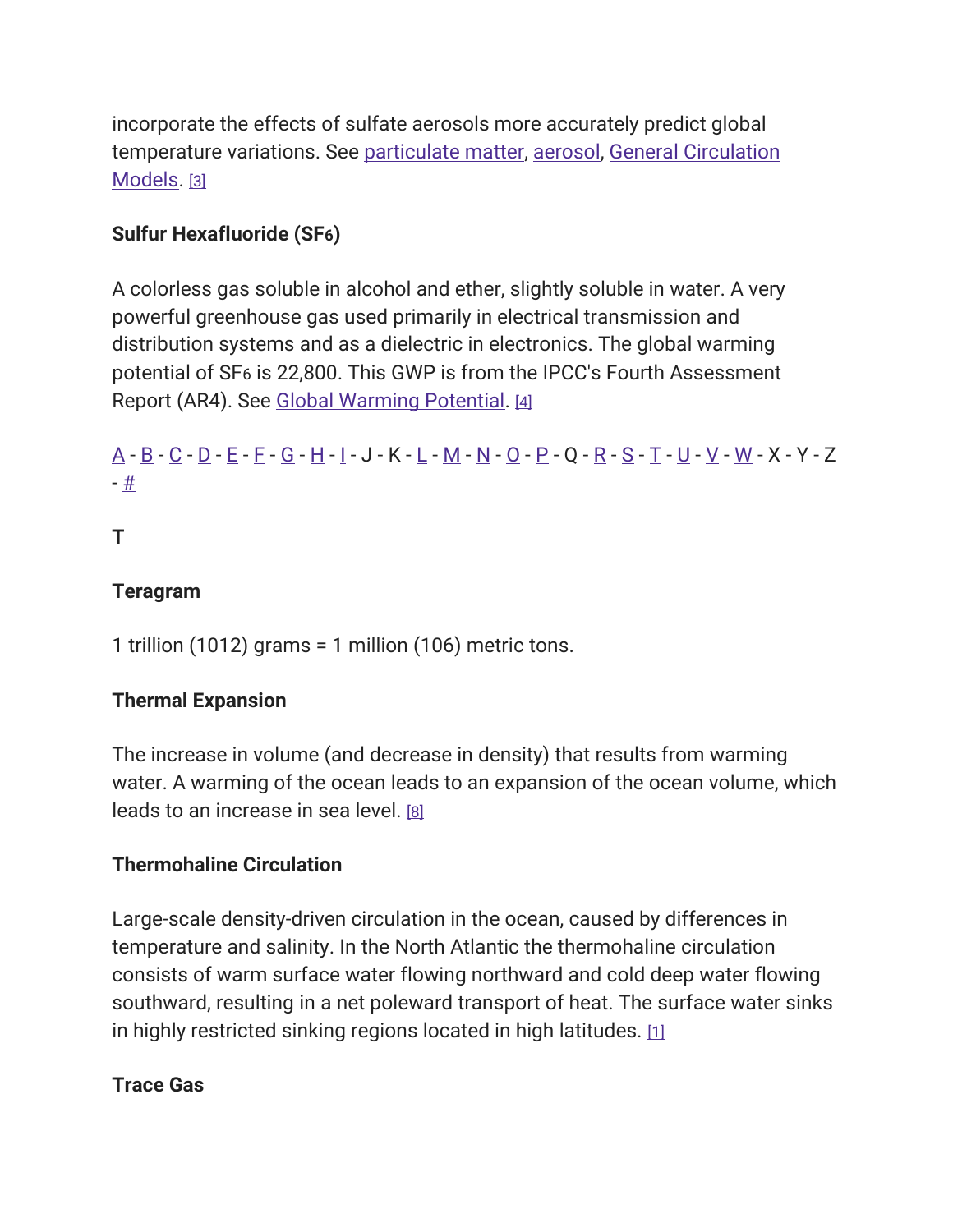Any one of the less common gases found in the Earth's atmosphere. Nitrogen, oxygen, and argon make up more than 99 percent of the Earth's atmosphere. Other gases, such as carbon dioxide, water vapor, methane, oxides of nitrogen, ozone, and ammonia, are considered trace gases. Although relatively unimportant in terms of their absolute volume, they have significant effects on the Earth's weather and climate. [\[3\]](https://19january2017snapshot.epa.gov/climatechange/glossary-climate-change-terms_.html#3)

# **Troposphere**

The lowest part of the atmosphere from the surface to about 10 km in altitude in mid-latitudes (ranging from 9 km in high latitudes to 16 km in the tropics on average) where clouds and "weather" phenomena occur. In the troposphere temperatures generally decrease with height. See [ozone precursors,](https://19january2017snapshot.epa.gov/climatechange/glossary-climate-change-terms_.html#Ozone%20Precursors) [stratosphere,](https://19january2017snapshot.epa.gov/climatechange/glossary-climate-change-terms_.html#Stratosphere) [atmosphere.](https://19january2017snapshot.epa.gov/climatechange/glossary-climate-change-terms_.html#Atmosphere) [\[1\]](https://19january2017snapshot.epa.gov/climatechange/glossary-climate-change-terms_.html#1)

# Tropospheric Ozone (O3)

See [ozone.](https://19january2017snapshot.epa.gov/climatechange/glossary-climate-change-terms_.html#Ozone)

# Tropospheric Ozone Precursors

See [ozone precursors.](https://19january2017snapshot.epa.gov/climatechange/glossary-climate-change-terms_.html#Ozone%20Precursors)

#### Tundra

A treeless, level, or gently undulating plain characteristic of the Arctic and sub-Arctic regions characterized by low temperatures and short growing seasons. [\[8\]](https://19january2017snapshot.epa.gov/climatechange/glossary-climate-change-terms_.html#8)

[A](https://19january2017snapshot.epa.gov/climatechange/glossary-climate-change-terms_.html#A) - [B](https://19january2017snapshot.epa.gov/climatechange/glossary-climate-change-terms_.html#B) - [C](https://19january2017snapshot.epa.gov/climatechange/glossary-climate-change-terms_.html#C) - [D](https://19january2017snapshot.epa.gov/climatechange/glossary-climate-change-terms_.html#D) - [E](https://19january2017snapshot.epa.gov/climatechange/glossary-climate-change-terms_.html#E) - [F](https://19january2017snapshot.epa.gov/climatechange/glossary-climate-change-terms_.html#F) - [G](https://19january2017snapshot.epa.gov/climatechange/glossary-climate-change-terms_.html#G) - [H](https://19january2017snapshot.epa.gov/climatechange/glossary-climate-change-terms_.html#H) - [I](https://19january2017snapshot.epa.gov/climatechange/glossary-climate-change-terms_.html#I) - J - K - [L](https://19january2017snapshot.epa.gov/climatechange/glossary-climate-change-terms_.html#L) - [M](https://19january2017snapshot.epa.gov/climatechange/glossary-climate-change-terms_.html#M) - [N](https://19january2017snapshot.epa.gov/climatechange/glossary-climate-change-terms_.html#N) - [O](https://19january2017snapshot.epa.gov/climatechange/glossary-climate-change-terms_.html#O) - [P](https://19january2017snapshot.epa.gov/climatechange/glossary-climate-change-terms_.html#P) - Q - [R](https://19january2017snapshot.epa.gov/climatechange/glossary-climate-change-terms_.html#R) - [S](https://19january2017snapshot.epa.gov/climatechange/glossary-climate-change-terms_.html#S) - [T](https://19january2017snapshot.epa.gov/climatechange/glossary-climate-change-terms_.html#T) - [U](https://19january2017snapshot.epa.gov/climatechange/glossary-climate-change-terms_.html#U) - [V](https://19january2017snapshot.epa.gov/climatechange/glossary-climate-change-terms_.html#V) - [W](https://19january2017snapshot.epa.gov/climatechange/glossary-climate-change-terms_.html#W) - X - Y - Z - [#](https://19january2017snapshot.epa.gov/climatechange/glossary-climate-change-terms_.html)

U

Ultraviolet Radiation (UV)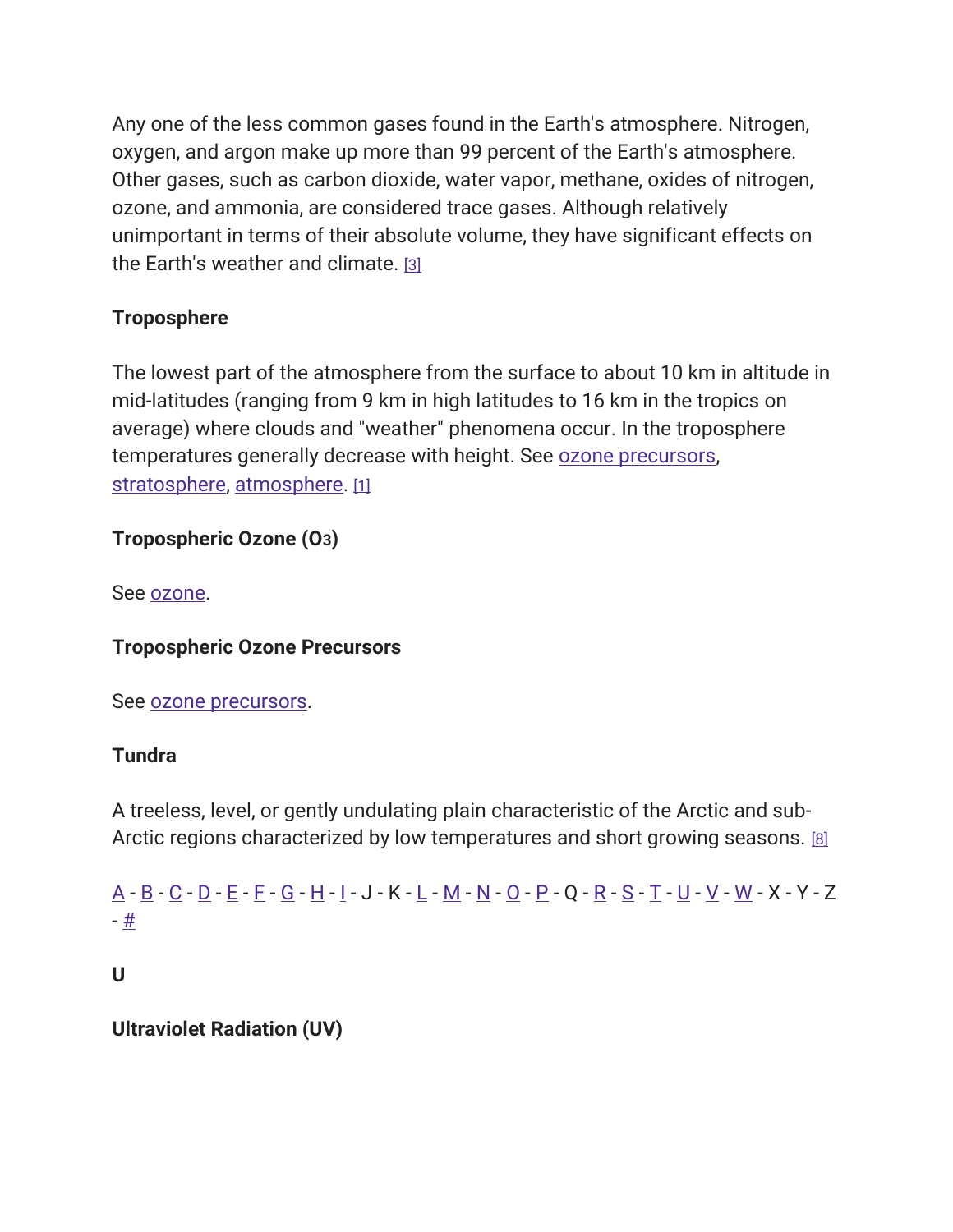The energy range just beyond the violet end of the visible spectrum. Although ultraviolet radiation constitutes only about 5 percent of the total energy emitted from the sun, it is the major energy source for the stratosphere and mesosphere, playing a dominant role in both energy balance and chemical composition.

Most ultraviolet radiation is blocked by Earth's atmosphere, but some solar ultraviolet penetrates and aids in plant photosynthesis and helps produce vitamin D in humans. Too much ultraviolet radiation can burn the skin, cause skin cancer and cataracts, and damage vegetation. [\[3\]](https://19january2017snapshot.epa.gov/climatechange/glossary-climate-change-terms_.html#3)

# United Nations Framework Convention on Climate Change (UNFCCC)

The Convention on Climate Change sets an overall framework for intergovernmental efforts to tackle the challenge posed by climate change. It recognizes that the climate system is a shared resource whose stability can be affected by industrial and other emissions of carbon dioxide and other greenhouse gases. The Convention enjoys near universal membership, with 189 countries having ratified.

Under the Convention, governments:

- gather and share information on greenhouse gas emissions, national policies and best practices
- launch national strategies for addressing greenhouse gas emissions and adapting to expected impacts, including the provision of financial and technological support to developing countries
- cooperate in preparing for adaptation to the impacts of climate change

The Convention entered into force on 21 March 1994. [\[4\]](https://19january2017snapshot.epa.gov/climatechange/glossary-climate-change-terms_.html#4)

[A](https://19january2017snapshot.epa.gov/climatechange/glossary-climate-change-terms_.html#A) - [B](https://19january2017snapshot.epa.gov/climatechange/glossary-climate-change-terms_.html#B) - [C](https://19january2017snapshot.epa.gov/climatechange/glossary-climate-change-terms_.html#C) - [D](https://19january2017snapshot.epa.gov/climatechange/glossary-climate-change-terms_.html#D) - [E](https://19january2017snapshot.epa.gov/climatechange/glossary-climate-change-terms_.html#E) - [F](https://19january2017snapshot.epa.gov/climatechange/glossary-climate-change-terms_.html#F) - [G](https://19january2017snapshot.epa.gov/climatechange/glossary-climate-change-terms_.html#G) - [H](https://19january2017snapshot.epa.gov/climatechange/glossary-climate-change-terms_.html#H) - [I](https://19january2017snapshot.epa.gov/climatechange/glossary-climate-change-terms_.html#I) - J - K - [L](https://19january2017snapshot.epa.gov/climatechange/glossary-climate-change-terms_.html#L) - [M](https://19january2017snapshot.epa.gov/climatechange/glossary-climate-change-terms_.html#M) - [N](https://19january2017snapshot.epa.gov/climatechange/glossary-climate-change-terms_.html#N) - [O](https://19january2017snapshot.epa.gov/climatechange/glossary-climate-change-terms_.html#O) - [P](https://19january2017snapshot.epa.gov/climatechange/glossary-climate-change-terms_.html#P) - Q - [R](https://19january2017snapshot.epa.gov/climatechange/glossary-climate-change-terms_.html#R) - [S](https://19january2017snapshot.epa.gov/climatechange/glossary-climate-change-terms_.html#S) - [T](https://19january2017snapshot.epa.gov/climatechange/glossary-climate-change-terms_.html#T) - [U](https://19january2017snapshot.epa.gov/climatechange/glossary-climate-change-terms_.html#U) - [V](https://19january2017snapshot.epa.gov/climatechange/glossary-climate-change-terms_.html#V) - [W](https://19january2017snapshot.epa.gov/climatechange/glossary-climate-change-terms_.html#W) - X - Y - Z - [#](https://19january2017snapshot.epa.gov/climatechange/glossary-climate-change-terms_.html)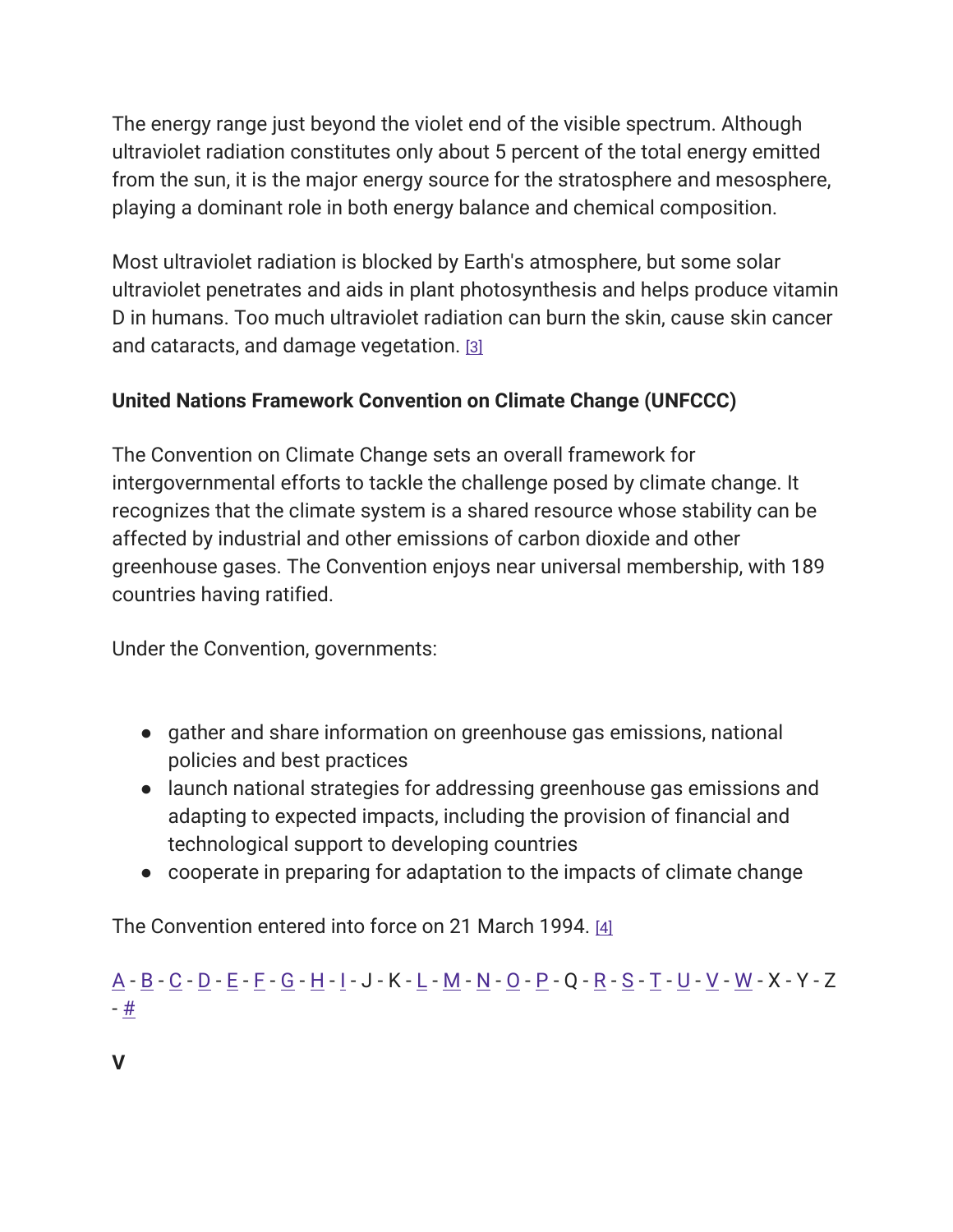## **Vulnerability**

The degree to which a system is susceptible to, or unable to cope with, adverse effects of climate change, including climate variability and extremes. Vulnerability is a function of the character, magnitude, and rate of climate variation to which a system is exposed; its sensitivity; and its adaptive capacity.  $[15]$ 

# [A](https://19january2017snapshot.epa.gov/climatechange/glossary-climate-change-terms_.html#A) - [B](https://19january2017snapshot.epa.gov/climatechange/glossary-climate-change-terms_.html#B) - [C](https://19january2017snapshot.epa.gov/climatechange/glossary-climate-change-terms_.html#C) - [D](https://19january2017snapshot.epa.gov/climatechange/glossary-climate-change-terms_.html#D) - [E](https://19january2017snapshot.epa.gov/climatechange/glossary-climate-change-terms_.html#E) - [F](https://19january2017snapshot.epa.gov/climatechange/glossary-climate-change-terms_.html#F) - [G](https://19january2017snapshot.epa.gov/climatechange/glossary-climate-change-terms_.html#G) - [H](https://19january2017snapshot.epa.gov/climatechange/glossary-climate-change-terms_.html#H) - [I](https://19january2017snapshot.epa.gov/climatechange/glossary-climate-change-terms_.html#I) - J - K - [L](https://19january2017snapshot.epa.gov/climatechange/glossary-climate-change-terms_.html#L) - [M](https://19january2017snapshot.epa.gov/climatechange/glossary-climate-change-terms_.html#M) - [N](https://19january2017snapshot.epa.gov/climatechange/glossary-climate-change-terms_.html#N) - [O](https://19january2017snapshot.epa.gov/climatechange/glossary-climate-change-terms_.html#O) - [P](https://19january2017snapshot.epa.gov/climatechange/glossary-climate-change-terms_.html#P) - Q - [R](https://19january2017snapshot.epa.gov/climatechange/glossary-climate-change-terms_.html#R) - [S](https://19january2017snapshot.epa.gov/climatechange/glossary-climate-change-terms_.html#S) - [T](https://19january2017snapshot.epa.gov/climatechange/glossary-climate-change-terms_.html#T) - [U](https://19january2017snapshot.epa.gov/climatechange/glossary-climate-change-terms_.html#U) - [V](https://19january2017snapshot.epa.gov/climatechange/glossary-climate-change-terms_.html#V) - [W](https://19january2017snapshot.epa.gov/climatechange/glossary-climate-change-terms_.html#W) - X - Y - Z - [#](https://19january2017snapshot.epa.gov/climatechange/glossary-climate-change-terms_.html)

W

#### **Wastewater**

Water that has been used and contains dissolved or suspended waste materials. [\[4\]](https://19january2017snapshot.epa.gov/climatechange/glossary-climate-change-terms_.html#4)

## Water Vapor

The most abundant greenhouse gas, it is the water present in the atmosphere in gaseous form. Water vapor is an important part of the natural greenhouse effect. While humans are not significantly increasing its concentration through direct emissions, it contributes to the enhanced greenhouse effect because the warming influence of greenhouse gases leads to a positive water vapor feedback. In addition to its role as a natural greenhouse gas, water vapor also affects the temperature of the planet because clouds form when excess water vapor in the atmosphere condenses to form ice and water droplets and precipitation. See [greenhouse gas.](https://19january2017snapshot.epa.gov/climatechange/glossary-climate-change-terms_.html#Greenhouse%20Gas%20(GHG)) [\[3\]](https://19january2017snapshot.epa.gov/climatechange/glossary-climate-change-terms_.html#3)

#### **Weather**

Atmospheric condition at any given time or place. It is measured in terms of such things as wind, temperature, humidity, atmospheric pressure, cloudiness, and precipitation. In most places, weather can change from hour-to-hour, day-to-day, and season-to-season. Climate in a narrow sense is usually defined as the "average weather", or more rigorously, as the statistical description in terms of